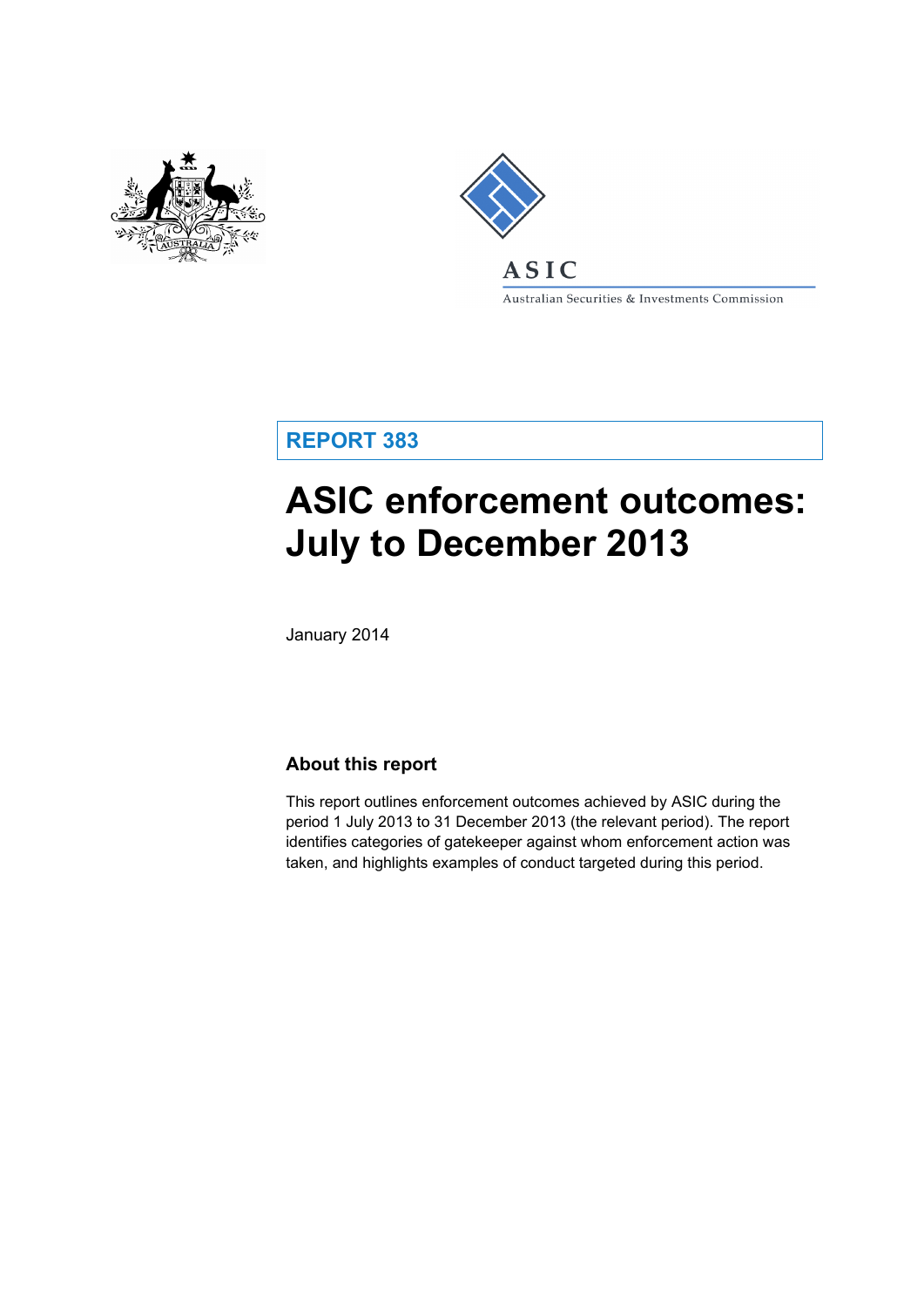#### **About ASIC regulatory documents**

In administering legislation ASIC issues the following types of regulatory documents.

**Consultation papers**: seek feedback from stakeholders on matters ASIC is considering, such as proposed relief or proposed regulatory guidance.

**Regulatory guides**: give guidance to regulated entities by:

- explaining when and how ASIC will exercise specific powers under legislation (primarily the Corporations Act)
- explaining how ASIC interprets the law
- describing the principles underlying ASIC's approach
- giving practical guidance (e.g. describing the steps of a process such as applying for a licence or giving practical examples of how regulated entities may decide to meet their obligations).

**Information sheets**: provide concise guidance on a specific process or compliance issue or an overview of detailed guidance.

**Reports**: describe ASIC compliance or relief activity or the results of a research project.

## **Previous reports on ASIC's enforcement outcomes**

| <b>Report number</b> | <b>Report date</b> |
|----------------------|--------------------|
| <b>REP 360</b>       | <b>July 2013</b>   |
| <b>REP 336</b>       | April 2013         |
| <b>REP 299</b>       | September 2012     |
| <b>REP 281</b>       | March 2012         |

#### **Disclaimer**

This report does not constitute legal advice. We encourage you to seek your own professional advice to find out how the Corporations Act and other applicable laws apply to you, as it is your responsibility to determine your obligations.

Examples in this report are purely for illustration; they are not exhaustive and are not intended to impose or imply particular rules or requirements.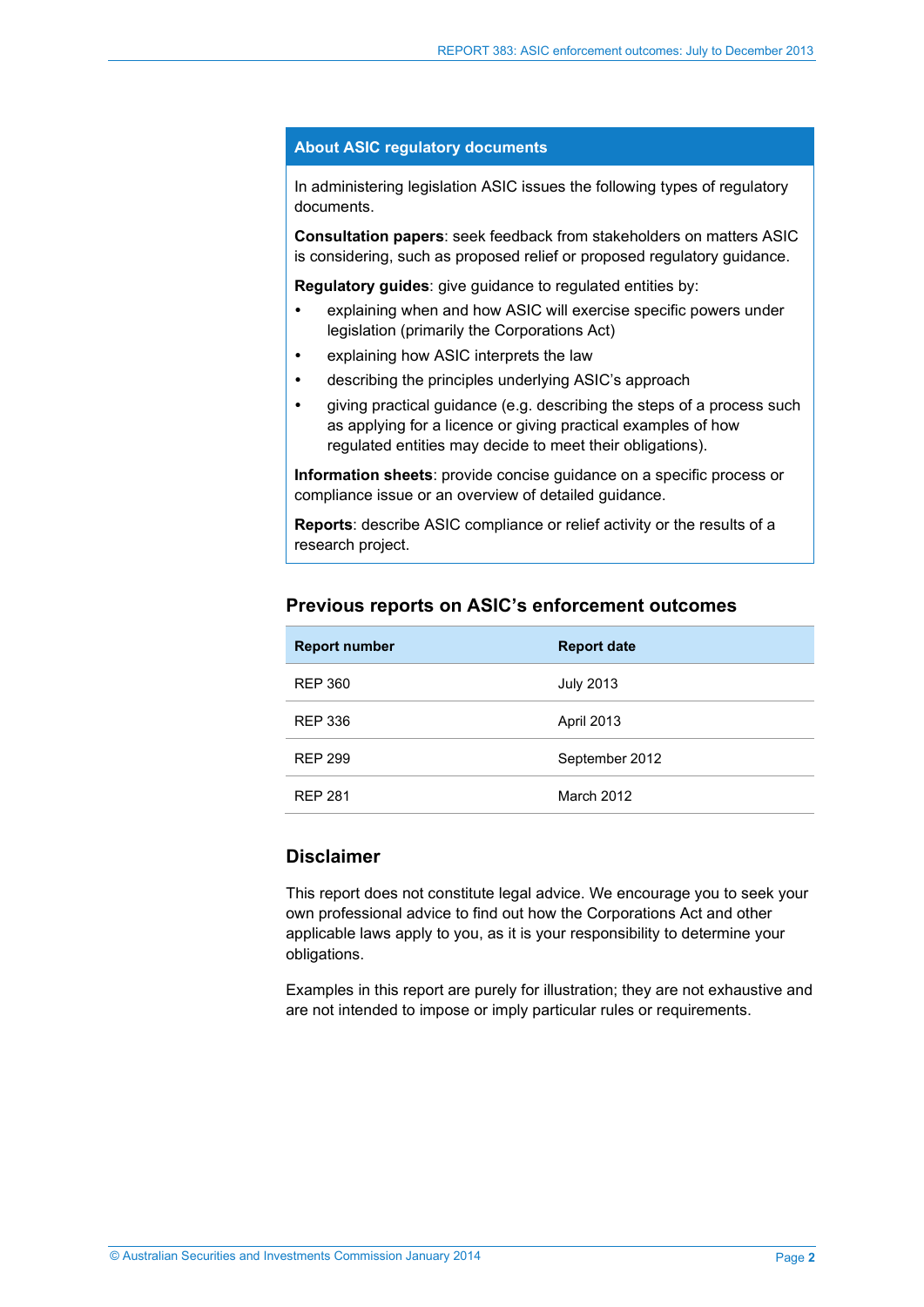## **Contents**

|   | Misleading or deceptive advertising or sales practices 5    |  |
|---|-------------------------------------------------------------|--|
|   |                                                             |  |
|   |                                                             |  |
|   | Significant enforcement outcomes for the relevant period 10 |  |
|   |                                                             |  |
|   |                                                             |  |
|   |                                                             |  |
| A | Confident and informed consumers and financial investors14  |  |
|   |                                                             |  |
|   |                                                             |  |
|   |                                                             |  |
|   |                                                             |  |
|   |                                                             |  |
| в |                                                             |  |
|   |                                                             |  |
|   |                                                             |  |
|   |                                                             |  |
|   |                                                             |  |
| C |                                                             |  |
|   |                                                             |  |
|   |                                                             |  |
|   |                                                             |  |
|   |                                                             |  |
|   |                                                             |  |
|   |                                                             |  |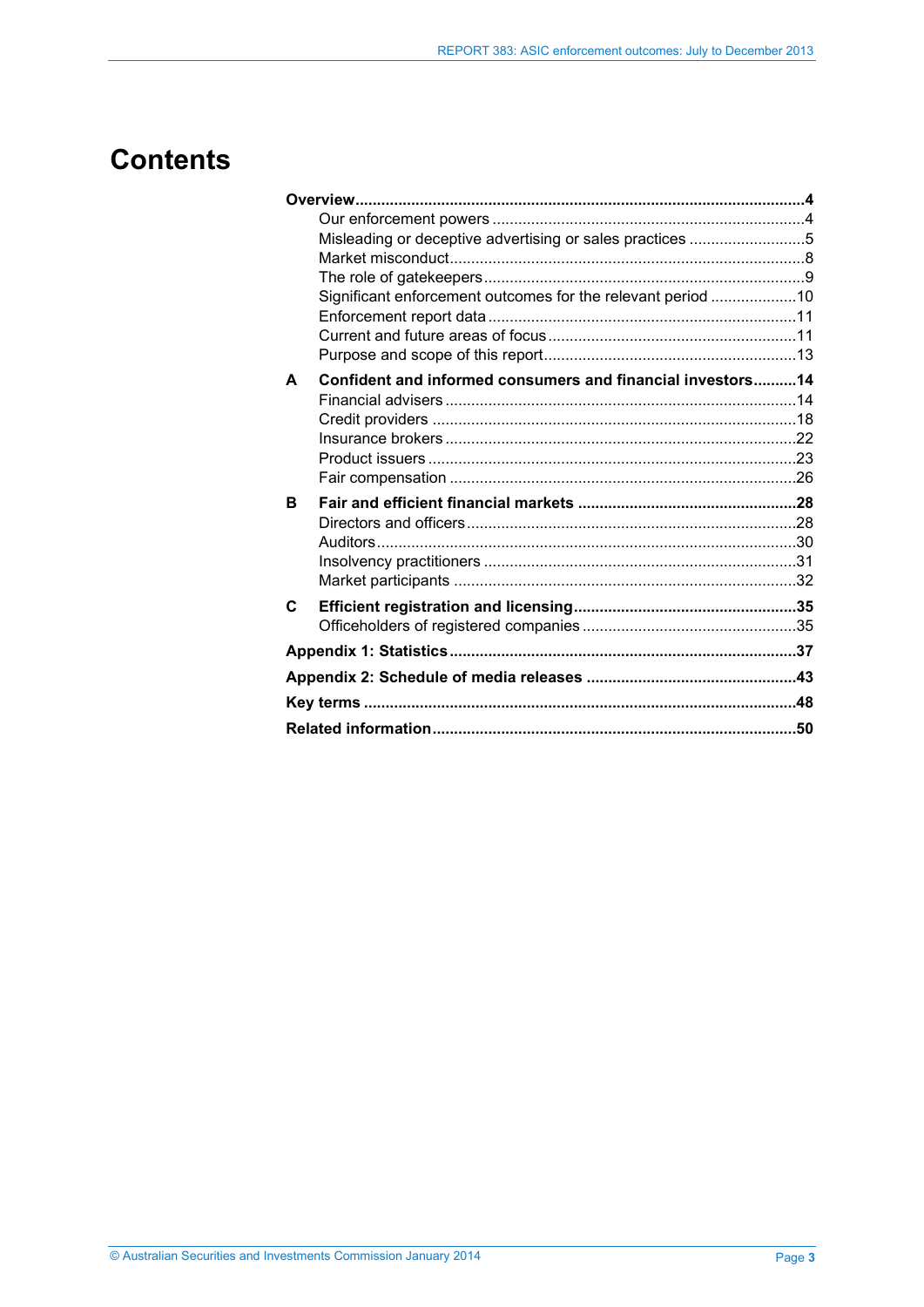## <span id="page-3-0"></span>**Overview**

## <span id="page-3-1"></span>**Our enforcement powers**

- 1 ASIC is Australia's corporate, markets and financial services regulator. We contribute to Australia's economic reputation and wellbeing by ensuring that Australia's financial markets are fair and transparent, and underpinned by confident and informed investors and consumers and an efficient registration and licensing system.
- 2 The *Australian Securities and Investments Commission Act 2001* (ASIC Act) requires ASIC to enforce and give effect to the law.
- 3 Enforcement action is one of several regulatory tools ASIC uses to respond to potential breaches of the law. Other regulatory tools that we use include education, guidance and surveillance. In many cases, ASIC uses a combination of regulatory tools to achieve a number of objectives. This report only discusses enforcement action.
- 4 Enforcement action by ASIC may take the form of:
	- (a) criminal action;
	- (b) civil action, such as civil penalty proceedings (e.g. for breach of directors' duties), corrective action (e.g. to correct misleading disclosure) and compensatory action (e.g. to recover compensation on behalf of consumers); and
	- (c) administrative action (e.g. banning or disqualifying persons from the financial services industry).
- 5 ASIC also pursues negotiated outcomes (which may arise from surveillances or from investigations), including enforceable undertakings.<sup>[1](#page-3-2)</sup> Negotiated outcomes, such as enforceable undertakings, can offer a faster, more flexible and effective regulatory outcome than could otherwise be achieved through administrative or civil action: see Examples 4 and 5.
- 6 Since 1 July 2011, ASIC has entered into 63 enforceable undertakings with entities and individuals. Many of these enforceable undertakings have required entities to pay compensation to consumers, improve internal compliance arrangements, appoint an independent expert to oversee elements of the entity's business and report back to ASIC on performance.

<span id="page-3-2"></span><sup>1</sup> Regulatory Guide 100 *Enforceable undertakings* (RG 100) provides more information on ASIC's approach to enforceable undertakings. See also *Senate inquiry into the performance of ASIC: Supplementary submission by ASIC on Commonwealth Financial Planning Limited*, available at [www.asic.gov.au/asic/asic.nsf/byheadline/13-](http://www.asic.gov.au/asic/asic.nsf/byheadline/13-345MR+ASIC+lodges+fourth+submission+to+Senate+Inquiry?openDocument) [345MR+ASIC+lodges+fourth+submission+to+Senate+Inquiry?openDocument.](http://www.asic.gov.au/asic/asic.nsf/byheadline/13-345MR+ASIC+lodges+fourth+submission+to+Senate+Inquiry?openDocument) This submission details changes to

Commonwealth Financial Planning Limited's business practices as result of compliance with its enforceable undertaking with ASIC.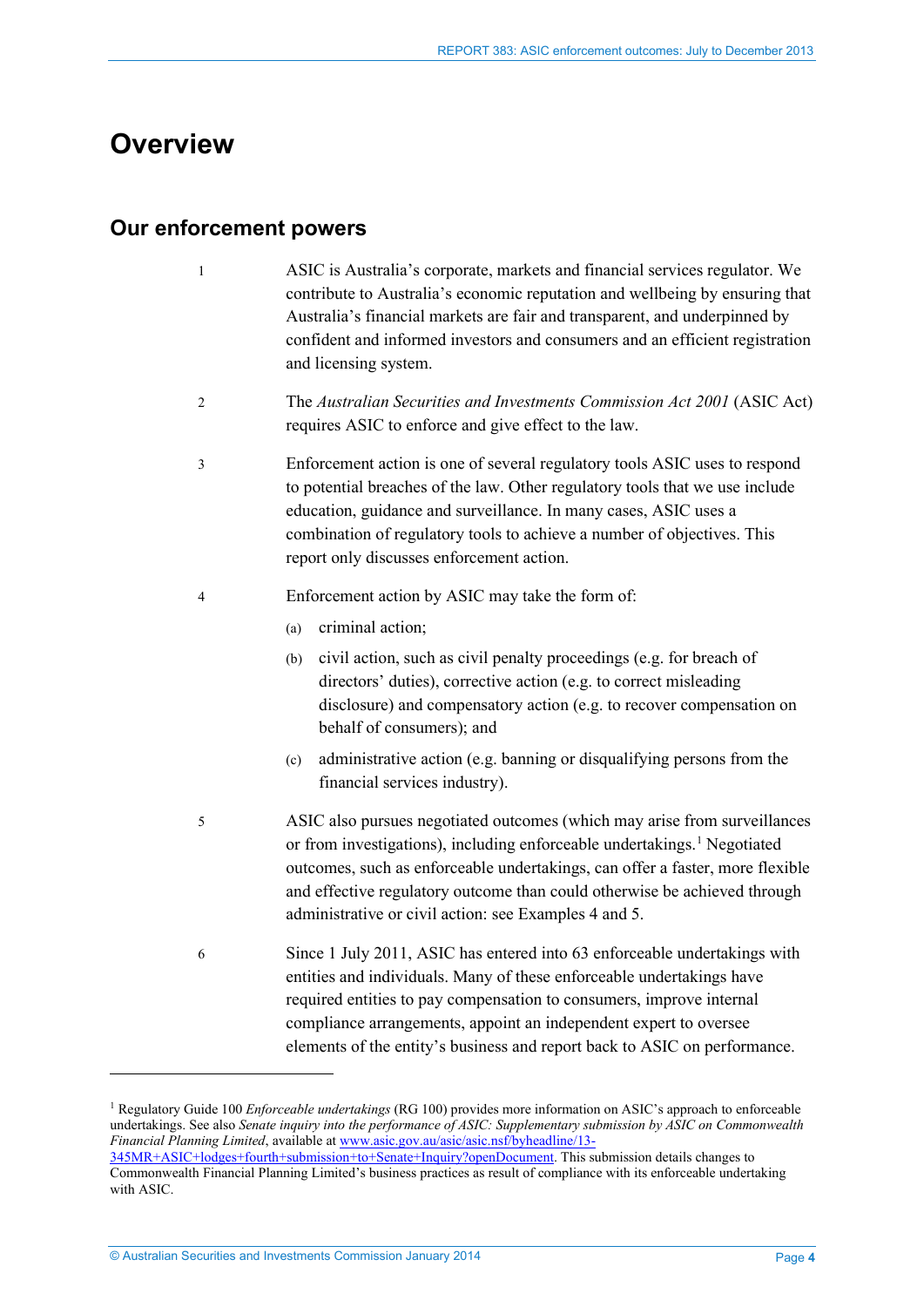- 7 The regulatory tool or tools ASIC chooses to use in response to a potential breach of the law will depend on the objectives that ASIC is seeking to achieve. These include:
	- (a) punishment;
	- (b) improved compliance;
	- (c) protection for the public;
	- (d) compensation for investors; and
	- (e) deterrence.

Note: For further information on ASIC's approach to enforcement, see Information Sheet 151 *ASIC's approach to enforcement* (INFO 151) and Information Sheet 152 *Public comment* (INFO 152).

## <span id="page-4-0"></span>**Misleading or deceptive advertising or sales practices**

8 In Report 360 *ASIC enforcement outcomes: January to June 2013*  (REP 360), we stated that we were observing an increasingly vigorous search for yield by investors. Consequently, we said we would be targeting misleading or deceptive sales practices by product issuers to protect vulnerable consumers from the dangers associated with higher-risk products.

9 In the relevant period, we achieved 12 enforcement outcomes involving misleading or deceptive advertising or sales practices. Of these, seven involved consumer credit activity, five related to product issuers and one related to an insurance broker.

#### **Product comparisons**

- 10 When comparing products in an advertisement, the products should have sufficiently similar features to make the comparison relevant and not misleading. The more that a qualification is required to balance the information contained in the headline claim, the clearer and more prominently placed that qualification should be
- 11 Our enforcement action in this space is often aimed at preventing potentially harmful conduct from occurring: see Example 1.

#### **Example 1: Potentially misleading advertising campaign**

Woolworths Limited agreed to change an ad campaign for its car insurance product following ASIC concerns that it was potentially misleading.

The ads for Woolworths Car Insurance ran in the latter half of 2012 and early 2013, appearing online, in outdoor marketing and on buses. The ads claimed 'on average, our customers saved \$240'. This claim was based on a sample of 109 customers who purchased a comprehensive car insurance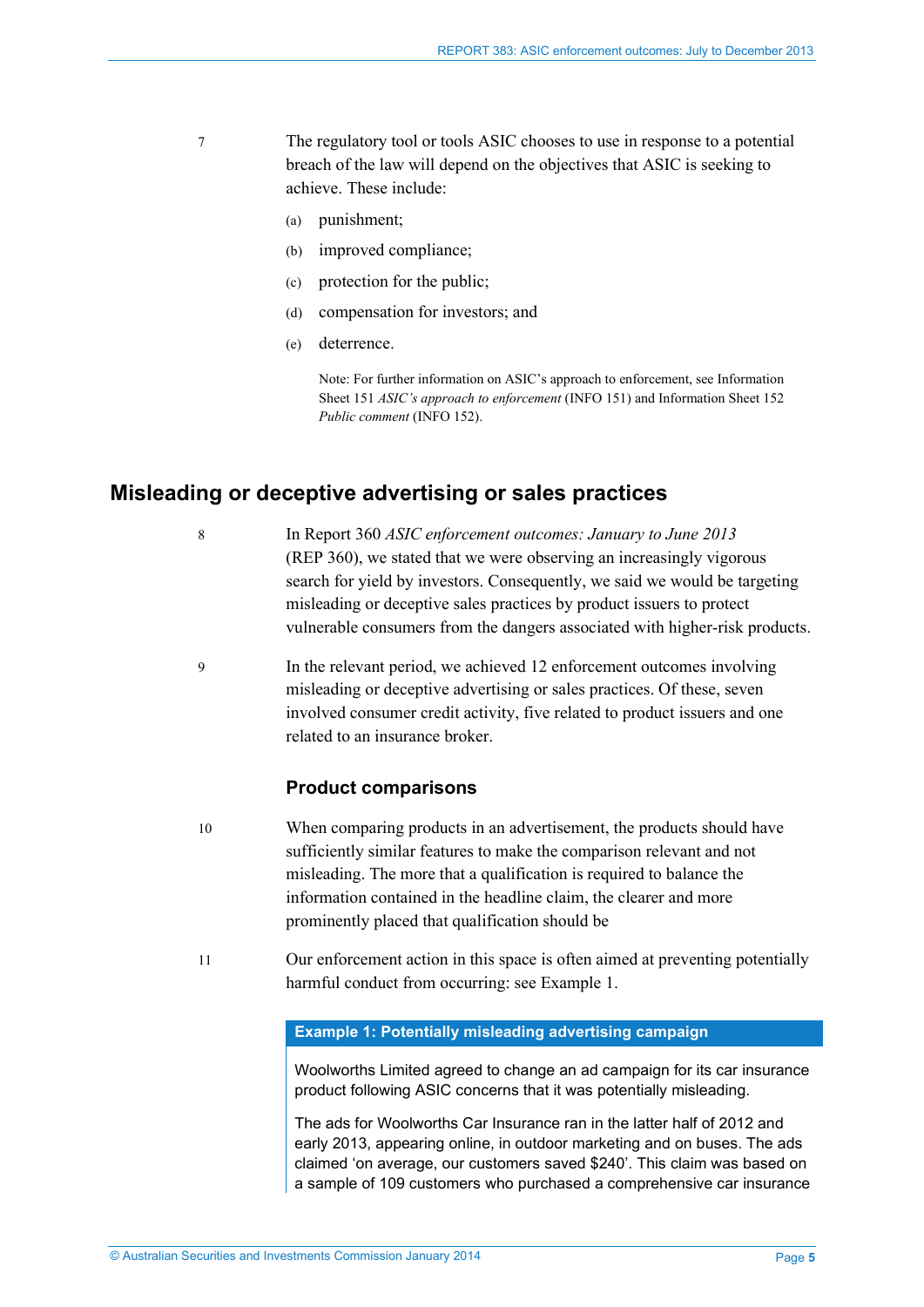policy from Woolworths between 6 August 2012 and 30 September 2012, and compared the cost of the new Woolworths premium with the premium they had paid for their previous policy.

ASIC was concerned that the comparison was made despite potential differences between Woolworths' insurance product and the product consumers switched from. Importantly for the purposes of a price-based comparison, ASIC identified that differences in the agreed value of vehicles that prospective customers could choose from had the potential to affect represented savings.

### **Product features**

- 12 Advertisements must not be misleading about a product's nature or features, and must appropriately outline the risks to investors. The impact of fees and costs should not be hidden or difficult to understand.
- 13 Capital protection or capital guarantee products are complex. Complex products can be especially difficult for investors to understand. Licensees selling complex products need to ensure marketing and advice directed at retail investors is accurate: see Example 2.
- 14 ASIC will continue to monitor industry practice in the description and labelling of structured and other complex products, especially where there are claims of capital protection.

#### **Example 2: Advertising of complex products**

Commonwealth Bank of Australia (CBA) and HSBC Bank changed their advertising for certain retail structured products following ASIC concerns that the materials were potentially misleading.

CBA's flyer for its 'Protected Loan' compared investing \$100,000 directly in listed shares with using a \$100,000 Protected Loan to buy the same shares. However, the comparison and accompanying claims about the relative benefits of the gearing strategy failed to subtract the interest costs of the loan, and this may not have been clear to consumers.

Further, CBA's ads—stating that Protected Loan customers could 'walk away with no loss' at maturity if share prices fell—were potentially misleading as the costs of the loan and protection had not been considered. Warnings that outlined returns may be negative because of interest costs were not prominent enough, appearing at the end of the booklets.

HSBC's website materials for certain structured products were inappropriate; they created the impression the investments were low risk and comparable to relatively safe investments such as bank deposits, when for some products this was not the case.

HSBC claimed that its structured products were suitable for 'traditional deposit investors looking for a way to enhance their returns through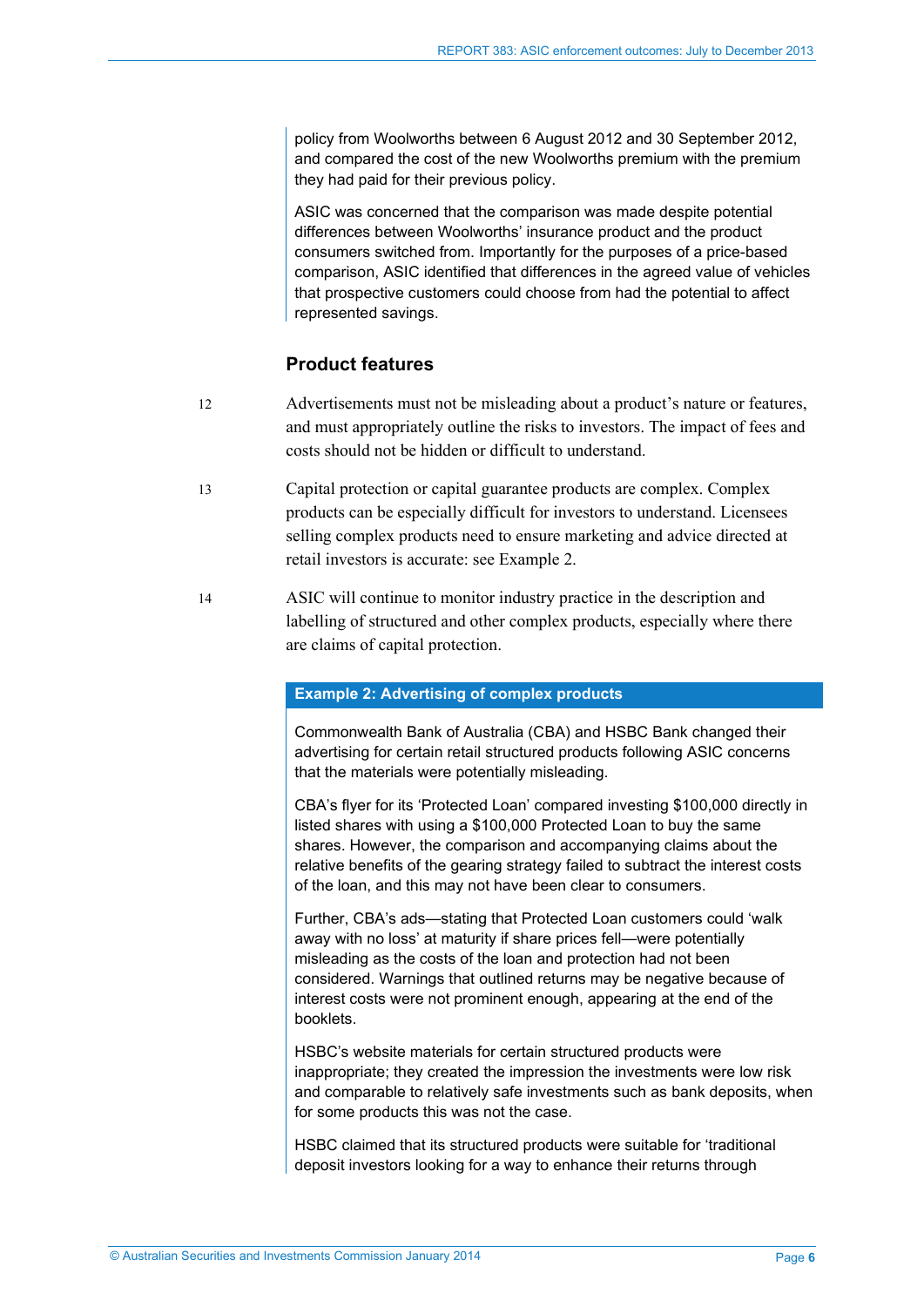exposure to financial markets, but are unwilling to put their capital at risk should the market not perform as expected'.

ASIC viewed this statement as inappropriate and potentially misleading, due to the risk of capital loss with certain HSBC structured products being promoted.

#### **Cost of credit**

15 The cost of credit is a key factor for many consumers when shopping around for a loan. The law requires that representations about the cost of credit in advertising and loan contracts be accurate. ASIC will not accept overcharging and, where necessary, will take action to ensure consumers are not out of pocket: see Example 3.

#### **Example 3: Overcharged interest**

Fair Loans Foundation Pty Ltd entered into an enforceable undertaking with ASIC, under which it will refund approximately 864 consumers around \$157,000 in overcharged interest and appoint an independent consultant to ensure it complies with the credit laws in the future.

Fair Loans operates on a not-for-profit basis to provide credit to financially disadvantaged consumers as an alternative to high-cost payday lenders.

An ASIC investigation into Fair Loans identified concerns that the interest rate being disclosed to consumers in the advertising and loan contracts was less than the actual rate charged. Fair Loans disclosed an annual percentage rate of 15.95% or 19.95%, when the actual rate of interest charged was 28.25% or 35% respectively. This led to consumers being overcharged interest.

ASIC also issued two infringement notices to Fair Loans with a total penalty of \$22,000 for related breaches of the *National Consumer Credit Protection Act 2009* (National Credit Act). Infringement notices can be issued under the Corporations Act or the National Credit Act and can require the payment of a monetary penalty. Compliance with an infringement notice is not an admission of guilt or liability, and the recipient is not taken to have contravened the provision(s) specified in the notice.

#### **Guidance and examples**

16 We provided guidance in Regulatory Guide 234 *Advertising financial products and services (including credit): Good practice guidance* (RG 234) on the promotion and advertising of financial products. This guide is for promoters of financial products, financial advice services, credit products and credit services, and publishers of advertising for these products and services. It contains good practice guidance to help promoters comply with their legal obligations not to make false or misleading statements or engage in misleading or deceptive conduct.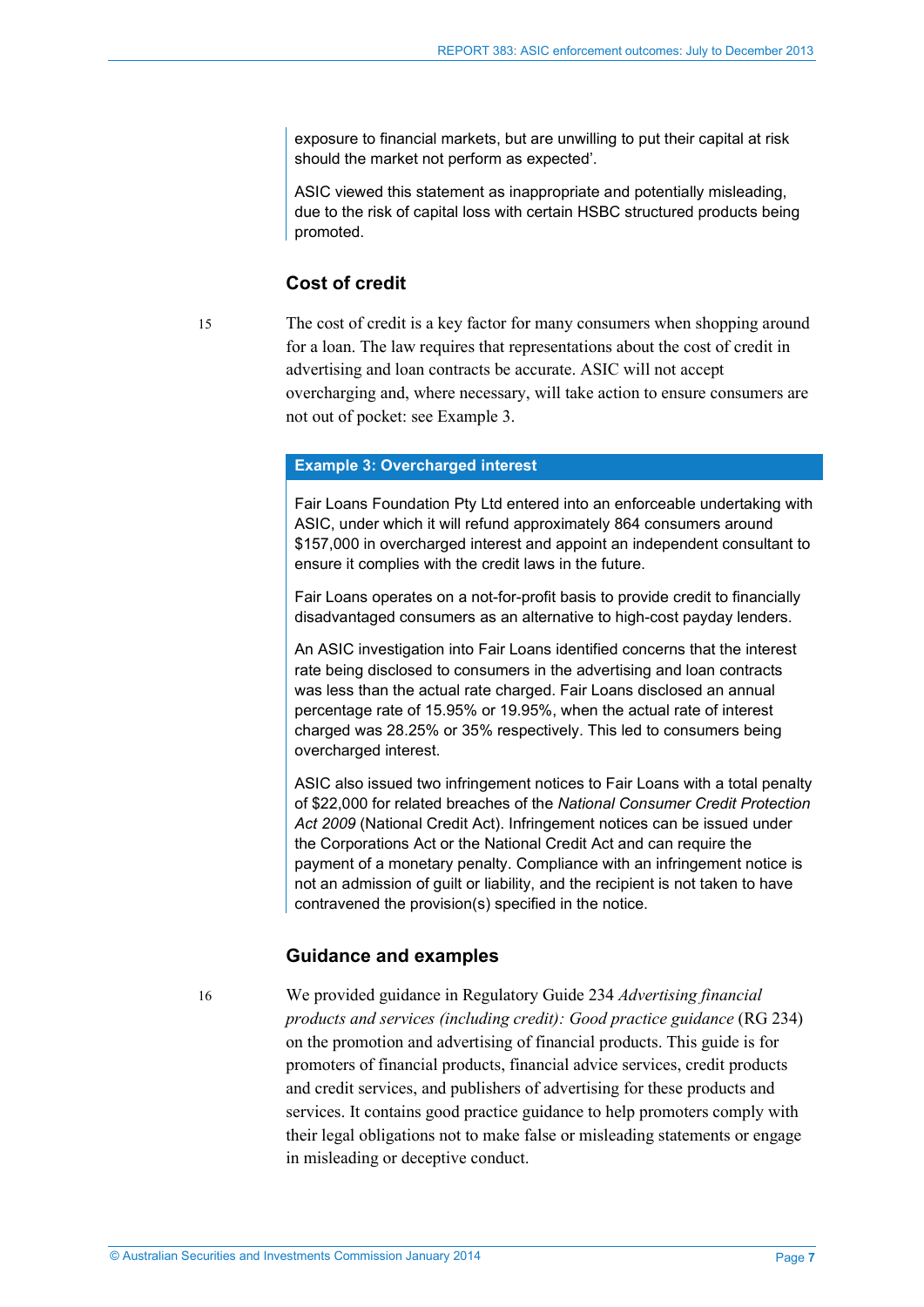17 Other examples of misleading or deceptive advertising or sales practices are included in the body of this report: see Examples 12, 13 and 21.

## <span id="page-7-0"></span>**Market misconduct**

18 Effective monitoring and control systems are essential for preventing market misconduct from occurring. Deficiencies in these systems have the potential to damage the efficient functioning of the Australian securities market and negatively affect its reputation. Enforceable undertakings are a timely and effective way in which ASIC can influence businesses to institute genuine organisational change to ensure this type of conduct does not occur: see Examples 4 and 5.

#### **Example 4: Potential misconduct**

ASIC accepted an enforceable undertaking from National Australia Bank (NAB) following an investigation into the 18 October 2012 share price spike of the ASX 200. The enforceable undertaking relates specifically to NAB's responsibility for potential market misconduct, undertaken by the trading personnel of a contractor, which led to the spike.

NAB agreed to adopt specific monitoring and control systems for its direct market access trading and ASIC will supervise the certification of those systems for the next three years. NAB will also make a voluntary contribution of \$2 million to fund independent financial literacy projects in Australia.

ASIC Commissioner Cathie Armour said: 'It is imperative that entities have adequate monitoring and control systems in place to ensure this type of activity does not occur.'

NAB's review under the enforceable undertaking will address ASIC's concerns about the inadequacy of its systems and controls in relation to its use of direct market access. ASIC's investigation of the contractor and its trading personnel continues.

#### **Example 5: Potential misconduct**

ASIC accepted an enforceable undertaking from UBS AG in relation to potential misconduct involving the Australian Bank Bill Swap Rate (BBSW). UBS will also make a voluntary contribution of \$1 million to fund independent financial literacy projects in Australia.

In July 2012, UBS reported to ASIC that it had found evidence of conduct seeking to influence its BBSW submissions, based on how the submissions may benefit UBS's derivatives positions. In February 2013, UBS withdrew from the BBSW submissions panel.

The enforceable undertaking requires UBS to ensure its participation in relation to the setting of Australian interest rate benchmarks upholds the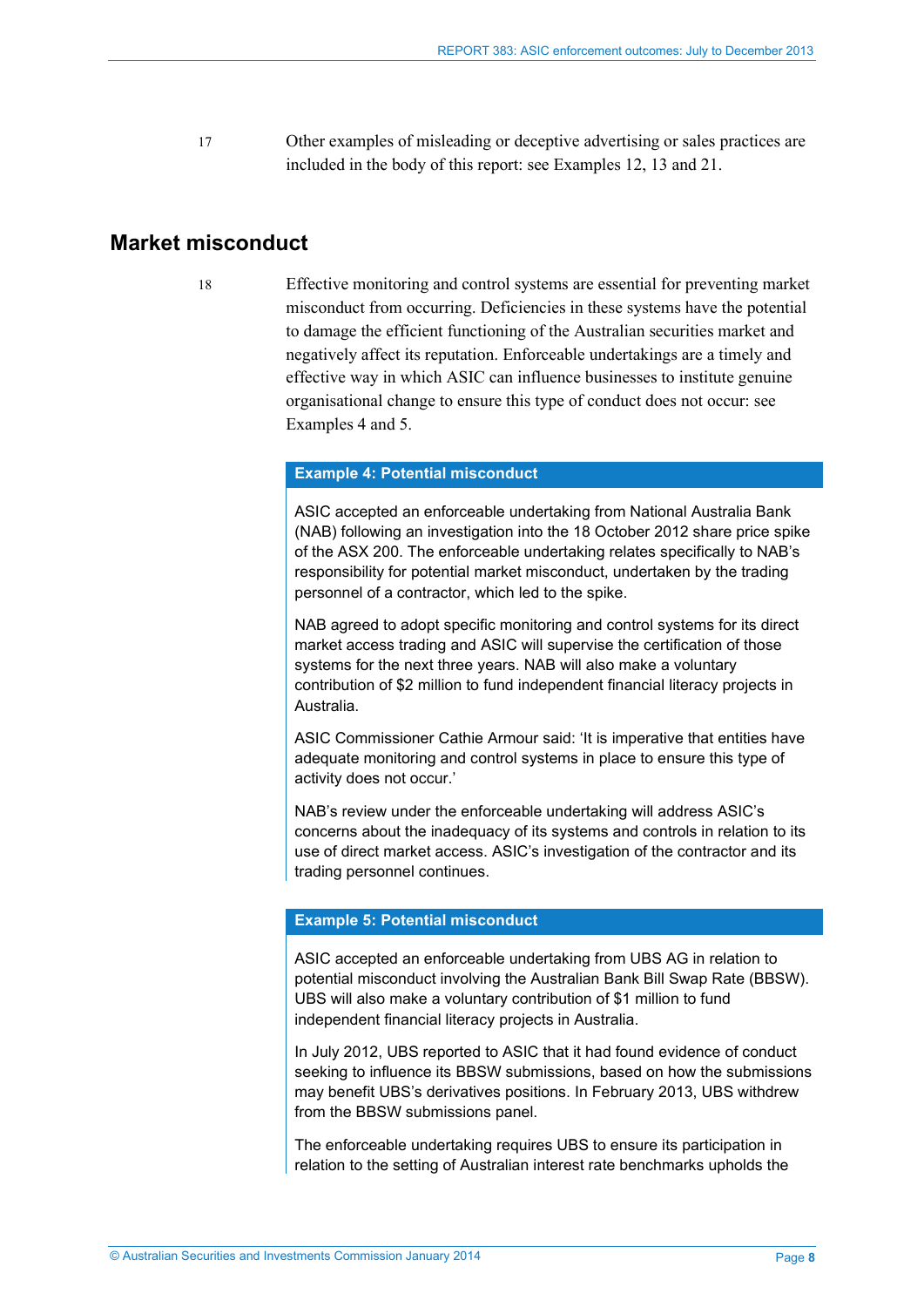integrity and reliability of those benchmarks and is in accordance with its obligations under the Commodity Futures Trading Commission Orders.

At ASIC's request, UBS engaged an independent expert to conduct a review of BBSW submissions. The expert found that any market impact was insignificant.

## <span id="page-8-0"></span>**The role of gatekeepers**

- 19 ASIC regulates financial advisers, credit licensees, mortgage brokers, auditors, liquidators and company directors, among others. We regard the people who occupy these roles as 'gatekeepers' of the Australian financial system.
- 20 Gatekeepers perform an important role in promoting sound investment practices, preventing or detecting market failures, and promoting market integrity. We expect them to adhere to the highest standards in performing this role. Using enforcement action to hold gatekeepers to account for a failure to meet and adhere to these standards is an important way in which we fulfil our duties under the ASIC Act.
- 21 One example of our enforcement activities in this area during the relevant period involved Australian Property Custodian Holdings Ltd (APCHL). The Federal Court found five former directors of APCHL liable for breaching their duties as officers of APCHL. This is a significant outcome for investors. Directors are important gatekeepers who must discharge their duties with the appropriate care and diligence. The conduct of the APCHL board was unacceptable and this is reflected in the court's judgement: see Example 25.
- 22 In complex matters, ASIC enforcement action may involve a range of gatekeepers. We are committed to pursuing all individuals who are involved in corporate wrongdoing: see Example 6.

#### **Example 6: Additional result in Trio Capital matter**

A former investment manager with links to the failed firm Trio Capital pleaded guilty to 20 criminal charges, including making false or misleading statements resulting in his business receiving more than \$500,000 in payments. Tony Maher, who changed his name from Paul Gresham, admitted to making the statements when recommending investments for the Trio-run ARP Growth Fund.

Mr Maher (of Katoomba, New South Wales) faces a maximum penalty of five years in jail and/or a fine of \$110,000 for each offence. The matter will return to court for sentencing in February 2014. ASIC previously accepted an enforceable undertaking from Mr Maher, preventing him from working in the Australian financial services industry or managing a corporation.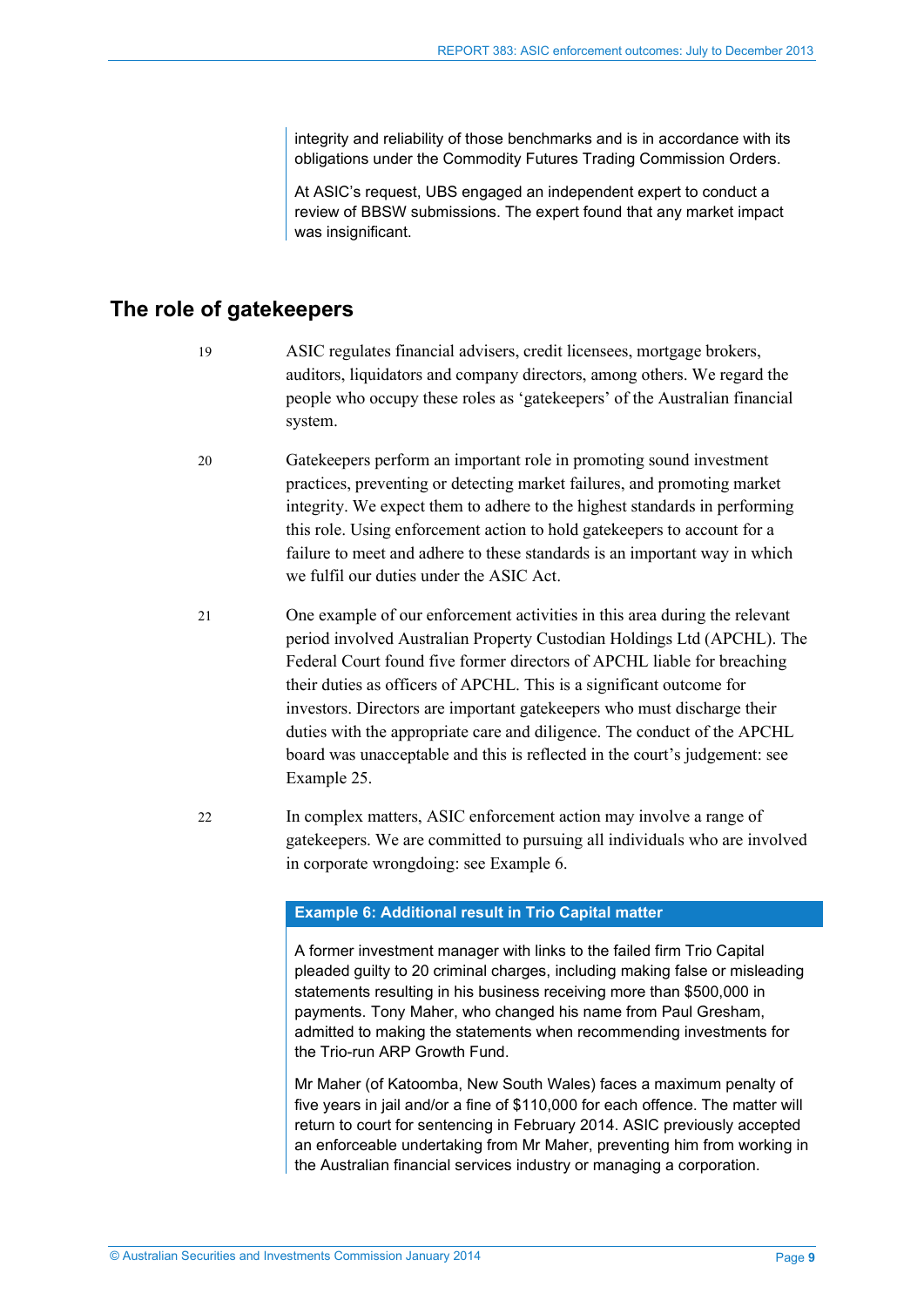The criminal charges against Mr Maher are ASIC's latest action since the collapse of the fund manager in December 2009. Since ASIC's investigation into Trio Capital started in October 2009, more than 11 people have either been jailed, banned from providing financial services, disqualified from managing companies or have agreed to remove themselves from the financial services industry for a total of more than 50 years.

ASIC Commissioner John Price said: 'ASIC enforcement action in relation to the Trio matter demonstrates that ASIC will hold gatekeepers to account where their conduct falls below the required standard. Directors, company officers, auditors, investment advisers, and financial planners play a key role in ensuring that Australia's markets are fair and efficient. ASIC will continue to take enforcement action against gatekeepers where they fail to perform their duties.'

On 29 October 2013, ASIC released an update into its Trio investigation: see Media Release (13-294MR) *Update on Trio investigation* (29 October 2013).

## <span id="page-9-0"></span>**Significant enforcement outcomes for the relevant period**

23 In the relevant period, we achieved a total of 340 enforcement outcomes. This figure comprises criminal, civil and administrative actions, as well as outcomes resulting in an enforceable undertaking, negotiated outcome or the issue of a public warning notice. One hundred and twelve outcomes were in the 'market integrity', 'corporate governance' and 'financial services' areas, and 228 were in the 'small business compliance and deterrence' area (between 1 January and 30 June 2013, the comparative figures were 78 and 293).

- 24 Four of the most notable enforcement outcomes for ASIC during the relevant period were:
	- (a) Mr Rental Port Augusta released Indigenous consumers from their contracts following an ASIC surveillance for unconscionable conduct. ASIC took action in this case to protect financially vulnerable people from exploitation: see Example 14.
	- (b) The Full Court of the Federal Court of Australia upheld ASIC's appeal against the court-approved \$82.5 million settlement between former Storm Financial investors and Macquarie Bank. Our pursuit of this matter demonstrates our determination to secure fair and adequate compensation for affected investors: see Example 24.
	- (c) Clestus Weerappah, a former director of Dollarforce Financial Services Pty Ltd, was jailed for four years over his role in the collapse of the property development group. The custodial sentence handed to Mr Weerappah sends a clear message to corporate Australia that ASIC,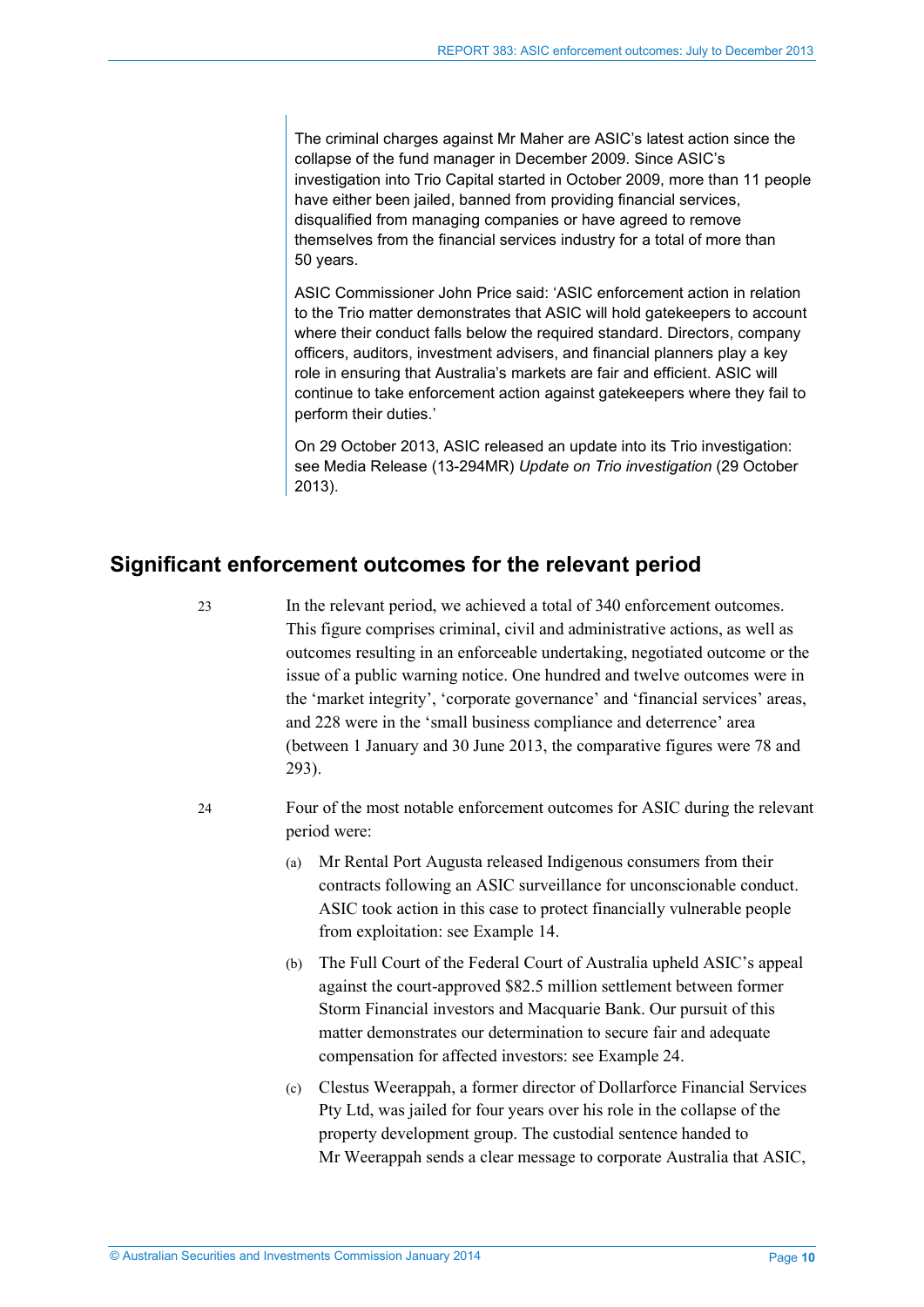the community and the courts will not tolerate criminal behaviour against the interests of investors: see Example 27.

(d) [Withdrawn in accordance with ASIC policy - see [INFO 152](http://www.asic.gov.au/about-asic/asic-investigations-and-enforcement/public-comment-on-asics-regulatory-activities/#taking) *Public comment on ASIC's regulatory activities*]

- (i) approximately \$157,000 in overcharged interest refunded to 864 consumers: see Example 3;
- (ii) more than 30,000 car owners refunded over \$15 million in tyre and rim insurance premiums: see Example 17;
- (iii) eight infringement notices paid totalling \$117,800;
- (iv) five individuals permanently banned from undertaking credit activities;
- (v) three individuals or companies banned from—or gave an undertaking to refrain from—providing credit for between three and five years; and
- (vi) two Australian credit licences cancelled.

### <span id="page-10-0"></span>**Enforcement report data**

| 26 | Appendix 1 provides statistics about our enforcement outcomes and an    |
|----|-------------------------------------------------------------------------|
|    | explanation of the methodology for compiling this data: see Table 1 and |
|    | Table 2.                                                                |

- 27 We have also included aggregate enforcement data for the past two years, as reported in our six-monthly enforcement reports: see [Table 3.](#page-40-0) Comparisons between individual enforcement reports have some limitations. This is because no two enforcement actions are the same. For example, there may be differences in the complexity or seriousness of the allegations. However, over a two-year period, it is possible to identify the types of conduct or sectors that are the focus of ASIC's enforcement activity in the longer term.
- 28 Appendix 2 provides a schedule of media releases that corresponds to the enforcement outcomes in this report.

## <span id="page-10-1"></span>**Current and future areas of focus**

29 Organisational culture ASIC has a long history of taking action to remove 'bad apples' from the financial services industry. We do this to protect consumers and to ensure that confidence in Australian financial services remains strong. In the future, we will be placing increased attention on the

<sup>25</sup> We achieved a large number of outcomes relating to consumer credit in the relevant period, including: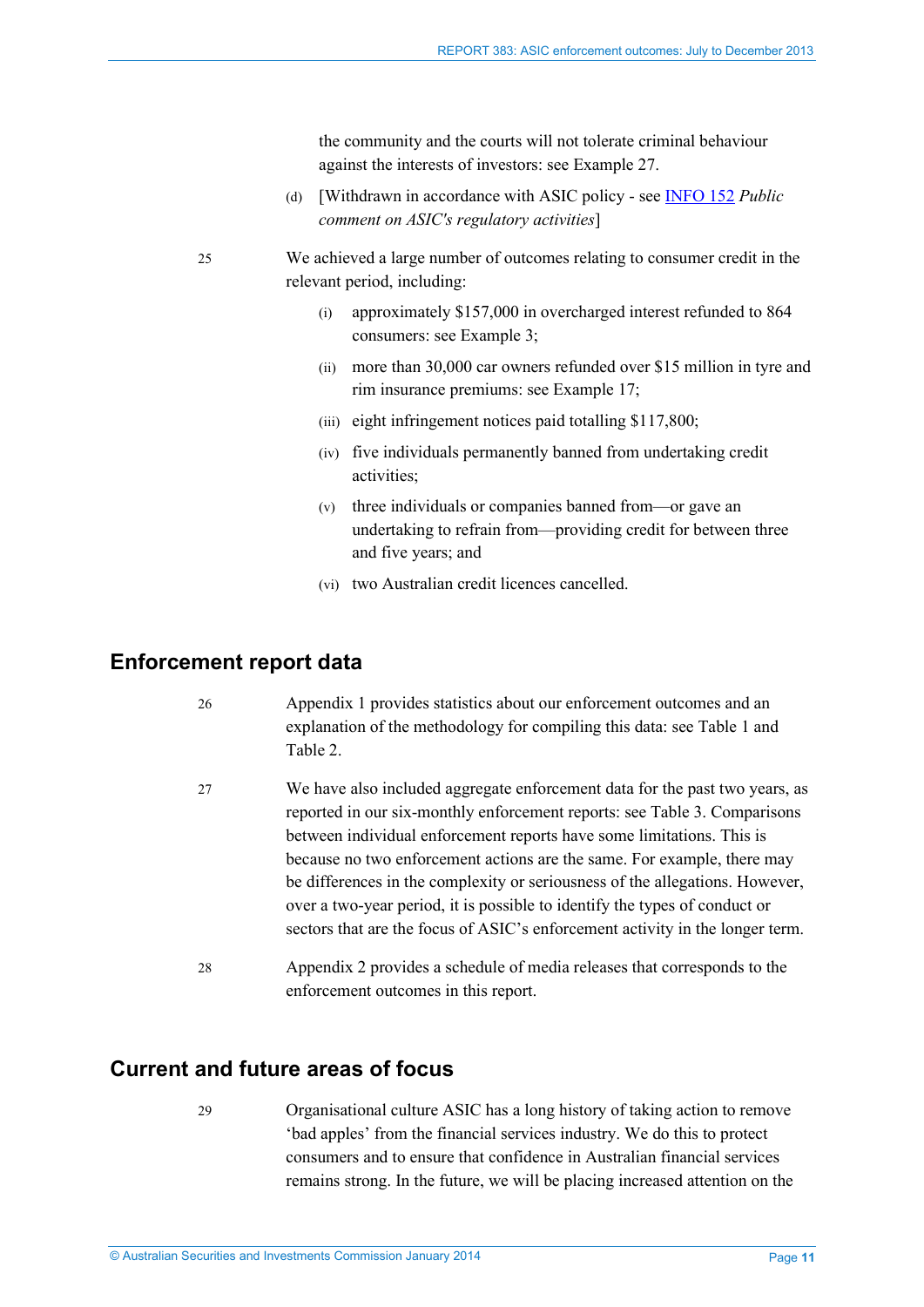conduct of Australian financial services (AFS) licensees that fail to detect, prevent or deter poor compliance practices by employees or authorised representatives of their organisation, where this enables improper practices to occur: see Example 11.

### **Loan fraud**

30 Since assuming responsibility for regulating consumer credit in 2010, ASIC has had a particular focus on raising standards of competence and diligence in the industry. In particular, ASIC is focusing on allegations of falsification of loan documentation or loan applications and will continue to do so: see Example 15.

#### **Unfair and unconscionable conduct in lending**

- 31 The responsible lending provisions are a key element of the National Credit Act. They are designed to protect consumers from being offered credit contracts or consumer leases that they cannot afford to repay or that are otherwise unsuitable for them. ASIC has been very active in monitoring compliance, investigating reports of breaches and in taking action against firms that have failed to comply with their obligations: see Example 14.
- 32 ASIC will continue to take action where necessary to reinforce the obligation to engage in responsible lending in the credit industry, particularly in the payday lending sector.

#### **Advertising of financial products**

- 33 Advertising plays an important role in the financial services and credit sectors. Many AFS licensees undertake advertising or sales activities to promote their financial products or services. These activities often have a broad reach and can affect large numbers of people. Investors and financial consumers are heavily influenced by advertisements for products and services when making financial decisions and seeking financial advice.
- 34 ASIC will continue to monitor industry practice, especially:
	- (a) in relation to comparisons of products, where differences in the products may make comparisons misleading; and
	- (b) in the description and labelling of structured and other complex products, particularly where there are claims of capital protection.

#### **Takeovers and shareholder disclosure**

35 ASIC is focusing on breaches of takeovers laws and failure by shareholders to disclose their interests in shares. Examples of this conduct may include an entity acquiring a controlling stake in a listed company other than in an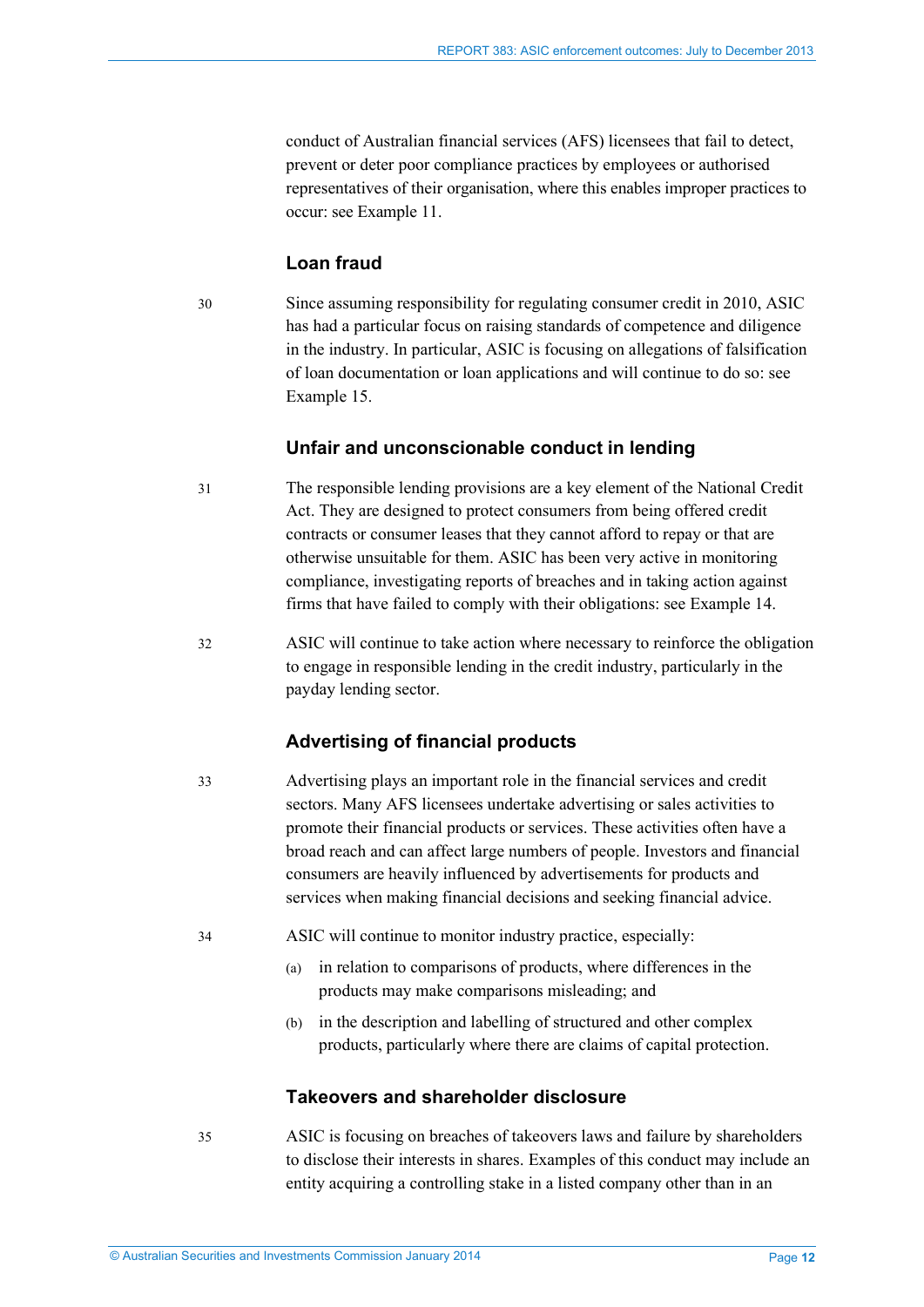authorised manner (such as a formal takeover bid) or a person holding a substantial interest in shares in a listed company through offshore entities and not disclosing these interests to the market. These are important obligations and are central to market integrity and the efficient operation of financial markets: see Example 34.

### **False accounting**

36 In a market where investors are seeking high-yield investments, the temptation to exaggerate profits or disguise losses is substantial. During recent investigations, ASIC has uncovered several instances of false accounting that have resulted in the misstatement of company financials, in the process providing short term gains to company officers who have engaged in such conduct. ASIC is now increasingly focused on false accounting as an activity to be targeted for attention in the current economic climate.

## <span id="page-12-0"></span>**Purpose and scope of this report**

| 37 | This report summarises enforcement outcomes achieved by ASIC in the<br>period 1 July 2013 to 31 December 2013.                                                                                                                                                                            |
|----|-------------------------------------------------------------------------------------------------------------------------------------------------------------------------------------------------------------------------------------------------------------------------------------------|
| 38 | This report is organised according to ASIC's strategic priorities:<br>confident and informed investors and financial consumers (Section A);<br>(a)<br>fair and efficient financial markets (Section B); and<br>(b)                                                                        |
|    | efficient registration and licensing (Section C).<br>(c)<br>In each section, we identify different categories of gatekeeper against whom<br>ASIC has taken enforcement action.                                                                                                            |
| 39 | The examples in this report are representative of the behaviours of current<br>concern to ASIC. They range from minor regulatory offences through to<br>serious misconduct. This report does not include a range of less formal<br>processes we use to enforce the law: see paragraph 99. |
| 40 | This is the fifth of ASIC's six-monthly enforcement reports. Previous reports<br>are available at www.asic.gov.au/reports.                                                                                                                                                                |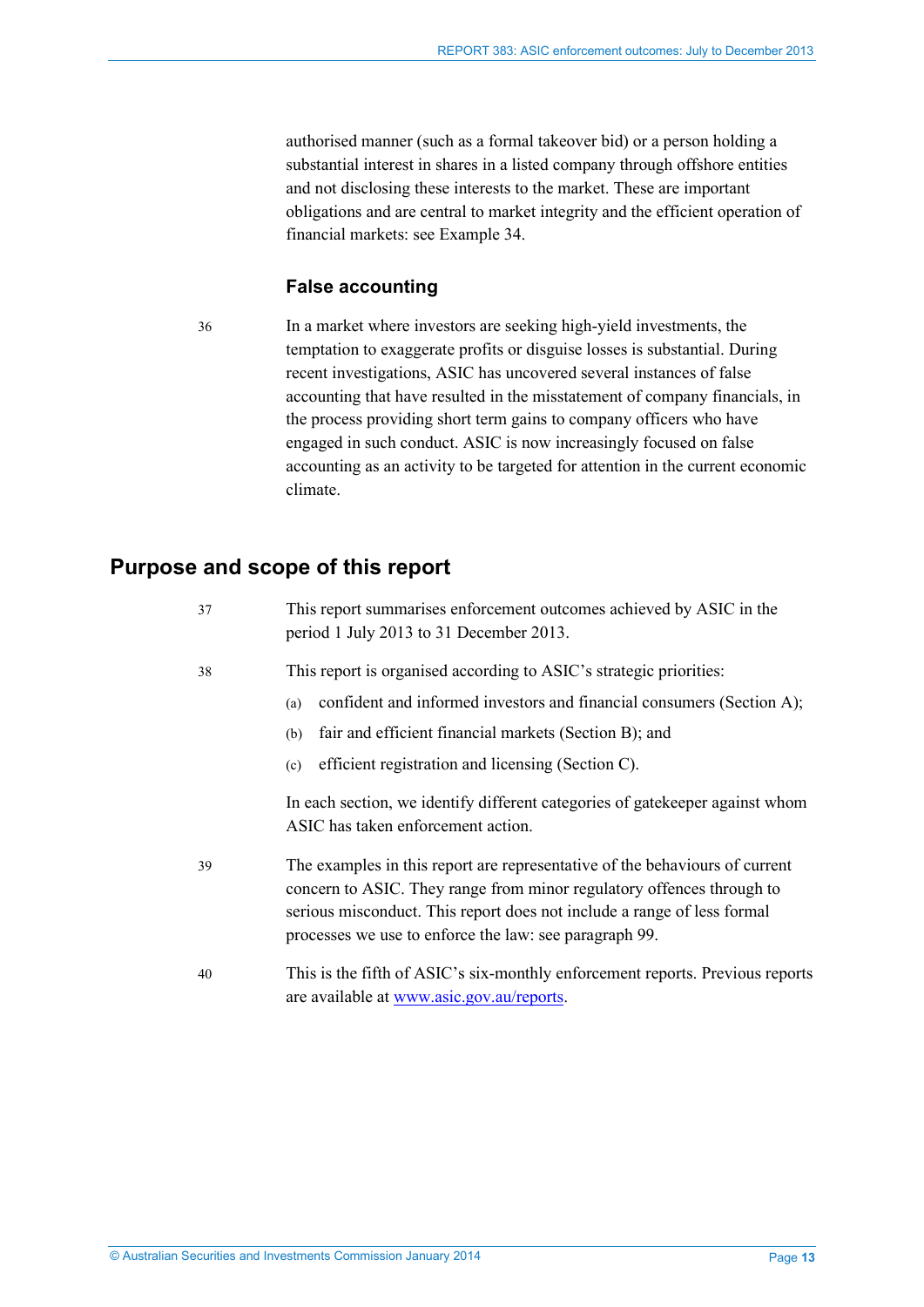## <span id="page-13-0"></span>**A Confident and informed consumers and financial investors**

#### **Key points**

Providers of financial services and products have a significant role to play in ensuring that consumers and investors are confident and informed. This section highlights enforcement outcomes achieved in relation to these gatekeepers.

In the relevant period, ASIC achieved 10 criminal outcomes relating to financial services misconduct and two criminal outcomes relating to credit misconduct. We also achieved five civil outcomes relating to financial services misconduct. Twelve people were banned from the financial services industry, 10 of them permanently. Nine infringement notices were paid, totalling \$128,000.

## <span id="page-13-1"></span>**Financial advisers**

- 41 Financial advisers have a general obligation to do all things necessary to ensure they provide financial products and services efficiently, honestly and fairly.
- 42 ASIC is committed to ensuring that financial advisers meet their obligations and are held to account. Where they fail to meet this standard of behaviour, ASIC will take enforcement action.

### **Use of client funds and assets**

43 It is a crime to misappropriate client funds or deal with client assets without proper authorisation.

#### **Example 7: Fraud offences**

Former Wealthsure financial adviser Brian William Veitch pleaded guilty to 22 criminal charges involving using a false instrument following an ASIC investigation.

Mr Veitch was an authorised representative of Wealthsure Pty Ltd from 14 December 2005 to 23 February 2010. During this time, Mr Veitch admitted to:

• 21 counts of using false withdrawal requests to cause the fraudulent transfer of approximately \$500,000 from seven clients' accounts, without their knowledge or authority, for his own purposes; and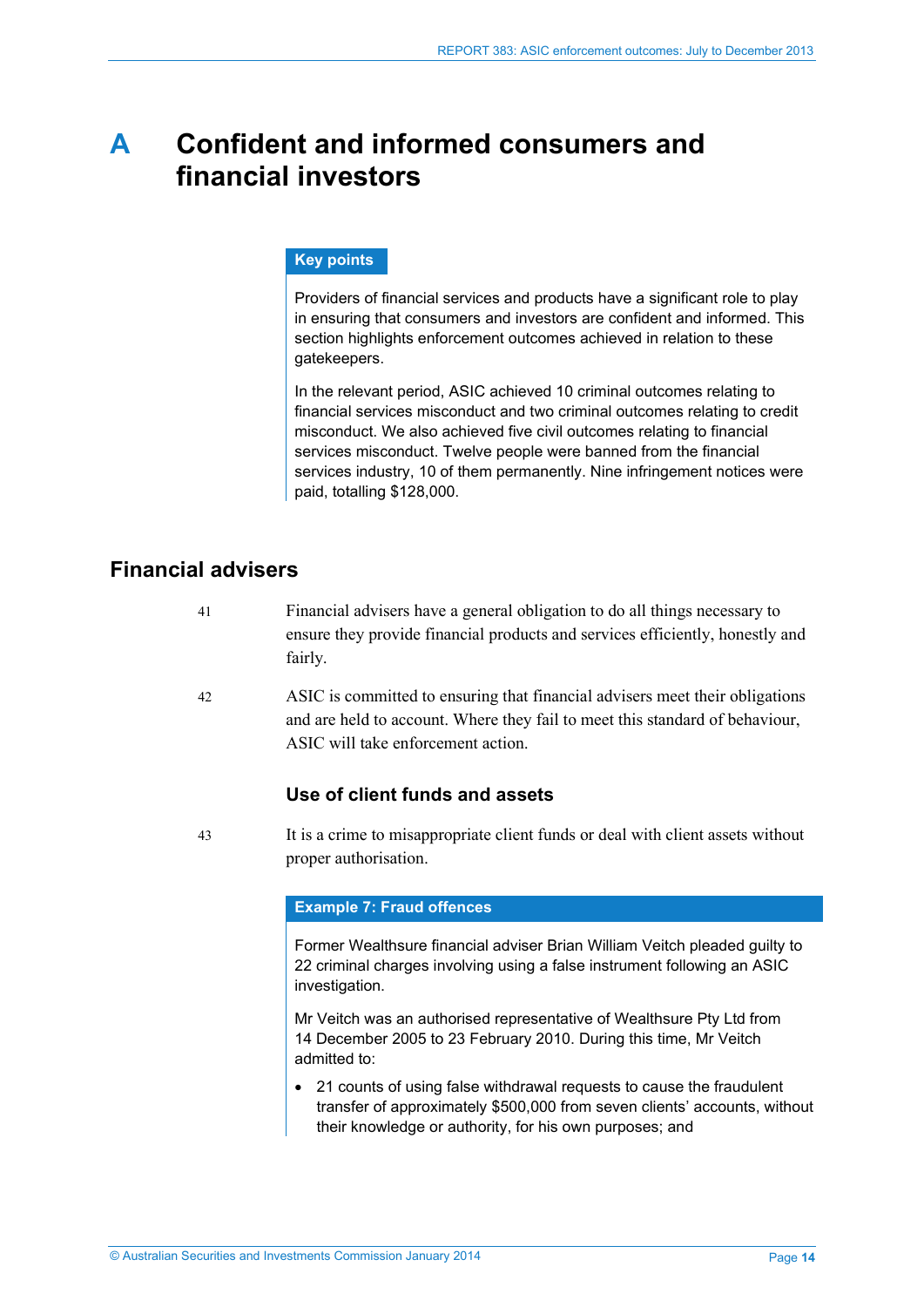• one count of providing a client with a false portfolio statement causing the client to believe that \$300,000 was still in their account when in fact it was not.

These charges follow ASIC's investigation into Mr Veitch's former role as a financial adviser.

In 2011, ASIC permanently banned Mr Veitch from providing financial services following an investigation that found that he had not complied with financial services law and that there was reason to believe that he would not comply with this law in the future.

#### **Quality of financial advice**

44 Consumers are entitled to receive good-quality financial advice that properly considers their circumstances and meets their needs. Providing inappropriate or poor advice places consumers at risk of financial loss.

#### **Example 8: Inappropriate and unreasonable advice**

ASIC permanently banned former financial adviser Bradley John Lofts (of Brisbane, Queensland) from providing financial services after an investigation found he provided inappropriate and unreasonable advice.

Mr Lofts was a director of McLofts Pty Ltd, which traded as Sterling Financial Strategies. Sterling Financial Strategies operated a financial services business from offices in Townsville, Ayr and Brisbane.

Mr Lofts was an authorised representative of Lionsgate Financial Group Pty Ltd between 15 October 2010 and 19 January 2012. Between 13 June 2012 and 22 June 2012, Mr Lofts was an authorised representative of Synchronised Business Services Pty Ltd.

ASIC's investigation found that, between October 2010 and August 2012, Mr Lofts provided inappropriate and unreasonable advice to 50 clients without determining the clients' personal circumstances. ASIC also found that between 25 January 2012 and 7 June 2012 Mr Lofts, on 33 separate occasions, sold ASX-listed shares on behalf of seven clients when he was not licensed or authorised to do so.

#### **Self-managed superannuation funds**

45 The decision to establish a self-managed superannuation fund (SMSF) is a significant step for investors, because it involves greater personal responsibility. Those providing financial advice on SMSFs must ensure that they take into consideration consumers' individual circumstances and make sure the advice adequately meets their needs.<sup>[2](#page-14-0)</sup>

© Australian Securities and Investments Commission January 2014 Page **15**

<span id="page-14-0"></span><sup>2</sup> In September 2013, ASIC released Consultation Paper 216 *Advice on self-managed superannuation funds: Specific disclosure requirements and SMSF costs* (CP 216). This consultation paper sets out ASIC's proposed guidance to improve the quality of advice given to investors on establishing or switching to an SMSF. The consultation paper is available at: [www.asic.gov.au/cp#cp216.](http://www.asic.gov.au/cp#cp216)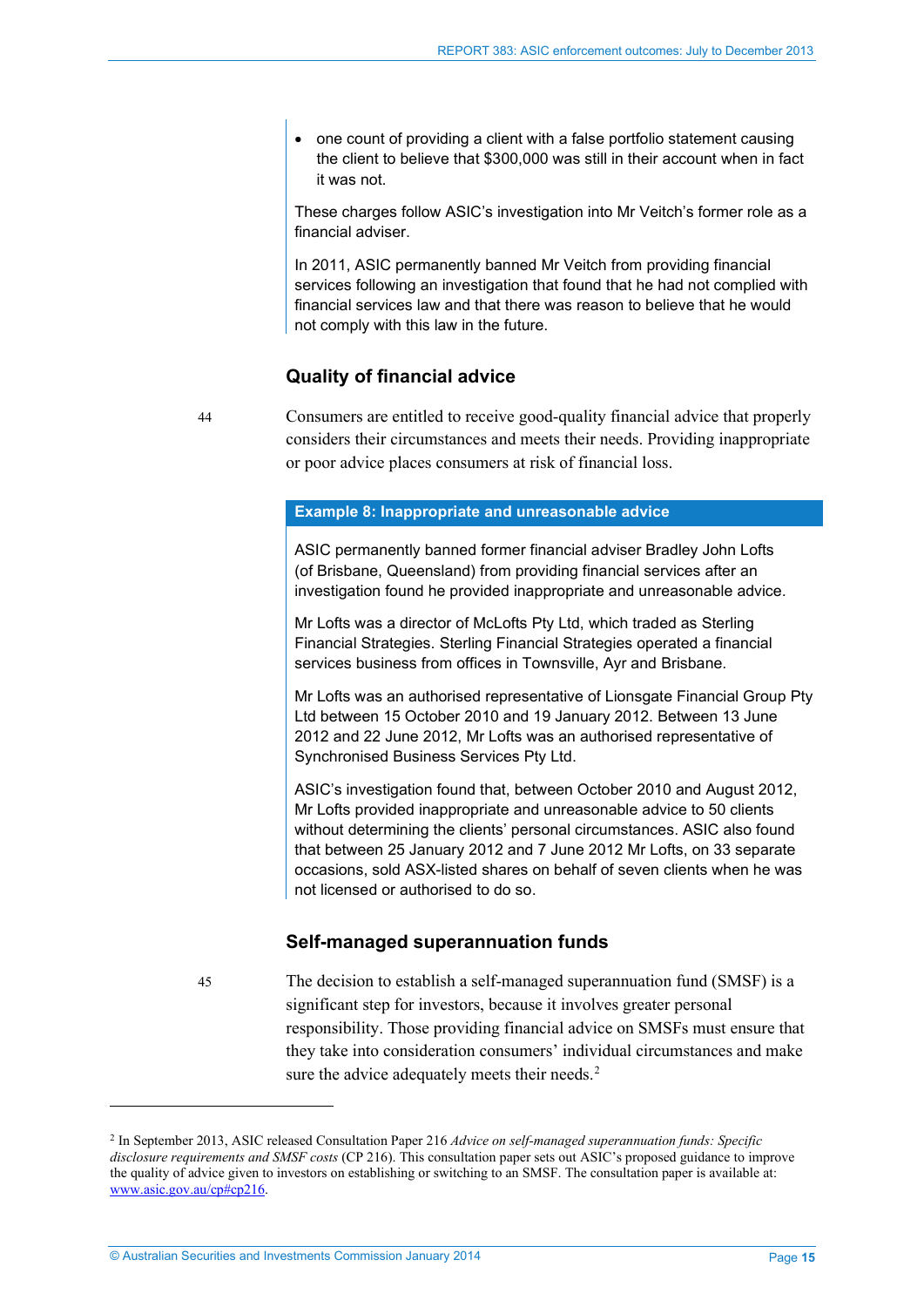46 With the continuing growth of SMSFs, ASIC will closely monitor the industry to ensure businesses have the processes in place to provide consistently good financial advice.

#### **Example 9: Advice regarding establishment of an SMSF**

AFS licensee Anne Street Partners Financial Services Pty Ltd (ASP) has agreed to address ASIC concerns relating to the provision of its financial product advice to clients.

ASIC's surveillance of ASP identified concerns surrounding the appropriateness of advice provided to clients regarding the establishment of an SMSF. In particular, we were concerned by:

- the low balance with which SMSFs were established;
- advice not being sufficiently tailored to the needs of each client;
- inadequate comparison of clients' existing superannuation to the recommended SMSF;
- inadequate consideration of suitable alternative strategies that would have met clients' needs; and
- inadequate consideration of clients' long-term retirement planning objectives.

ASP cooperated fully with ASIC's inquiries and ASIC acknowledges the constructive action taken by ASP to address our concerns

#### **Compensation arrangements**

- 47 Under s912B of the *Corporations Act 2001* (Corporations Act), an AFS licensee that provides a financial service to retail clients must have arrangements in place for compensating them for loss or damage suffered because of breaches of the relevant obligations under the Corporations Act by the licensee or its representatives.
- 48 Section 915B(3)(b) of the Corporations Act provides that ASIC may suspend or cancel an AFS licence held by a body corporate, by giving written notice to the body, if the body becomes an externally administered body corporate.

#### **Example 10: Failure to obtain professional indemnity insurance**

ASIC cancelled the AFS licence of Chambers Investment Planners Pty Ltd after it failed to obtain professional indemnity insurance and entered voluntary administration. ASIC also cancelled the Australian credit licence of Chambers after it ceased to engage in credit activities.

Chambers was licensed to deal in, and provide advice on, a range of financial products, including life insurance, superannuation, managed funds, securities and margin lending, and to provide credit services in relation to credit contracts where it was not the credit provider.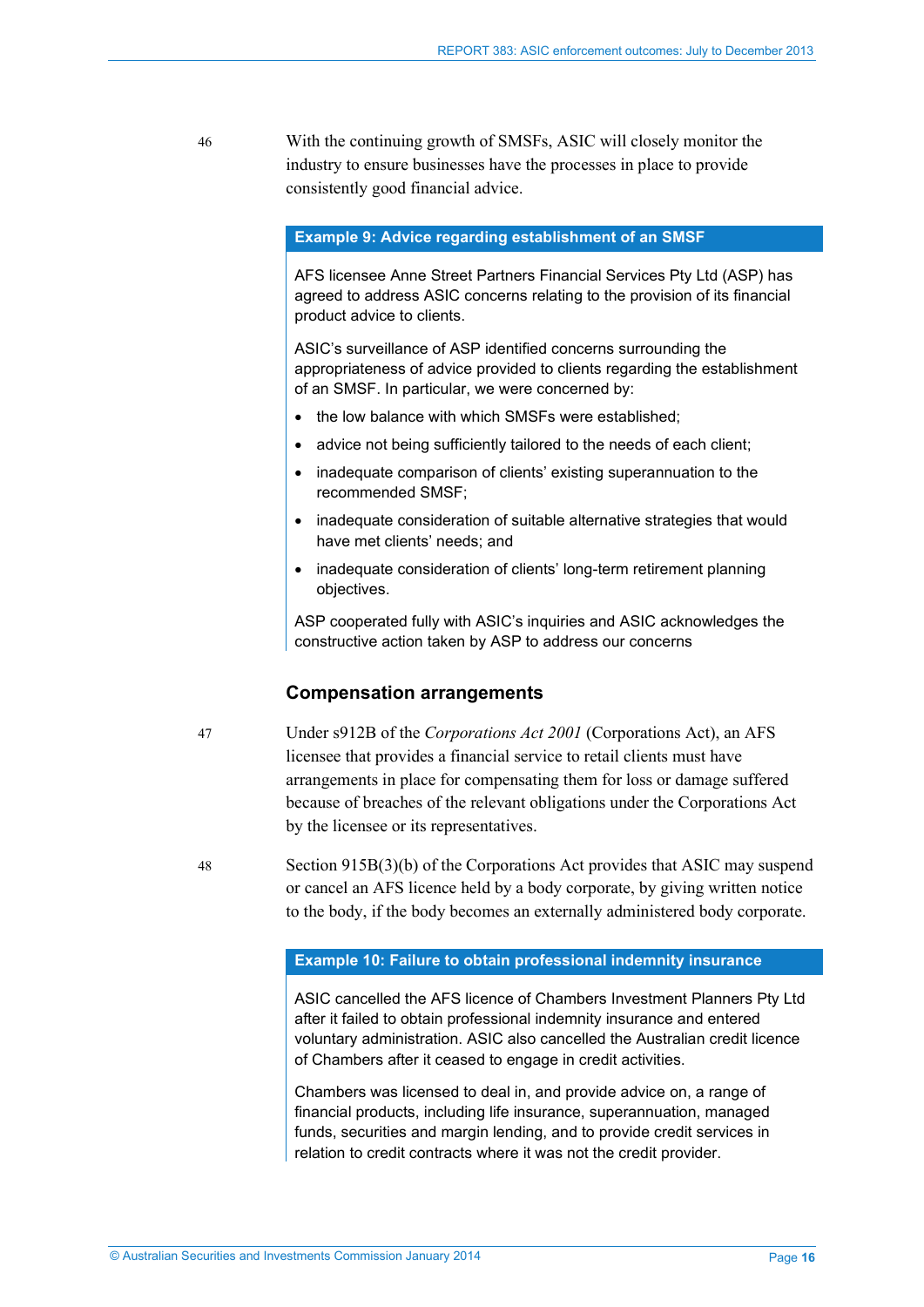#### **Advice monitoring processes**

- 49 All financial services licensees should undertake robust testing of their processes to ensure that consumers receive high-quality advice. This includes ensuring that the licensee has adequate monitoring processes in place to ensure appropriate advice standards are met.
- 50 ASIC is continuing to closely scrutinise licensees' arrangements for adequate monitoring and supervision and will not hesitate to take action where we find those practices deficient. We will require ongoing compliance reviews if we have concerns that advice standards are not consistently at appropriate levels.

#### **Example 11: 'Light touch' approach to compliance**

ASIC accepted an enforceable undertaking from Wealthsure Pty Ltd, Wealthsure Financial Services Pty Ltd (Wealthsure FS) and the former chief executive officer of both companies, Darren Pawski.

The enforceable undertaking follows an ASIC investigation that started in December 2011. The investigation reviewed Wealthsure's compliance systems and identified recurring compliance deficiencies, despite previous regulatory intervention in 2006.

ASIC was concerned that Wealthsure's 'light touch' approach to compliance had resulted in a failure to:

- regularly or consistently review its representatives' financial product advice;
- subject those of its representatives with a higher risk of compliance breaches—given their compliance history, associations or business model—to more regular random audits;
- carry out robust investigations into non-compliant representative conduct or give appropriate consideration to breaches;
- systematically ensure appropriate sanctions or other consequences for non-compliant representative conduct;
- provide its representatives with robust documented policies and procedures; and
- employ adequate processes for identifying and addressing the competence and training needs of its representatives.

The enforceable undertaking requires Wealthsure and Wealthsure FS to complete a program to address their failure to foster and maintain a proper commitment to its compliance obligations. The program will be reviewed by an independent expert, who will report to ASIC regularly until 2018.

Additionally, the enforceable undertaking requires Wealthsure and Wealthsure FS to restructure their board. Wealthsure must replace its managing director, Mr Pawski, and both Wealthsure and Wealthsure FS must maintain a majority of independent non-executive members on their boards.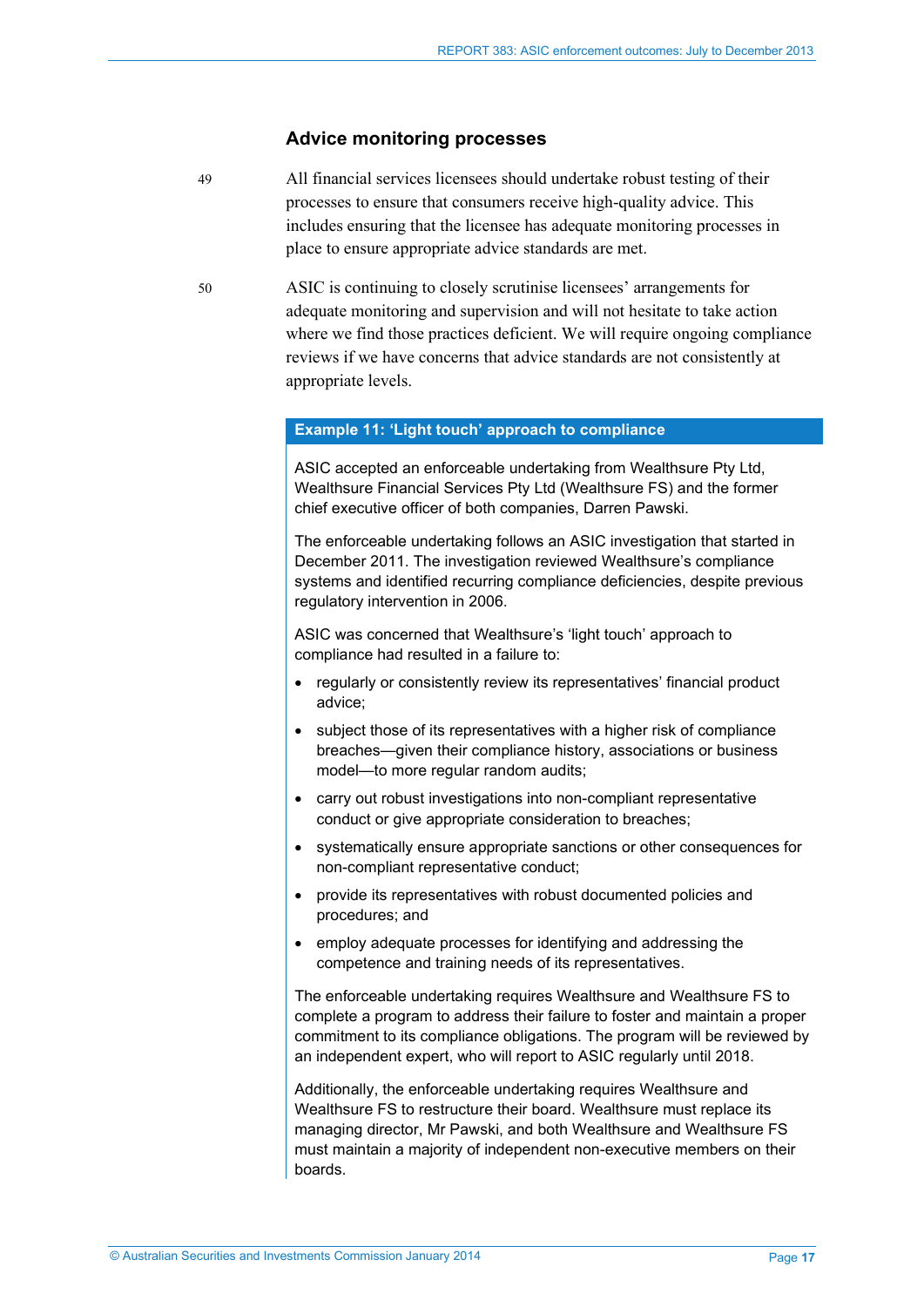## <span id="page-17-0"></span>**Credit providers**

- 51 The National Credit Act is intended to protect consumers and ensure ethical and professional standards in the finance industry. It establishes licensing requirements and obligations for credit providers.
- 52 Australian credit licensees must familiarise themselves with their obligations under the National Credit Act. ASIC has provided substantial guidance to assist credit licensees in this regard, and licensees should seek additional or external advice if they feel they need it.
- 53 Identifying misconduct by credit providers is an ongoing focus for ASIC as part of our commitment to protecting consumers and investors against inappropriate or unconscionable conduct affecting all products and services.
- 54 In the relevant period, we suspended or cancelled the credit licence of nine individuals or companies under s54 or 55 of the National Credit Act, and banned a further 11 individuals or companies from engaging in credit activity under s80 of the National Credit Act.

### **Advertising**

55 ASIC expects credit licensees to provide clear and accurate information to consumers in their advertising. Where advertising promotes a particular product feature, such as a low interest rate for a loan, the credit provider needs to make sure that any qualifications about how that rate applies are clear and that the information is not misleading in any way.

#### **Example 12: Advertising of interest rates**

MyRate Pty Ltd made changes to its website and will contact affected customers following ASIC concerns that home loan interest rates advertised on the website were likely to mislead consumers.

ASIC was concerned the website gave the impression the advertised rate for a variable home loan applied to both existing and new loans when, in reality, it only applied to new home loans. This meant some customers with existing variable rate home loans were charged interest over the advertised rate.

In response to ASIC's concerns, MyRate has made changes to its website to prominently state on the home page that the advertised rate only applies to new loans.

Further, MyRate also agreed to write to all affected customers to confirm the advertised rate only applies to new loans. Under this agreement, MyRate will provide their internal dispute resolution contact details and customers are encouraged to contact MyRate if they had any concerns that they may have been misled about the interest rate on their loan, or other questions about their loan.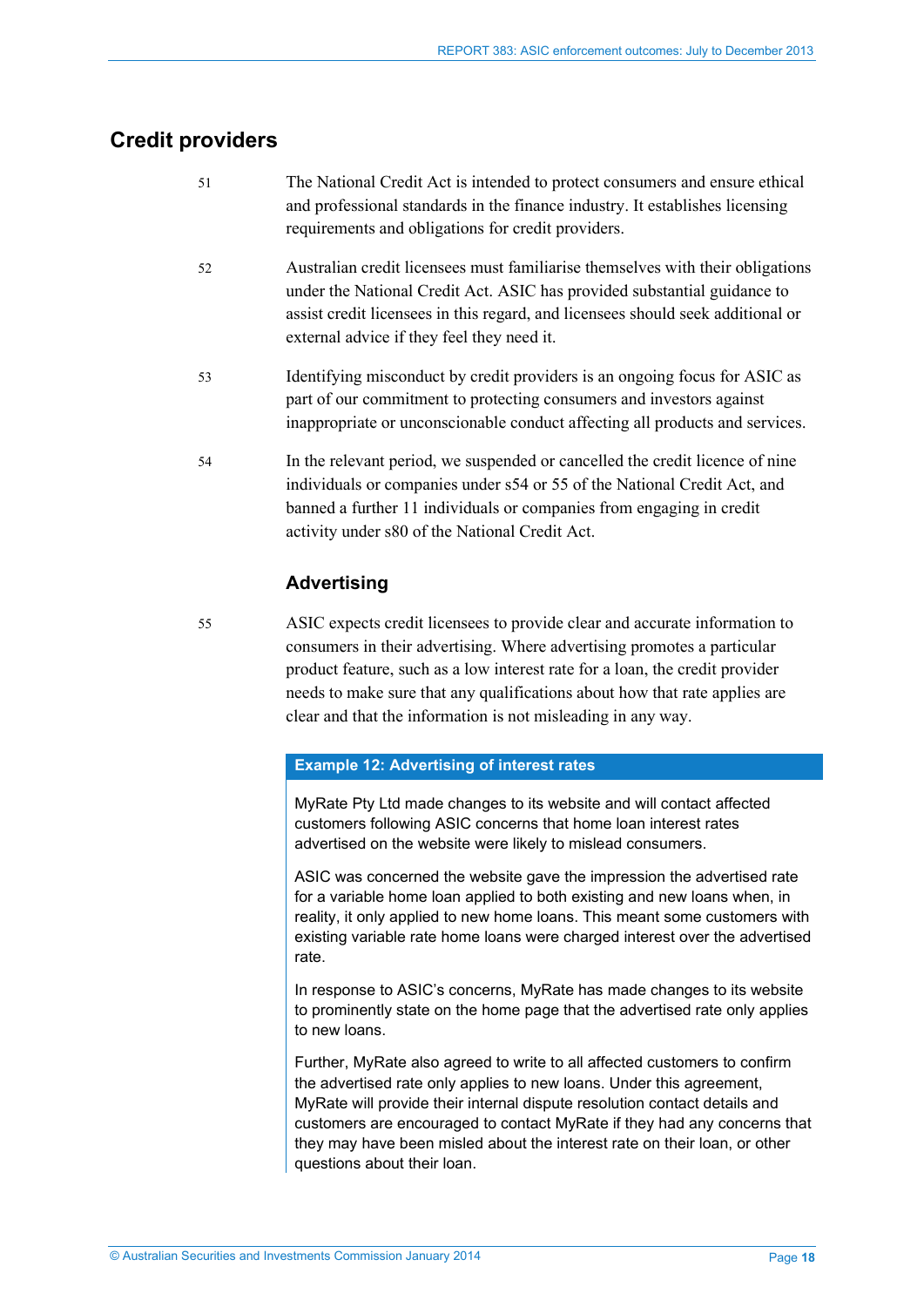#### **Household goods rental industry**

56 ASIC has been monitoring the household goods rental industry over the past few years as this has been identified as a high-risk product for consumers, who are often not aware of the type of contract they are entering into. We have taken action to ensure that consumers are not misled when they are making a financial commitment.

#### **Example 13: 'Rent to buy' agreements**

Dale Cleves Music Pty Ltd, trading as Winston Music, stopped advertising its musical instrument rental agreements as 'rent to buy' following ASIC concerns it was misleading.

ASIC was concerned that:

- the terms of the rental contract did not give consumers the right or obligation to purchase the instrument. Instead they provided that the consumer may make an offer to purchase the instrument which Winston Music may or may not accept; and
- they incorrectly advertised these arrangements as 'rent to buy'. Unless a consumer has a right or obligation to purchase the goods under a goods rental contract, it is misleading to advertise the arrangement as being 'rent to buy'.

Winston Music responded to ASIC's concerns and stopped using the phrase 'rent to buy' and 'choose to purchase' in its advertising, including in signage on its delivery truck, website, and its telephone on-hold system.

Winston Music published a corrective notice regarding the advertising on their website, and has also sent a copy of the corrective notice to current customers.

- 57 ASIC is conscious that disadvantaged Australian consumers face particular problems when accessing and using financial services. Such consumers include Indigenous Australians, rural and remote residents, newly arrived migrants, people from lower socio-economic backgrounds and people living in the outer suburbs of large metropolitan areas.
	- 58 The credit rules have been designed to protect consumers from exploitation. We will take enforcement action to protect consumers from credit providers who try to sidestep these rules, particularly when these dubious practices are employed against financially vulnerable people.

#### **Example 14: Unconscionable conduct in rental agreements**

A franchisee of a national household goods rental business has released Indigenous consumers from their contracts following an ASIC surveillance for unconscionable conduct. Mr Rental Port Augusta's conduct included compelling customers to declare they were not drunk at the time of leasing the goods.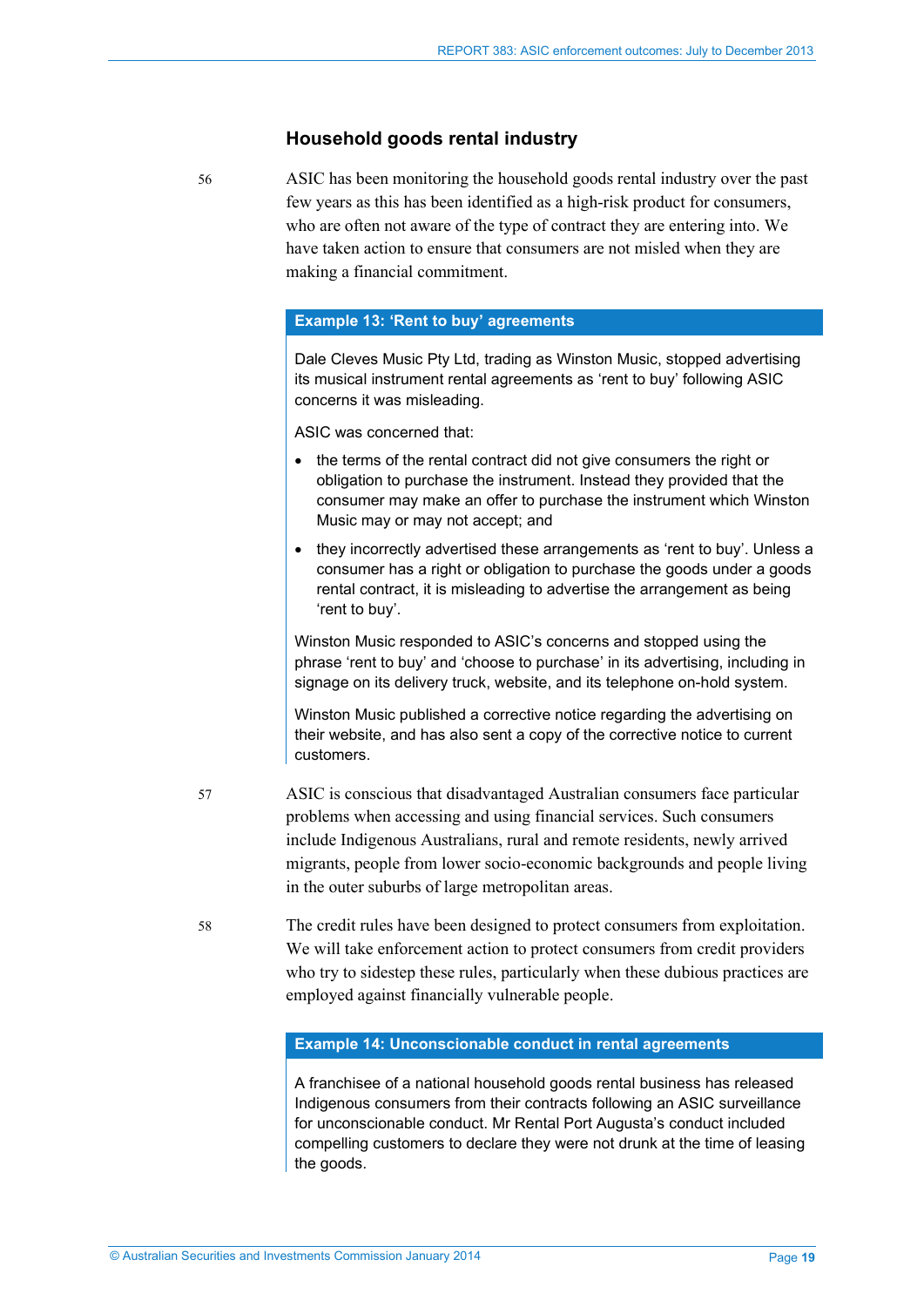Mr Rental Port Augusta targeted Indigenous consumers in the Anangu Pitjantjatjara Yankunytjatjara lands (APY lands) in remote South Australia. An ASIC surveillance found more than 40 consumers were asked to sign several documents together with a lease agreement, none of which were explained to them and included a 'customer declaration' indicating they understood all the paperwork and that they were not intoxicated.

Deputy Chairman Peter Kell said, 'It is completely unacceptable that these Indigenous consumers have been taken advantage of and subjected to such appalling practices. The majority of consumers in the APY lands are living on very low incomes, English is not their first language and they are not familiar with an indefinite lease agreement.'

Following ASIC action, the consumers' agreements have been terminated, they owe no further money and they now own their rented goods. Mr Rental Port Augusta provided an undertaking to notify ASIC and the governing body of the APY lands if they intend to enter a remote or very remote Indigenous community in the future to sign consumers up to agreements.

## **Loan fraud**

- 59 You must be a fit and proper person to engage in credit activities. This requires the credit provider to demonstrate the attributes of good character, diligence, honesty, integrity and judgement. Providers who engage in dishonest, deceitful conduct will be removed from the industry.
- 60 Mortgage brokers provide a link between the credit provider and the consumer, often completing loan applications on behalf of the consumer. Mortgage brokers typically receive a commission from the credit provider, based on the size of the loan acquired by the consumer.
- 61 ASIC is actively targeting mortgage brokers and finance brokers who falsify loan documents. Any broker who engages in this sort of misconduct will be removed from of the industry.
- 62 ASIC has investigated cases of loan fraud involving falsified payslips, inflated income figures and fake references from employers. In the most extreme cases, the broker has created entirely fictitious clients in an attempt to get a loan approved.
- 63 ASIC's crackdown on brokers submitting fraudulent loan applications and similar behaviour has seen several individuals criminally charged or banned. We currently have more than 20 investigations underway involving falsification of loan documents and loan applications.

#### **Example 15: Falsifying loan applications**

A former mortgage broker was convicted of providing false information to banks to secure approvals for home loans totalling almost \$7.5 million. Hee Seng Lee (of Dural, New South Wales) pleaded guilty to six charges including making false statements and providing false documents.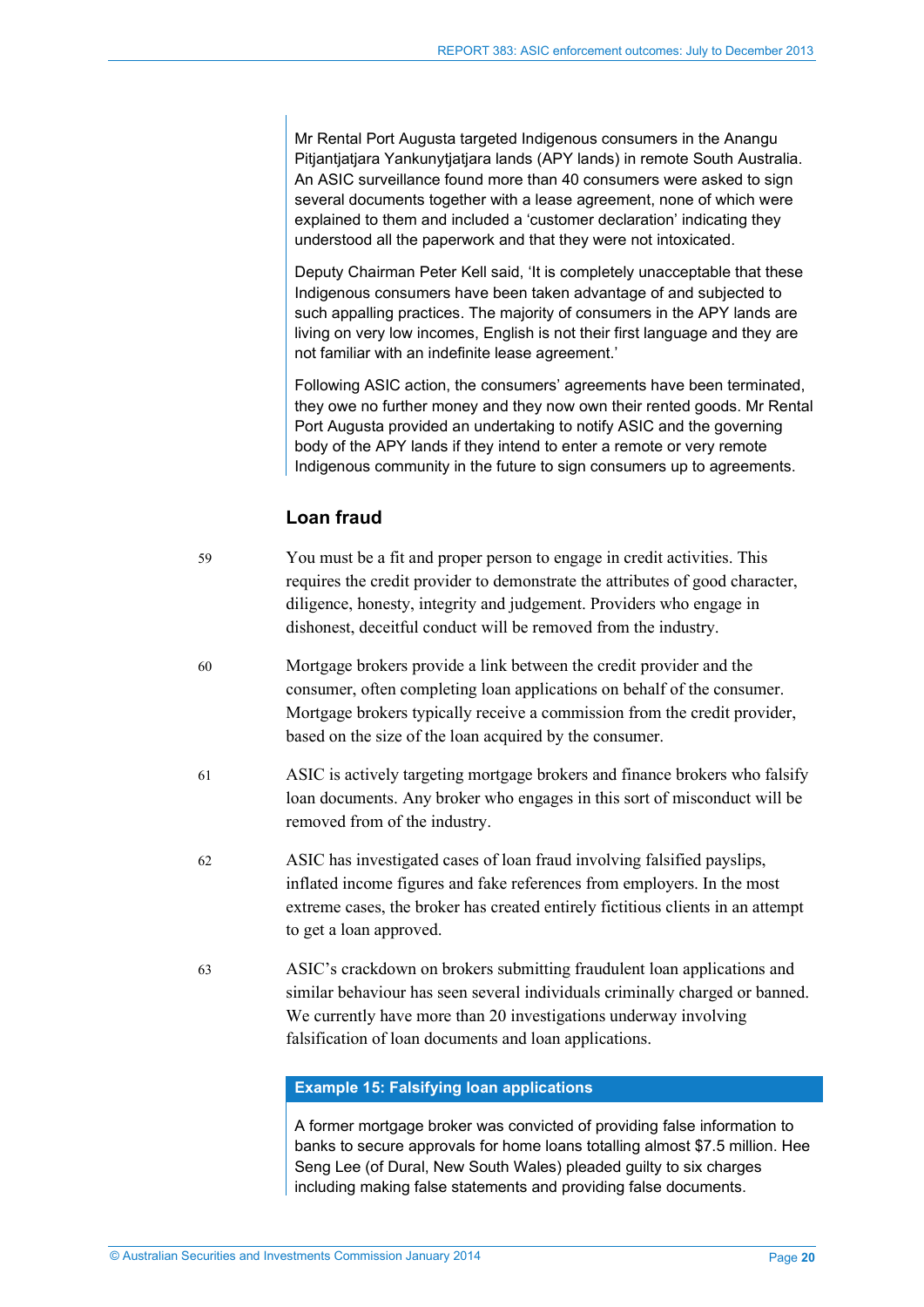The loans Mr Lee was involved in attempting to secure ranged from \$160,000 to \$1.5 million. Appearing in the Sydney District Court on 6 December 2013, Mr Lee was sentenced to two years imprisonment to be served by way of an intensive correction order.

ASIC Deputy Chairman Peter Kell said, 'Attempts to falsify loan documents and loan applications will not be tolerated by ASIC. These actions can be significantly detrimental to clients.'

#### **Credit representatives**

64 The credit licensing regime is intended to regulate every person involved in the loan process between the consumer and the lender. Companies that engage in credit services on behalf of a credit licensee generally need to be authorised as credit representatives of the licensee.

65 It is important for all credit licensees to carefully consider how each party they deal with is authorised or licensed. This helps ensure that all the parties involved in the loan application process are identified, and also strengthens access to external dispute resolution. These are both important consumer protection aspects of the regime.

#### **Example 16: Authorising credit representatives**

ASIC concerns prompted Yellow Brick Road Finance Pty Ltd (YBR) to change the way it authorises companies and individuals to offer loan advice through branches operated under its Australian credit licence.

YBR directly authorised over 100 individuals working in YBR branches as credit representatives. ASIC considered that the national credit licensing framework also required YBR to authorise the companies that operate the branches. This was because the companies also act as intermediaries between the licensee and the consumer.

YBR is now in the process of authorising the corporate entities directly under its licence, and those entities can sub-authorise employees or they can be directly appointed under YBR's credit licence.

ASIC acknowledges YBR's cooperation in responding to this issue.

#### **Car insurance premiums**

66 The National Credit Act allows the financing of car insurance premiums for only one year. Financing of these premiums for more than a year can lead to customers paying undue interest on premiums and being unfairly locked into longer contracts with one insurer. ASIC took action to secure refunds for consumers who were improperly charged car insurance premiums.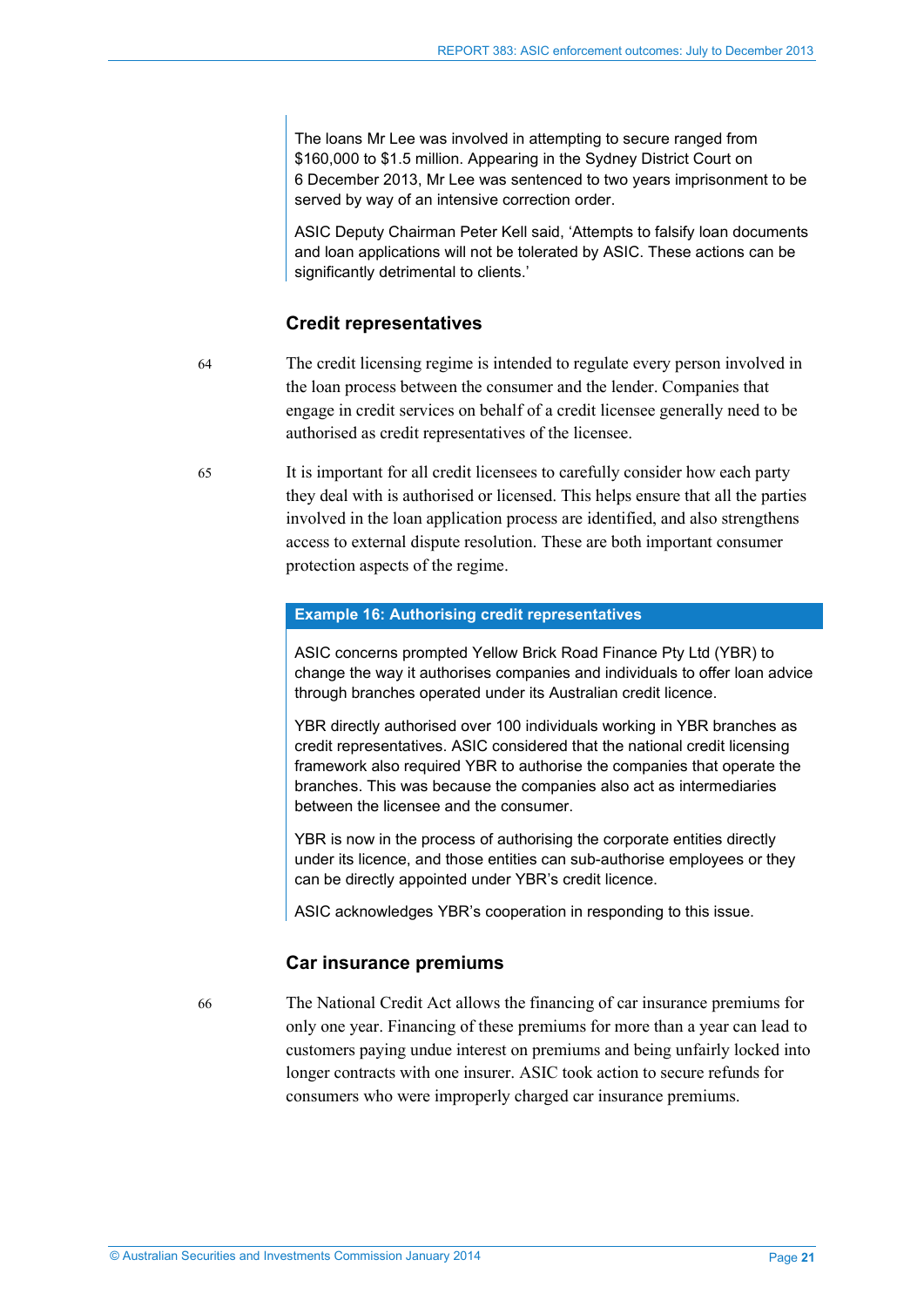#### **Example 17: Financing of car insurance premiums**

More than 30,000 car owners will be paid back over \$15 million, following an ASIC review of the financing of tyre and rim insurance premiums. Tyre and rim insurance provides cover to car owners for damage to tyres, including punctures or blowouts. It also provides cover if a vehicle's rims are damaged.

This type of damage is not commonly included in standard comprehensive motor vehicle policies. An industry-wide review by ASIC found improper financing of tyre and rim insurance premiums by some of Australia's largest car financiers.

The review was prompted after BMW Australia Finance Ltd notified ASIC of its breach of the National Credit Act for the same offence and subsequently refunded a total of \$1,392,667 to 2466 customers.

The car financiers reviewed have put in place steps to refund the money. ASIC acknowledges their help in responding to this issue.

## <span id="page-21-0"></span>**Insurance brokers**

67 Individuals that work for licensed insurance intermediaries hold a position of trust and are accountable for their actions. One of the basic principles of being a trusted financial services provider is that you must comply with financial services laws.

#### **Tombstoning and other fraudulent practices**

68 It is an offence to submit insurance applications in the names of dead or fictitious people. This practice is known as 'tombstoning'. After recently becoming aware of someone engaging in this conduct, ASIC took swift action to prevent its continuation and punish the perpetrator: see Example 17.

#### **Example 18: Use of false identities in tombstoning case**

A former financial adviser pleaded guilty to two charges of dishonest conduct after he was caught tombstoning. Downing Centre Local Court heard Pavan Vyas submitted 15 false insurance applications between June 2012 and March 2013 to earn \$243,433 in commissions.

Along with the false applications, Mr Vyas falsified 21 other documents to hide his dishonest conduct. The documents included falsified emails from fictitious clients and variations to insurance contracts.

Mr Vyas faces a maximum penalty of 10 years jail and/or a fine of \$450,000 for each offence. The Commonwealth Director of Public Prosecutions is prosecuting the matter. In July 2013, ASIC banned Mr Vyas from working in the finance industry for life.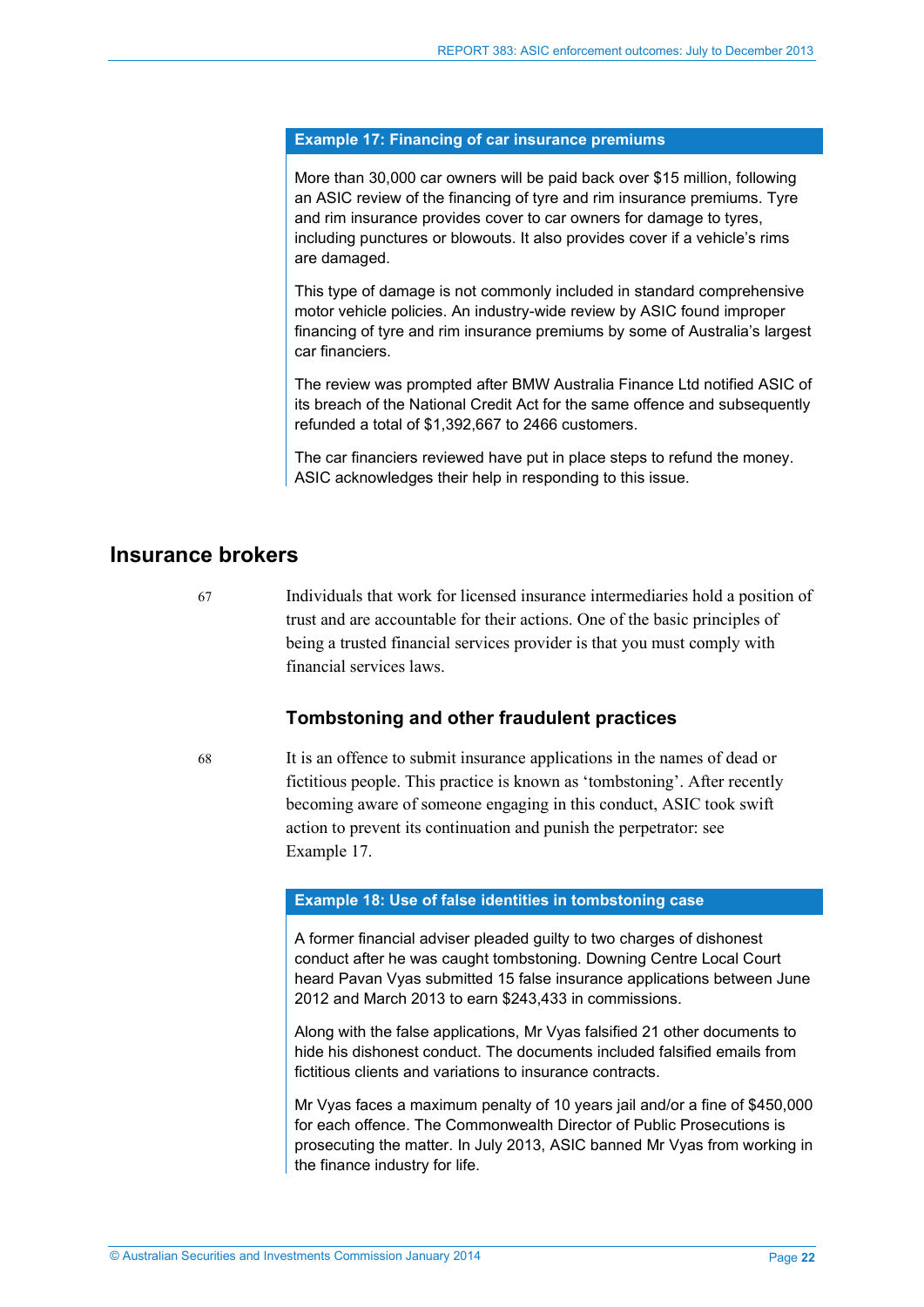69 Individuals that work for licensed insurance intermediaries hold a position of trust and are accountable for their actions.

#### **Example 19: Fabricating insurance documents**

ASIC permanently banned John Andrew Barr (of Darlington, Western Australia) after an investigation found he engaged in misleading and deceptive conduct.

ASIC's investigation found that, from May 2011 to May 2012, Mr Barr fabricated three insurance certificates, an insurance policy schedule and an email purporting to be from an insurance provider. Further, Mr Barr falsified another email, and made misrepresentations as to cover level.

The potential exposure that Mr Barr's clients faced as a result of his conduct was in excess of \$40 million. He also put one client at risk of breaching the terms of their AFS licence.

ASIC's investigation into Mr Barr followed his then employer notifying ASIC and sharing its own internal investigation into his conduct. ASIC considers this to be a good example of a licensee reporting breaches in line with its obligations, and found that Barr acted independently of his employer.

Regulatory Guide 78 *Breach reporting by AFS licensees* (RG 78) provides guidance for financial services licensees on reporting breaches, or likely breaches, of their obligations under the financial services laws.

## <span id="page-22-0"></span>**Product issuers**

70 Licensees wanting to take on the responsibility of managing investors' money must be backed by responsible entities with appropriate financial substance. ASIC imposes financial conditions on licensees to help ensure that they have adequate financial resources to provide the services covered by their licence.

#### **Financial reporting obligations**

71 Companies also have obligations that are central to ensuring the transparency and accountability of the reporting process. These obligations must be complied with to ensure users of financial reports, like unit holders and creditors, have the information available to help them make informed decisions.

**Example 20: Breach of licence conditions and reporting requirements**

ASIC cancelled the AFS licence of Australian Public Trustees Limited (APT) after it was found they had breached a number of the financial, reporting and other obligations of a financial services licensee.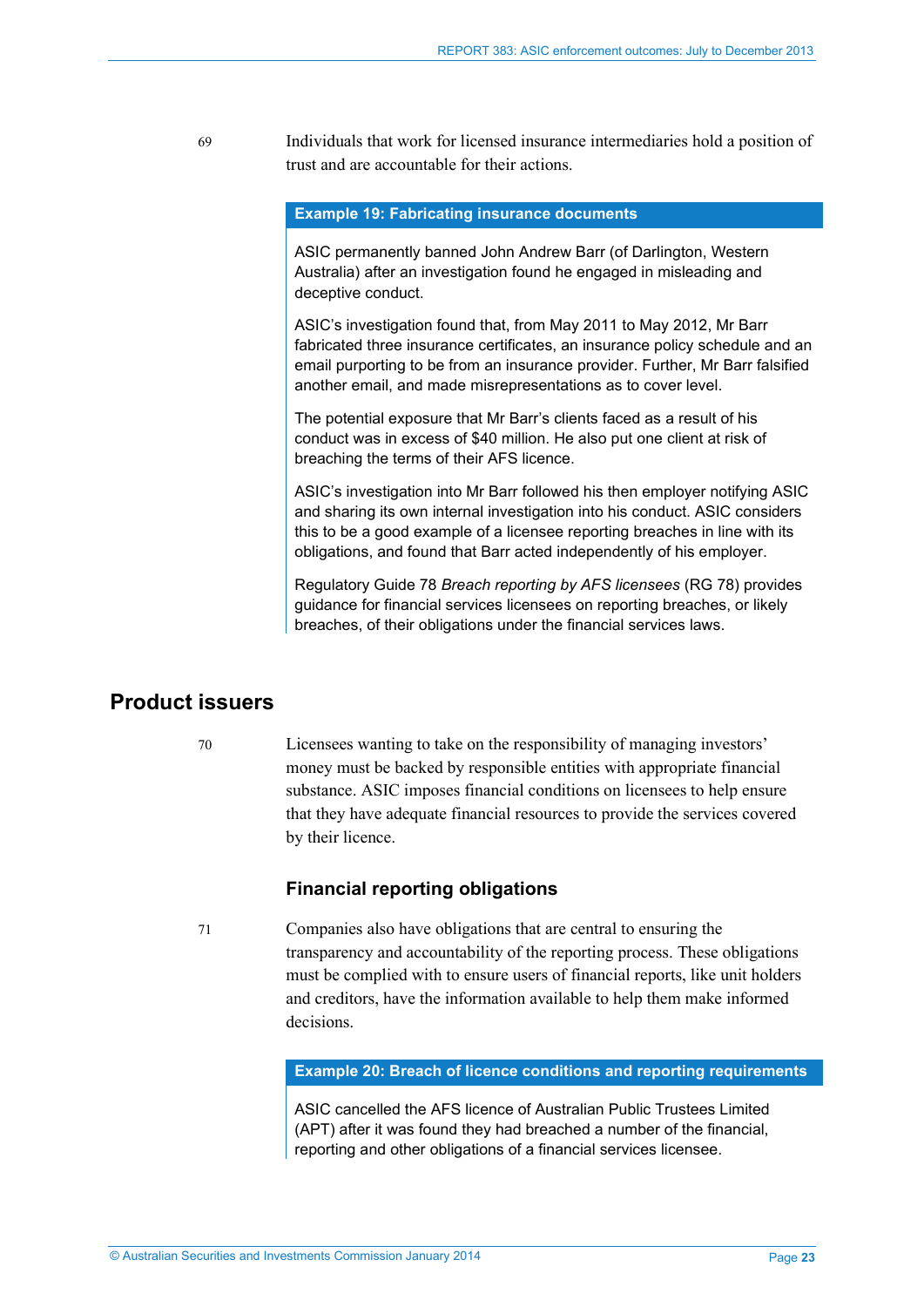APT's licence authorised it to operate managed investment schemes and act as a responsible entity, among other things. It operated two such schemes, both of which invest in direct real property.

ASIC surveillance found that APT failed to:

- comply with the financial conditions of its licence; and
- lodge audited financial reports on time for APT and the schemes it operated.

The cancellation of APT's AFS licence was effective from 18 July 2013, subject to a condition that the licence continues in effect until 30 June 2014 for the purpose of providing financial services necessary to transfer the schemes to a new responsible entity, or for the winding up of the schemes.

#### **Disclosure documents and advertisements**

72 It is important that disclosure documents and advertisements are clear, accurate and balanced, and when comparing products in an advertisement, the products should be similar enough to make the comparison relevant and not misleading. This is especially the case when consumers are looking for lower risk products or higher yields in an uncertain global financial environment.

#### **Example 21: Disclosure and advertising of schemes**

ASIC placed interim stop orders on the product disclosure statements and associated advertising for Trilogy Monthly Income Fund and Trilogy Melbourne Office Syndicate – Cheltenham. Trilogy Funds Management Limited is the responsible entity of both schemes.

ASICs concerns relate to the product disclosure statements and advertising's:

- use of headline rates of return;
- comparisons of the schemes with other financial products, without disclosing the differences between these products;
- failure to disclose against the benchmarks or apply the disclosure principles as outlined in relevant ASIC regulatory guides;
- use of ratings statements without providing adequate details about the meaning of the rating or where investors could obtain further details of the rating; and
- failure to provide clear, concise and effective disclosure of the structure and nature of the product being offered.

ASIC identified these concerns as part of our ongoing work in the area of mortgage and property schemes, and advertising more generally.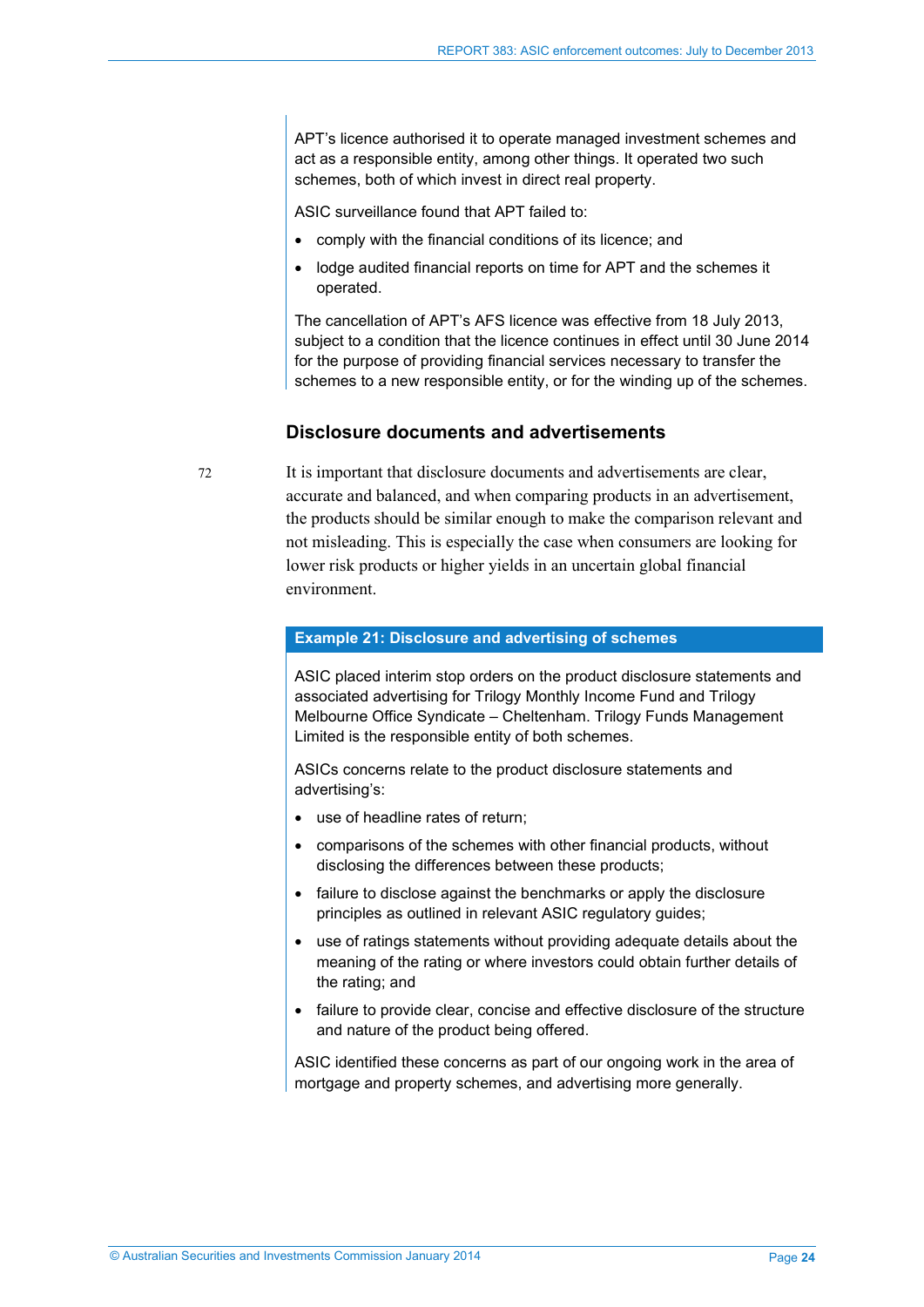#### **Fees**

73 One of ASIC's priorities is ensuring that consumers can have confidence in their financial institutions. It is important financial services companies charge customers the fees they have advertised and disclosed. Where this hasn't occurred, we expect errors to be swiftly rectified.

#### **Example 22: Refund of excess fees**

BT Financial Group will refund customers after it discovered that some of its Wrap and SuperWrap customers were paying adviser fees in excess of disclosed percentage ranges. In some cases, there was confusion around whether the percentage ranges disclosed represented the maximum adviser fees that could have been charged.

BT discovered the problem, reported it to ASIC of their own accord and have kept ASIC informed. BT undertook a review to identify customers potentially affected, and to ensure that they were compensated where appropriate. BT also issued revised disclosure and put in place strengthened operational controls to prevent similar occurrences in the future.

ASIC acknowledges the cooperative approach taken by BT in this matter.

#### **Licensee conduct**

- 74 AFS licensees are responsible for ensuring that they meet the obligations and standards required by their licence. Where necessary, additional conditions may be added to a licensee's existing obligations to address concerns about the licensee's conduct. This reflects ASIC's commitment to taking strong action where licensees are not meeting expected standards.
- 75 Licensees have an obligation to have adequate risk systems in place. This is non-negotiable. These systems play a fundamental role in building investor confidence and ASIC expects nothing less than the highest standards.

#### **Example 23: Additional licence conditions imposed**

ASIC imposed additional conditions on the AFS licence of Roco International Pty Ltd, following a surveillance of issuers of retail over-thecounter derivatives. ASIC's surveillance identified concerns about the adequacy of Roco's market risk management systems.

Roco is a Sydney-based financial services business trading as Roco Forex, providing services in foreign exchange and derivatives. Roco's main business is dealing and making a market in margin foreign exchange contracts to retail clients.

Margin foreign exchange contracts are highly leveraged derivative products that investors may use to speculate on, or manage risks from, changes in the exchange rate for a currency pair (e.g. US and Australian dollars).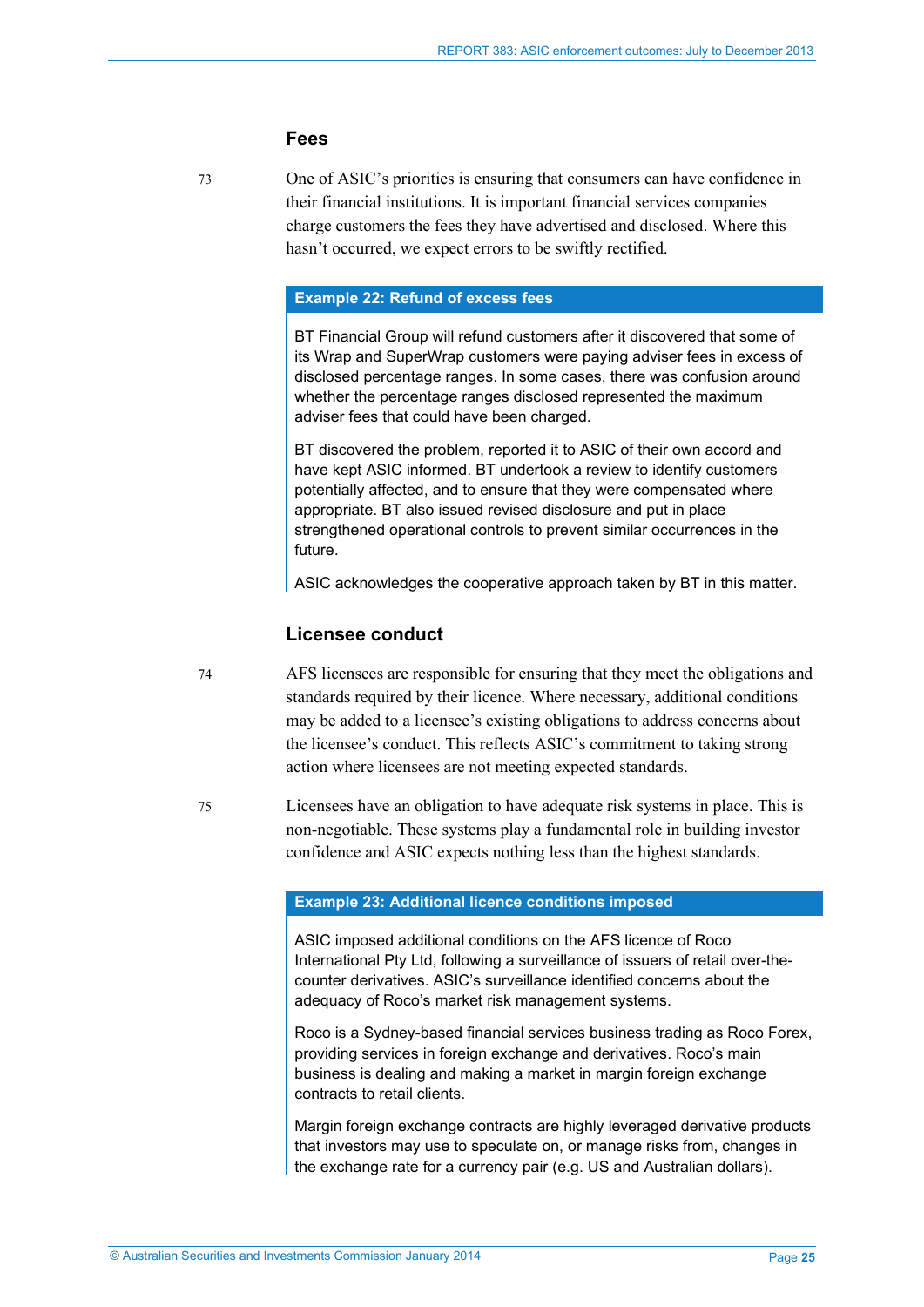Under the additional licence conditions, Roco is required to:

- document its governance, internal control and compliance arrangements for managing market risk;
- engage an independent expert to review and report on the continuing adequacy and effectiveness of Roco's risk management systems over a two-year period; and
- implement any recommendations made by the independent expert.

ASIC acknowledged that Roco agreed to appoint an independent expert to review and address weaknesses in its risk management systems.

## <span id="page-25-0"></span>**Fair compensation**

76 Financial loss can cause significant hardship for consumers and investors. ASIC's regulatory role does not involve preventing consumer losses or ensuring full compensation for consumers in all instances where losses arise. However, we are active in obtaining compensation for consumers and investors who suffer losses because of improper conduct, especially where this occurs on a large scale.

#### **Example 24: Appeal against settlement upheld**

The Full Court of the Federal Court of Australia upheld ASIC's appeal against court approval of the \$82.5 million settlement between former Storm Financial investors and Macquarie Bank. The settlement arose from a class action brought against the bank by Sydney law firm Levitt Robinson.

Under the settlement, around 315 investors who funded the class action were to be compensated for approximately 42% of their losses (as estimated by Levitt Robinson) while around 735 investors were only to get back about 18% of their losses (as estimated by Levitt Robinson). The difference between the rates of compensation arose from a funders' premium of \$28.875 million (35% of the settlement sum of \$82.5 million) to be paid to investors who funded the class action. The funders' premium was in addition to reimbursement of legal costs.

ASIC appealed the decision, challenging the court's approval of the settlement on the basis the differential distribution of the settlement funds resulted in a lack of fairness to the majority of the members of the class. This result is the latest in a series of enforcement outcomes ASIC has achieved in relation to Storm Financial. For example, in May 2013 ASIC secured \$1.1 million in compensation from Macquarie Bank and Bank of Queensland for two former Storm Financial investors, Barry and Deanna Doyle, for their financial loss arising from their Storm investments: see Media Release (13-122MR) *ASIC settles in Storm Financial proceedings* (29 May 2013).

ASIC is also awaiting judgment in the Federal Court action we brought against Macquarie Bank and the Bank of Queensland, in which we alleged that the banks were involved in the operation by Storm Financial of an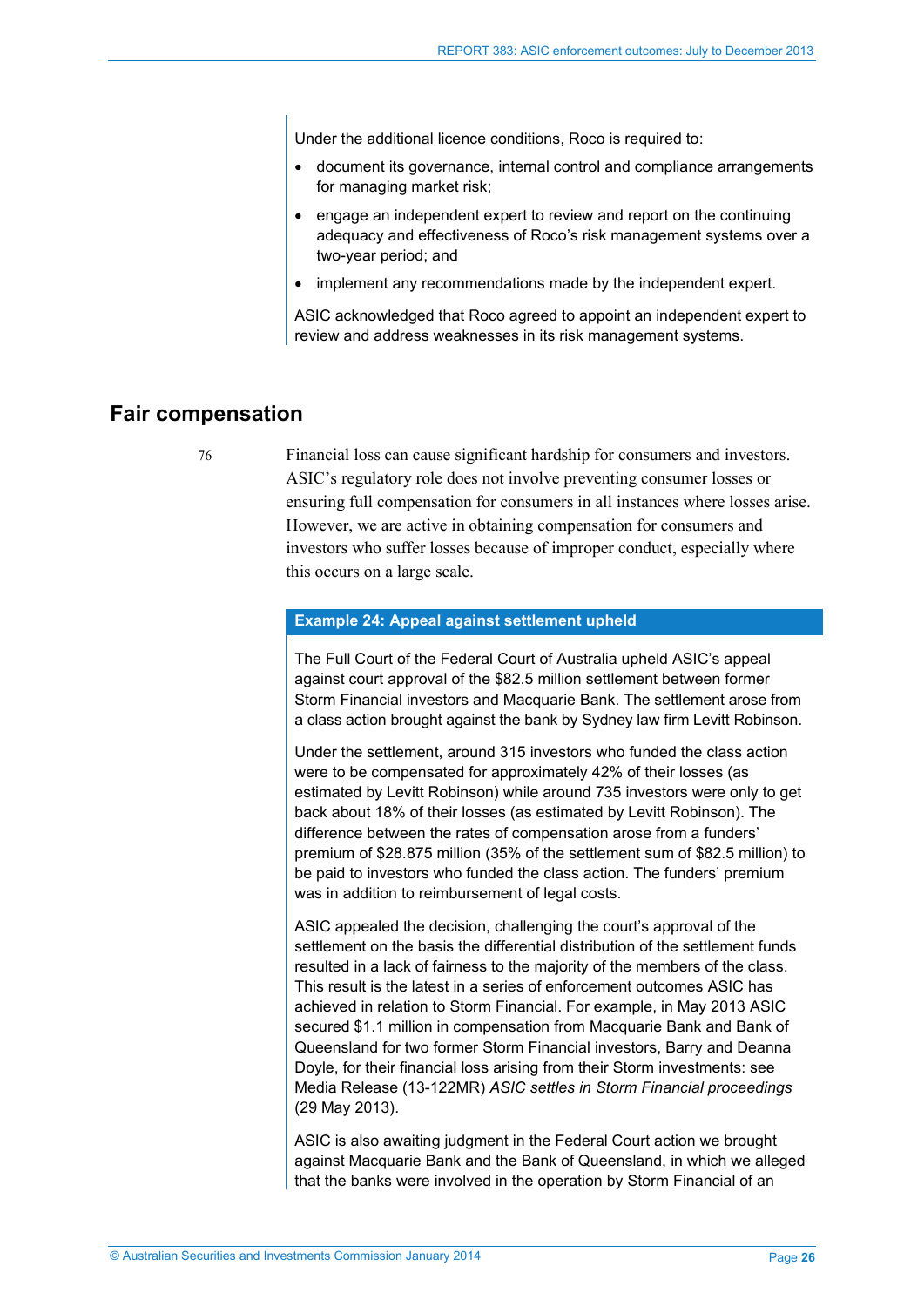unregistered managed investment scheme. The declarations sought against the banks, if made by the court, will lay the foundation for compensation for Storm investors.

ASIC's dedicated Storm website details the actions we have undertaken in recent years: [https://storm.asic.gov.au/.](https://storm.asic.gov.au/)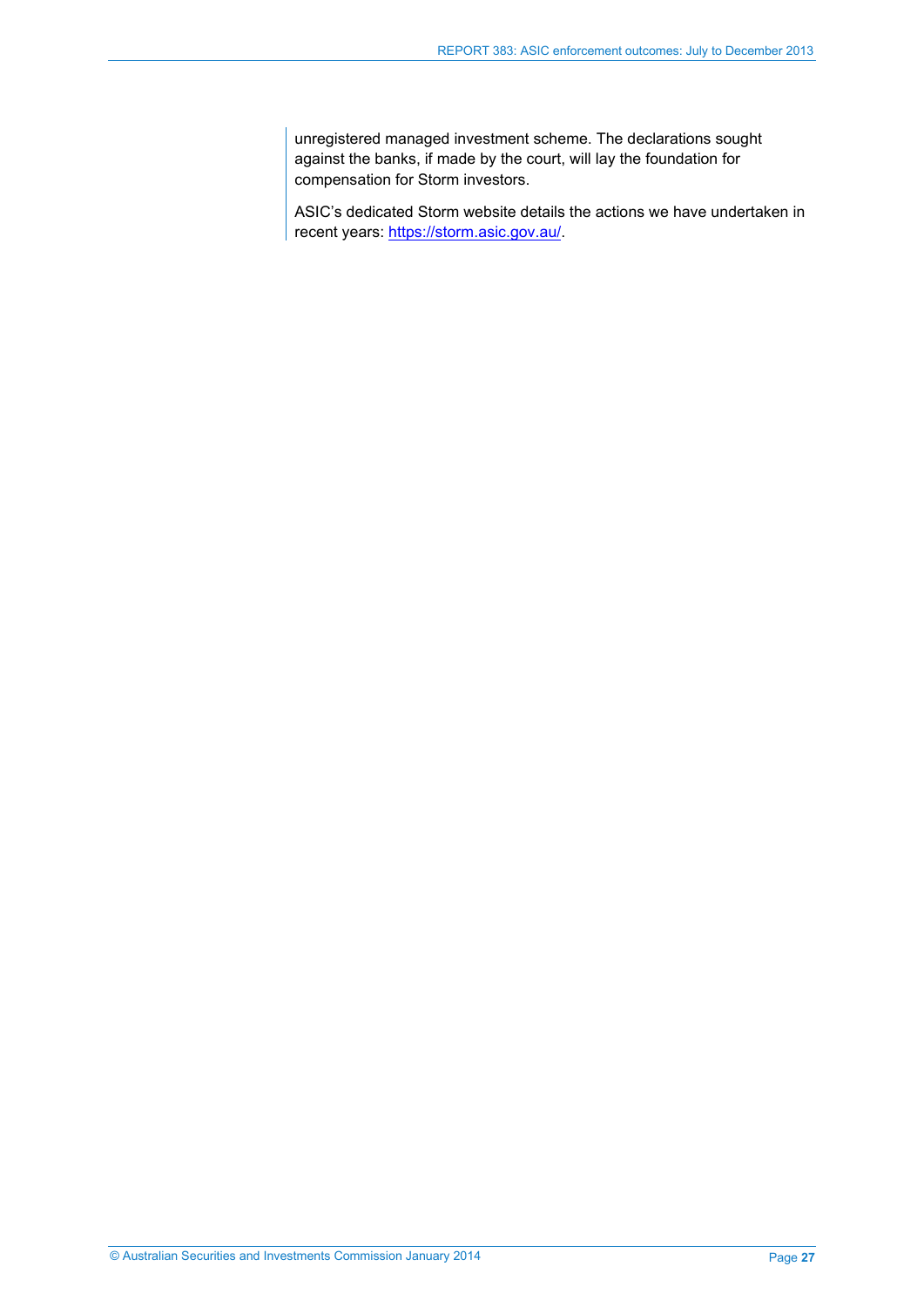## <span id="page-27-0"></span>**B Fair and efficient financial markets**

#### **Key points**

Directors, company officers, auditors, insolvency practitioners, sharebrokers, investment banks and other market participants play a key role in ensuring that Australia's financial markets are fair and efficient. This section highlights enforcement outcomes achieved in relation to these gatekeepers.

In the relevant period, ASIC achieved 15 criminal outcomes and three civil outcomes relating to fair and efficient markets. In addition, seven market integrity rules infringement notices and three continuous disclosure rules infringement notices were paid, totalling \$777,000.

## <span id="page-27-1"></span>**Directors and officers**

#### **Directors' duties**

77 Company directors are important gatekeepers in Australia's financial system. ASIC expects them to discharge their duties with the appropriate care and diligence. ASIC, the community and the courts will not tolerate criminal behaviour against the interests of investors.

#### **Example 25: Breach of directors' duties**

The Federal Court in Melbourne found five former directors of APCHL liable for breaching their duties as officers of APCHL. Findings were also made in relation to the conduct of APCHL.

APCHL was the responsible entity of the Prime Retirement and Aged Care Property Trust (Prime Trust), a managed investment scheme which owned retirement villages in Queensland, New South Wales and Victoria. APCHL collapsed in 2010 when administrators were appointed, owing investors approximately \$550 million.

ASIC sought a declaration that APCHL breached its duties in exercising its powers and carrying out its duties as the responsible entity of Prime Trust, and that APCHL and its directors failed to act in the best interests of the members.

Justice Murphy found that:

- each of the directors had breached various duties, including the responsibility to act in the best interests of scheme members;
- APCHL had breached similar duties under the Corporations Act;
- amendments made to the constitution of Prime Trust were not permitted to be made without approval of a special resolution of the unit holders; and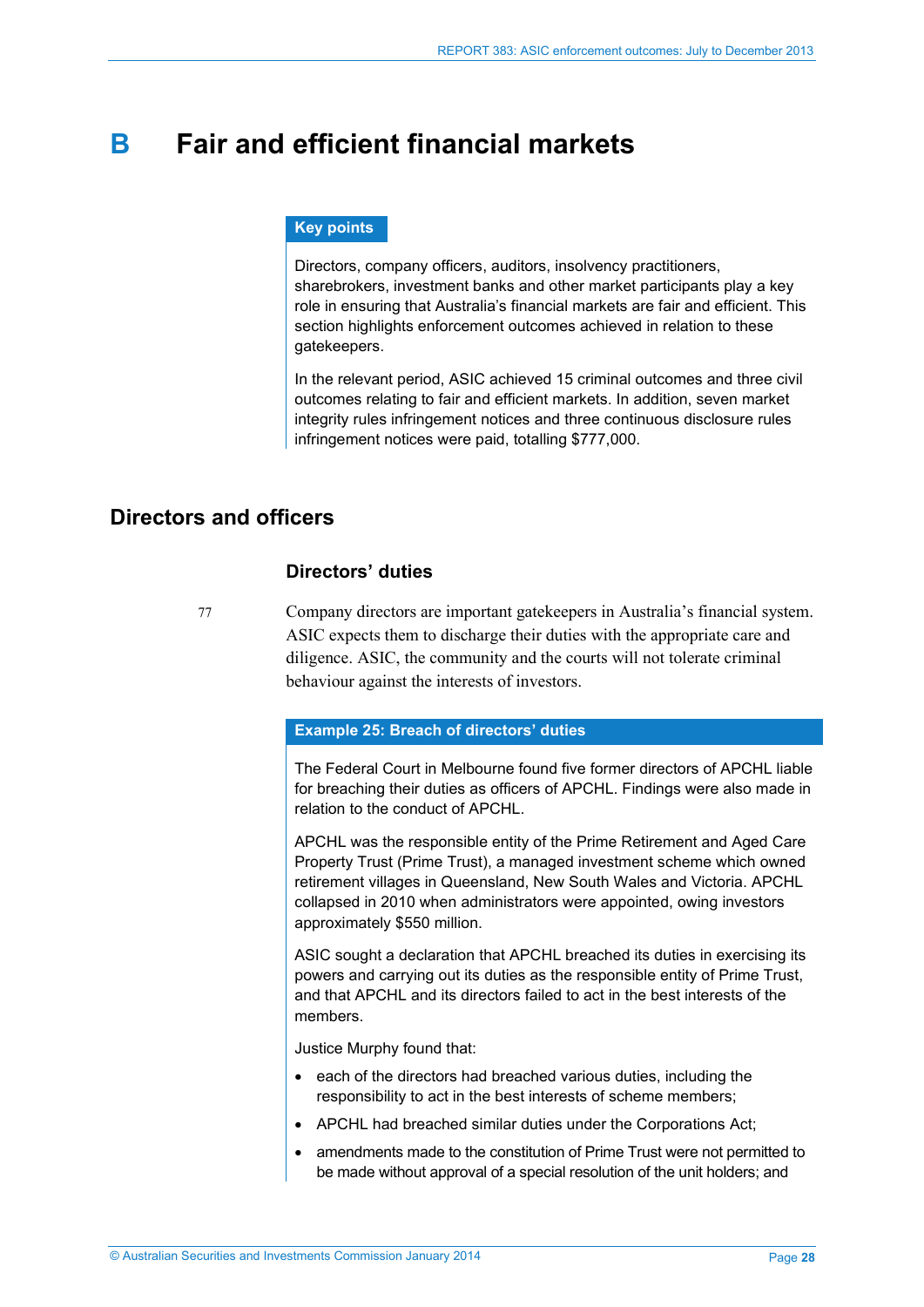• the directors breached the law in paying a 'listing fee' to APCHL as a result of it becoming listed on the ASX.

ASIC is seeking pecuniary penalties from the court, as well as orders banning the directors from managing companies.

#### **Theft of client money**

78 The integrity of the market is one of ASIC's key priorities, and investors have a fundamental right to expect that their money will be handled honestly and appropriately.

#### **Example 26: False accounting, theft, deception**

Russell Andrew Johnson, the sole director of Sonray Capital Markets Pty Ltd, pleaded guilty in the Supreme Court of Victoria to seven criminal charges brought by ASIC.

Mr Johnson faces a maximum of ten years imprisonment for each of the state offences of false accounting, theft and deception, and a term of five years imprisonment for submitting a false document to ASIC.

The charges relate to the use of various Sonray clients' trading accounts to create numerous unfunded deposits for which no physical cash was involved. This was done to either obtain funds for use by himself or Sonray, or to hedge the trading book against margin calls. The effect of withdrawing funds from client accounts from unfunded deposit entries caused an actual deficiency in the segregated client account funds.

Additionally, Mr Johnson, in a solvency report required by ASIC, made a false statement about equity injections of \$5.2 million into Sonray.

#### **Information lodged with ASIC**

79 Individuals who lodge documents with ASIC have an obligation to ensure that the information they provide is accurate.

#### **Example 27: Dishonestly using position as a director**

Clestus Weerappah, a former director of Dollarforce Financial Services Pty Ltd, was jailed for four years over his role in the collapse of the property development group. Dollarforce collapsed in 2009 with a deficiency of \$24 million, with investors losing more than \$8 million.

Mr Weerappah (of Oakleigh, Victoria) pleaded guilty to five charges relating to the raising of more than \$4 million from investors. The charges included dishonestly using his position as a director and making false and misleading statements.

On 6 August 2013, the County Court of Victoria sentenced Mr Weerappah to four years jail with a non-parole period of two years. The court also ordered Mr Weerappah to repay a total of \$3.7 million to a number of investors.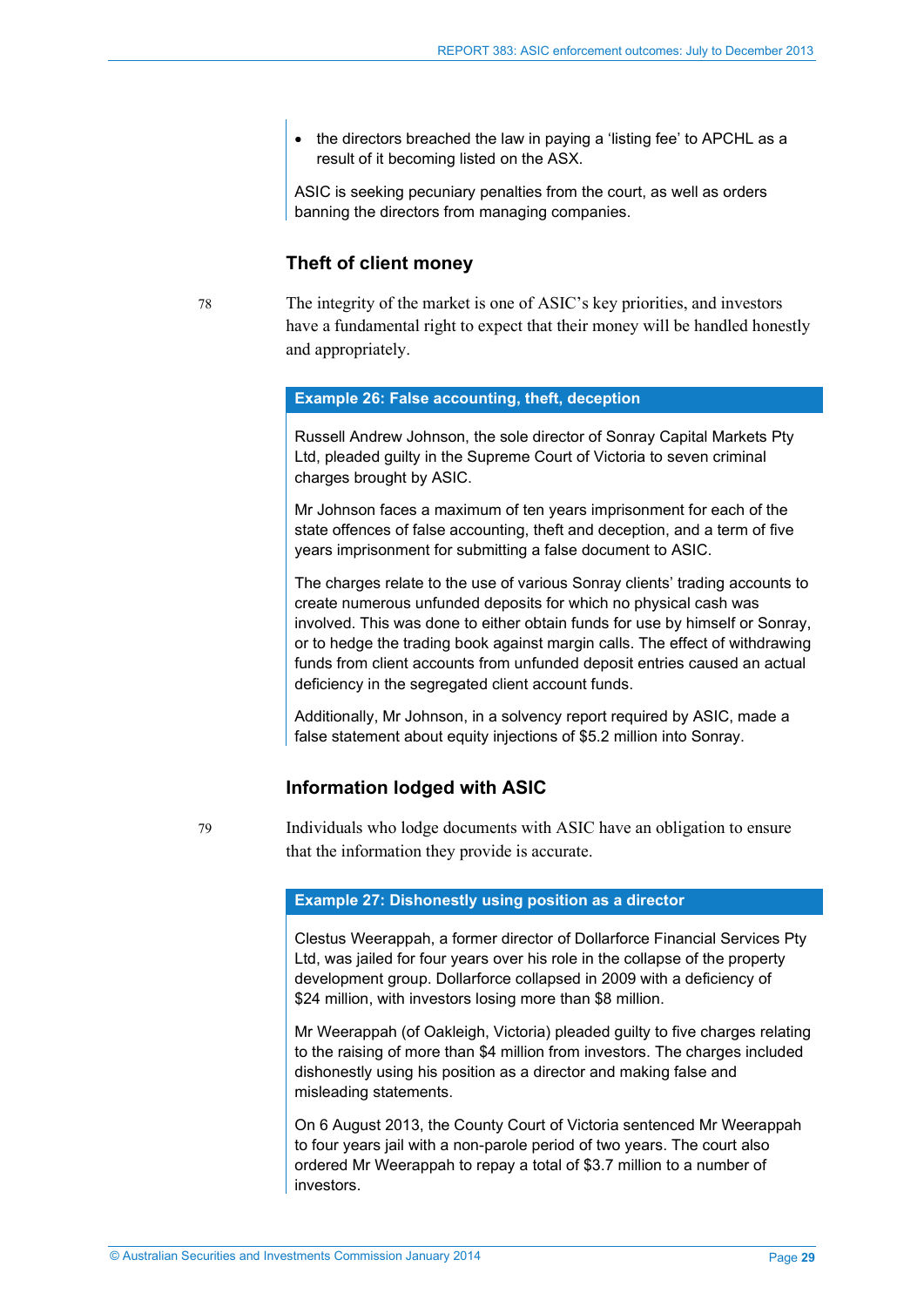#### **Company deregistration**

80 If a company is deregistered while it has outstanding liabilities, it unfairly prejudices another person's legal rights. ASIC will not hesitate to take action when someone fails to act honestly when they attempt to deregister a company.

#### **Example 28: Deregistration of company with outstanding liabilities**

A Sydney man was disqualified from managing a corporation after being convicted and sentenced for lodging a document with ASIC that contained a false and misleading statement.

Edgar Alan Agda (of Beecroft, New South Wales) pleaded guilty to a contravention of s1308(2) of the Corporations Act and was sentenced to 150 hours community service. The sentence was handed down in the Downing Centre Local Court on 16 July 2013.

Mr Agda was the sole director of IEngineer Pty Ltd, an engineering company based in Sydney. In February 2011, Mr Agda lodged Form 6010 *Application for voluntary deregistration of a company*.

ASIC's investigation found that at the time of deregistration, the company had outstanding liabilities in the amount of \$25,081.50, plus costs, as a result of a Consumer Trader and Tenancy Tribunal decision made in December 2010 against the company for defective building works.

#### **Director disqualifications**

81 Directors that have been involved in two or more failed companies may be disqualified by ASIC from managing corporations. We disqualified a total of 32 directors from managing corporations, following their involvement in two or more failed companies, in the relevant period.

## <span id="page-29-0"></span>**Auditors**

82 Auditors play an important role in maintaining and promoting confidence and integrity in Australia's capital markets. In conducting an audit or review of a financial report, an auditor must follow the auditing standards issued by the Auditing and Assurance Standards Board. Those who do not adhere to the professional standards will be removed from the industry.

#### **Example 29: Cancellation of auditor registration**

ASIC has accepted an enforceable undertaking from Wangarrata-based auditor Anthony Hyndman, which permanently prevents him from practising as an auditor.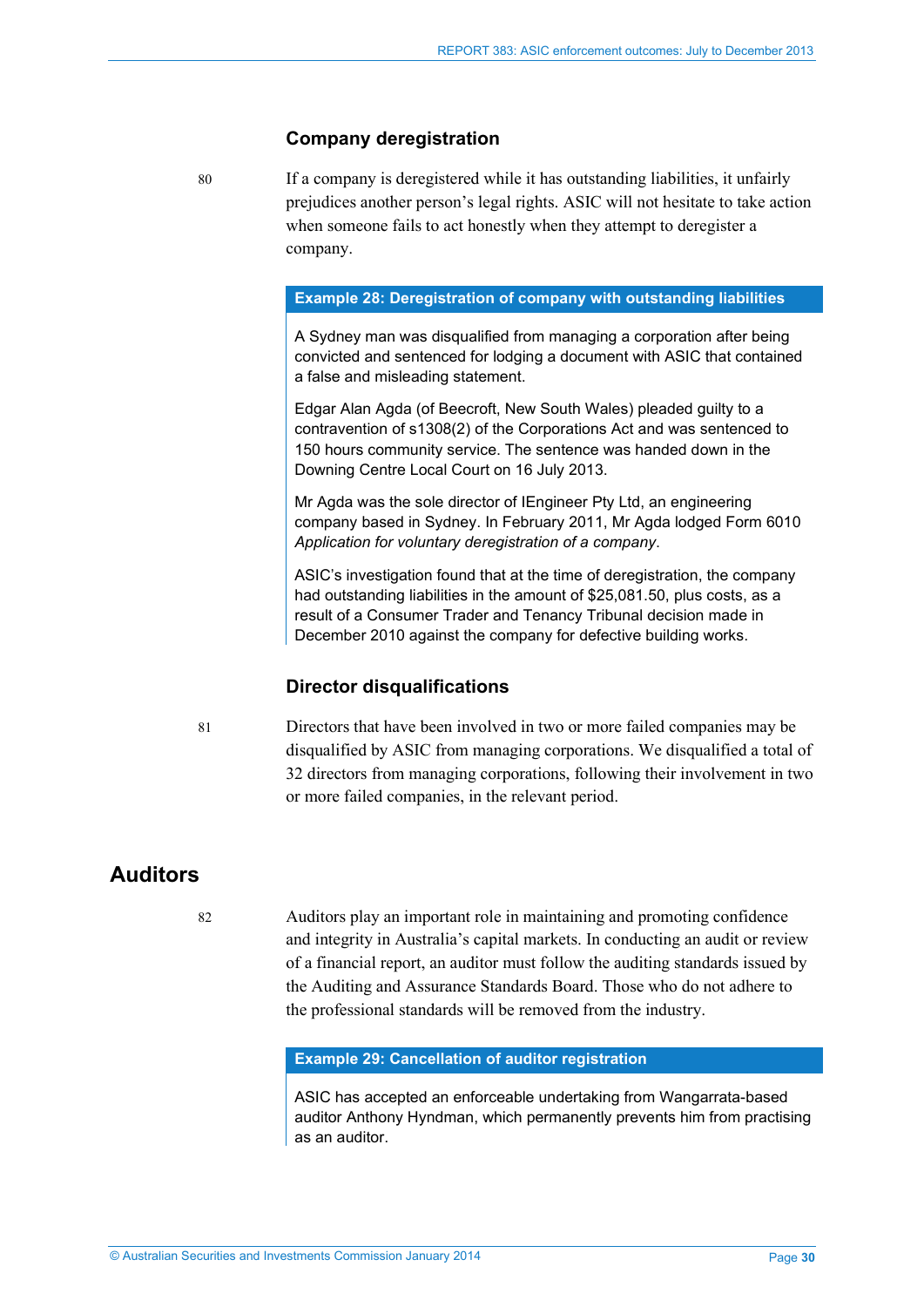On 10 October 2013, in accordance with the enforceable undertaking, Mr Hyndman requested that ASIC cancel his registration as an auditor. Mr Hyndman has agreed to never re-apply for registration or perform any duties or functions of an auditor.

ASIC's investigation focused on Mr Hyndman's audits for the 2011–12 financial year of three unlisted public companies operating in Victoria. The three companies were Hargraves Secured Investments Limited, Webster Dolilta Finance Limited and Win Securities Limited.

As a result of the investigation, ASIC formed the view that Mr Hyndman did not conduct the audits of the companies in accordance with the Australian auditing standards.

## <span id="page-30-0"></span>**Insolvency practitioners**

- 83 Liquidators play a key role in promoting a fair and efficient market and ensuring that investors, including creditors, are confident and informed.
- 84 A person's registration as a liquidator is a privilege, the continuation of which is conditional on diligent performance of their duties. We will withdraw a liquidator's registration to protect the public from unsatisfactory work or inappropriate conduct, and to deter other liquidators from acting similarly.

#### **Example 30: Not for and proper to remain a registered liquidator**

ASIC cancelled the registration of liquidator Mark Darren Levi following a successful application to the disciplinary body, the Companies Auditors and Liquidators Disciplinary Board (CALDB).

CALDB found that Mr Levi was persistently and seriously dishonest and, therefore, not a fit and proper person to remain registered as a liquidator. CALDB found that in 2009 Mr Levi took \$92,000 from Biseja Pty Ltd while it was in receivership and under the control of registered liquidator Jamieson Louttit. At the time of his alleged misconduct, Mr Levi was a senior staff member at Jamieson Louttit & Associates.

CALDB found that Mr Levi engaged in serious dishonesty in misappropriating the funds, in falsifying records to disguise the misappropriation and in putting forward a false version of events after having admitted the misappropriation to Mr Louttit. Mr Levi's dishonesty was not an isolated lapse, but involved dishonesty on numerous occasions from April 2009 to at least 2011.

#### **Example 31: Failure to properly perform duties**

The Federal Court made final orders cancelling the registration of Melbourne liquidator Andrew Leonard Dunner until 11 February 2018, following ASIC action. In April 2012, ASIC applied to the Federal Court in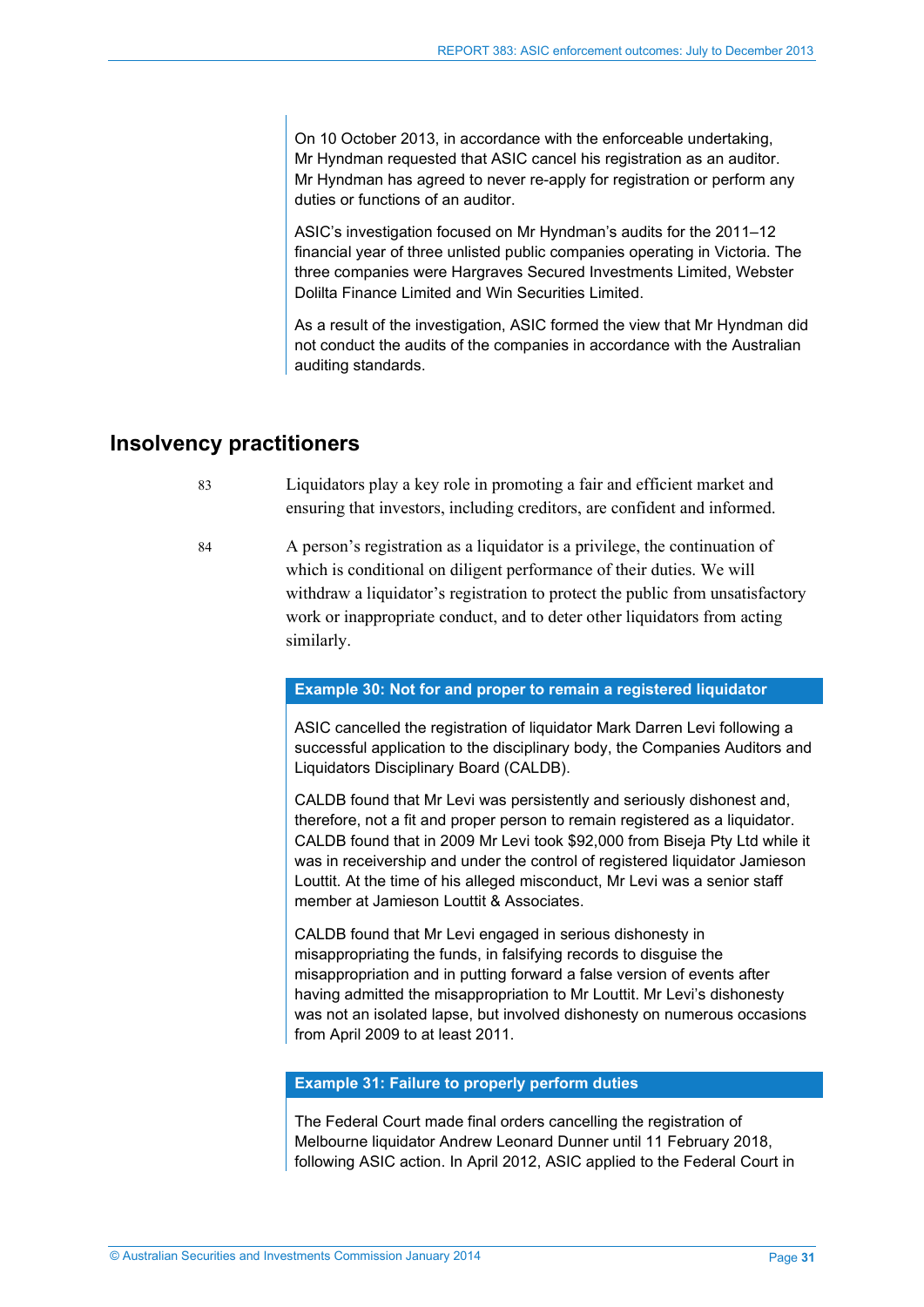Melbourne to inquire into Mr Dunner's conduct while performing his duties as liquidator or receiver and manager of 11 companies.

In handing down the reasons for his judgment, Justice Middleton found that Mr Dunner had failed to adequately investigate the circumstances and affairs of companies to which he was appointed and had inaccurately reported to ASIC and creditors. The court also found that he had drawn remuneration in excess of \$600,000 without appropriate approval or adequate supporting documentation.

Justice Middleton stated that Mr Dunner's conduct indicated 'a systemic failure of administration and internal protocols, as well as (in a number of instances) extremely poor professional judgment. In this way, Mr Dunner has failed to satisfy the high standards of conduct required of his offices'.

## <span id="page-31-0"></span>**Market participants**

### **Insider trading**

- 85 ASIC is committed to prosecuting insider trading. Our ability to see trading as it occurs, to watch for trading in stocks we know are in play, and to invoke our investigatory powers early means that ASIC is a credible insider trading enforcement agency.
- 86 Since 2009, ASIC has prosecuted 32 insider trading actions. Of those, 23 have been successfully prosecuted (20 matters finalised and three guilty pleas await sentencing). Three individuals are awaiting trial and are contesting their charges. Six matters have been unsuccessful, including one conviction that was quashed on appeal and one matter that was discontinued.
- 87 The maximum penalty for insider trading under s1043A(1) of the Corporations Act is 10 years imprisonment and/or a fine of \$495,000 or three times the amount of the benefit obtained, whichever is greater.
- 88 Directors should carefully consider the information they possess when making a trading decision. Company policies on trading windows are not a protection for trading when a director possesses inside information.

#### **Example 32: Withdrawn**

[Withdrawn in accordance with ASIC policy - see [INFO 152](http://www.asic.gov.au/about-asic/asic-investigations-and-enforcement/public-comment-on-asics-regulatory-activities/#taking) *Public comment on ASIC's regulatory activities*]

#### **Example 33: Insider trading**

A former banking associate at the Royal Bank of Canada (RBC) was sentenced to 23 months in jail. Appearing in the Sydney District Court, John Kay Jin Khoo was sentenced to a minimum of 14 months in jail, to be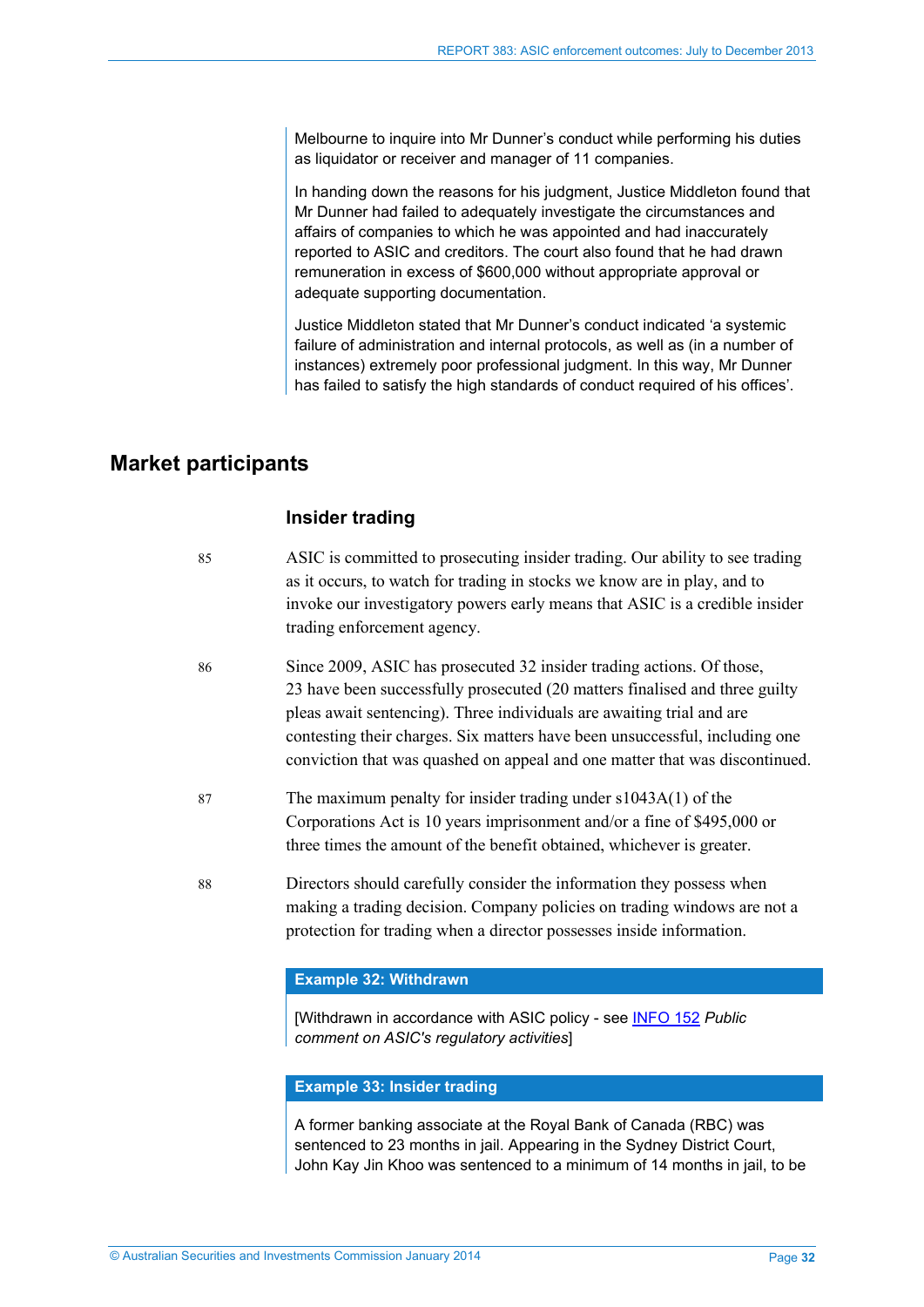released on his own recognisance in the sum of \$500 to be of good behaviour for the remaining nine months.

Mr Khoo communicated the inside information to Jia Yao Mathew Tan (of Waterloo, Sydney), who was sentenced in April this year, and another person. Mr Khoo gained the inside information while working at RBC on the proposed acquisition of Macarthur Coal Limited by Peabody Energy Corporation and ArcelorMittal SA, and the proposed takeovers of Caledon Resources PLC by Guangdong Rising Assets Management Co Limited and of Mantra Resources Pty Ltd by JSC Atomredmetzoloto, between 2010 and mid-2011.

In handing down the decision the judge said, 'This was a gross breach of trust by a true insider'.

#### **Takeovers**

- 89 Ensuring takeovers and other transactions involving the acquisition of control take place fairly and in an efficient, competitive and informed market is an important focus for ASIC.
- 90 It is important that people seeking to acquire control of companies ensure that all shareholders have the opportunity to have a say or participate in the benefits of a control transaction and are given sufficient information to make an informed decision.

#### **Example 34: ASIC enforces standards in takeovers cases**

ASIC intervened in transactions deciding the control of two companies, reinforcing our commitment to our takeovers policy and market integrity. As a result of ASIC's actions, the transactions for both mineral exploration company Laneway Resources Limited and PR Finance Group Limited have been altered.

Laneway was looking to raise \$22.2 million to advance its gold and coal projects and eliminate debt. ASIC raised concerns the proposal was an abuse of the rights issue and underwriting exceptions under the law. Under the arrangements, the Bizzell-related entities could potentially control up to 86.45% of the voting shares in Laneway largely by, in effect, converting a debt owed to the entities to equity.

A scheme of arrangement to effect the acquisition by Keybridge Capital Limited of PR Finance highlighted several noteworthy issues. ASIC was concerned that audited accounts had not been lodged ahead of the shareholder meeting as promised in the scheme booklet and shareholders did not have all information they needed to decide the future of the company.

#### **Client money handling practices**

91 Businesses that hold client money must ensure that they have the proper management, oversight and controls in this area. Under the law, licensees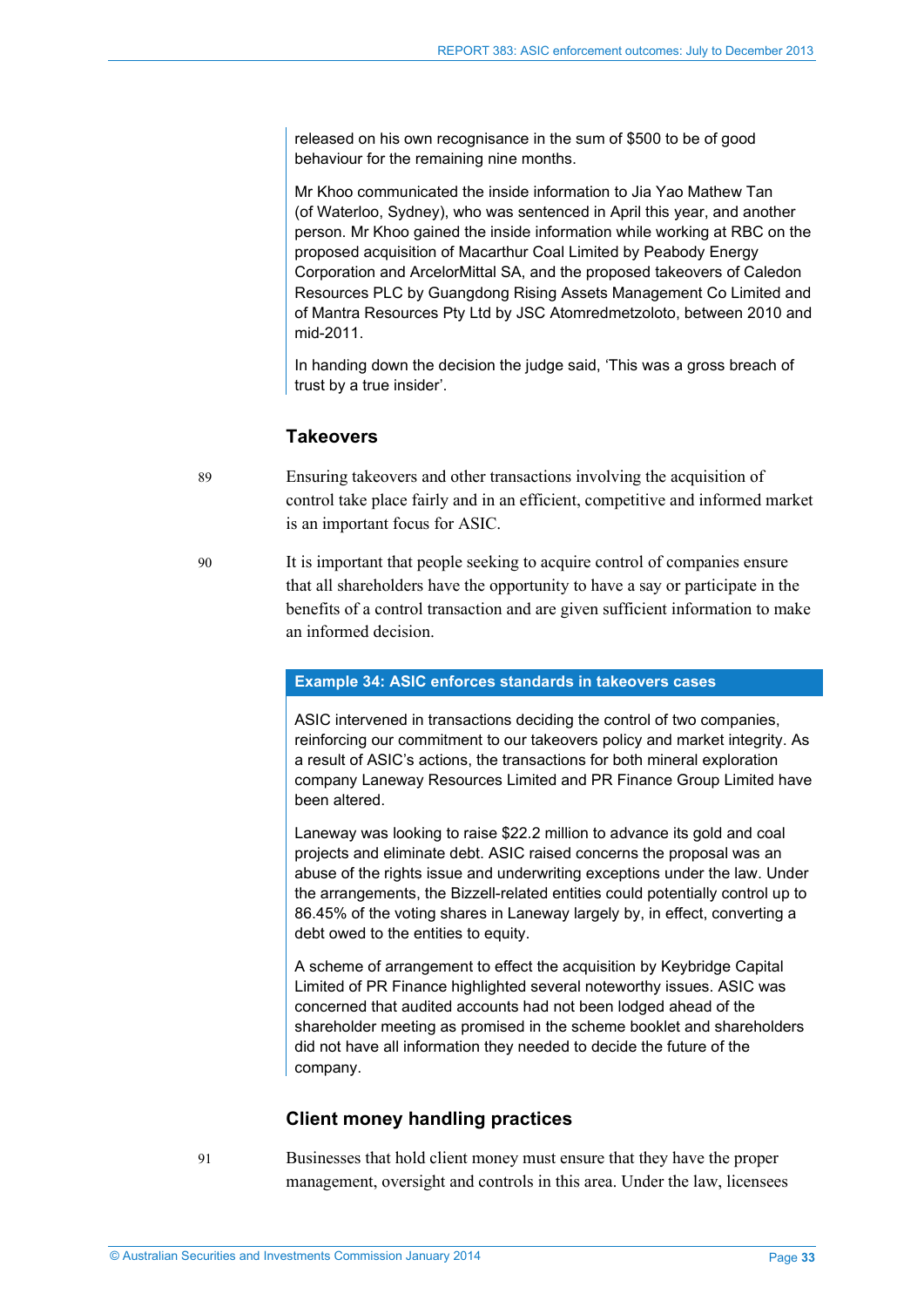must keep client money separate from their own. This is an important safeguard to protect the interests of retail investors. For example, if there are failings in the handling of client money, the client's money may be at risk if a firm becomes insolvent, and clients may suffer losses.

92 ASIC will take action to ensure client money is adequately protected.

#### **Example 35: Failings in the handling of client money**

ASIC has accepted an enforceable undertaking from Australia's largest retail broker, Commonwealth Securities Ltd (CommSec), and Australian Investment Exchange Ltd (Ausiex), both of which are members of the Commonwealth Bank of Australia group.

Under the enforceable undertaking, CommSec and Ausiex must appoint an independent expert to review their handling of client money and develop a plan to rectify any deficiencies found in their client money processes. The independent expert will report to CommSec and Ausiex by mid-2014, following which CommSec and Ausiex must provide and implement a remediation plan if the independent expert report makes recommendations to do so.

ASIC acknowledges that CommSec and Ausiex completed a remediation program in late 2012 to address weaknesses in their client money handling arrangements. Those weaknesses related to withdrawing client money from trust accounts without the required written authorisations and failing to separate client money from CommSec's and Ausiex's money. ASIC considers it appropriate to seek the view of an independent expert to evaluate the controls and processes of CommSec and Ausiex in relation to the handling of client money.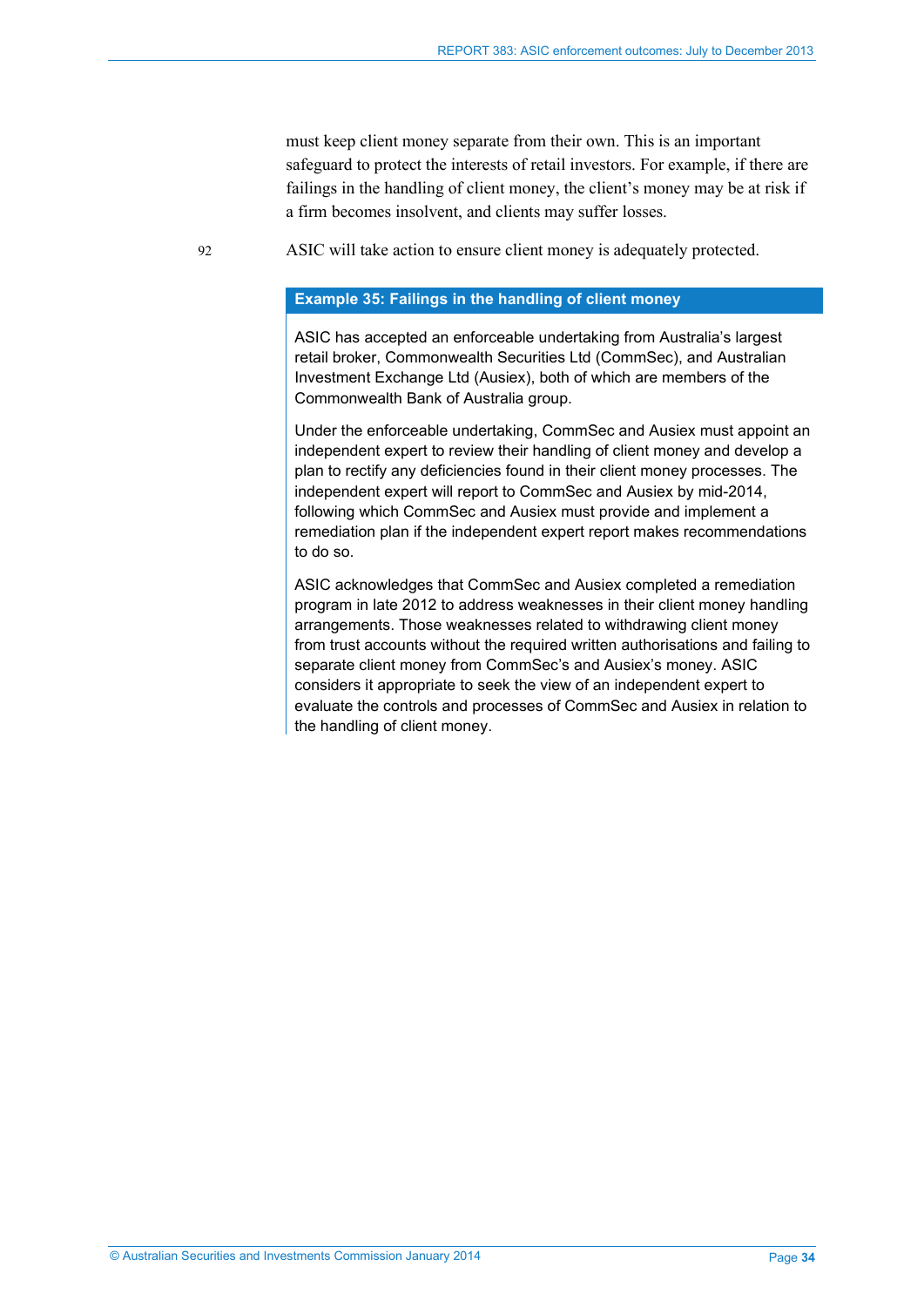## <span id="page-34-0"></span>**C Efficient registration and licensing**

#### **Key points**

There are ongoing responsibilities and obligations associated with registration and licensing. Failure to meet these obligations may lead to enforcement action by ASIC.

This section highlights enforcement outcomes that relate to efficient licensing and registration.

## <span id="page-34-1"></span>**Officeholders of registered companies**

#### **Entitlement to manage a company**

93 It is important that individuals managing companies are lawfully entitled to do so. ASIC wants to ensure that consumers and businesses can be confident they are dealing with legitimate directors. Individuals who have been disqualified from managing a corporation must not act in this capacity during the period of their disqualification.

#### **Example 36: Managing a company while disqualified**

Randal Carey (formerly of Alice Springs, Northern Territory) was sentenced to three months jail after pleading guilty in the Alice Springs Magistrates Court to a charge of managing a company while disqualified.

An ASIC investigation found Mr Carey managed Carey Builders Pty Ltd (in liquidation) while being disqualified from managing a corporation after being declared an undischarged bankrupt in December 2001. Carey Builders operated as a builder in Alice Springs from about August 2006 until 2 March 2010, when Alan Scott of BRI Ferrier was appointed liquidator.

Losses suffered by creditors are estimated to be over \$740,000. This includes people for whom Carey Builders were constructing homes, as well as small businesses including tradespeople and suppliers.

Mr Carey is currently serving a sentence of three years with a 12-month non-parole period on charges prosecuted by the Northern Territory Director of Public Prosecutions. This new sentence will be served concurrently.

#### **Reporting obligations**

94 Officers of registered companies have ongoing reporting obligations. Compliance with these obligations is central to the confident and informed participation of consumers in the financial services market.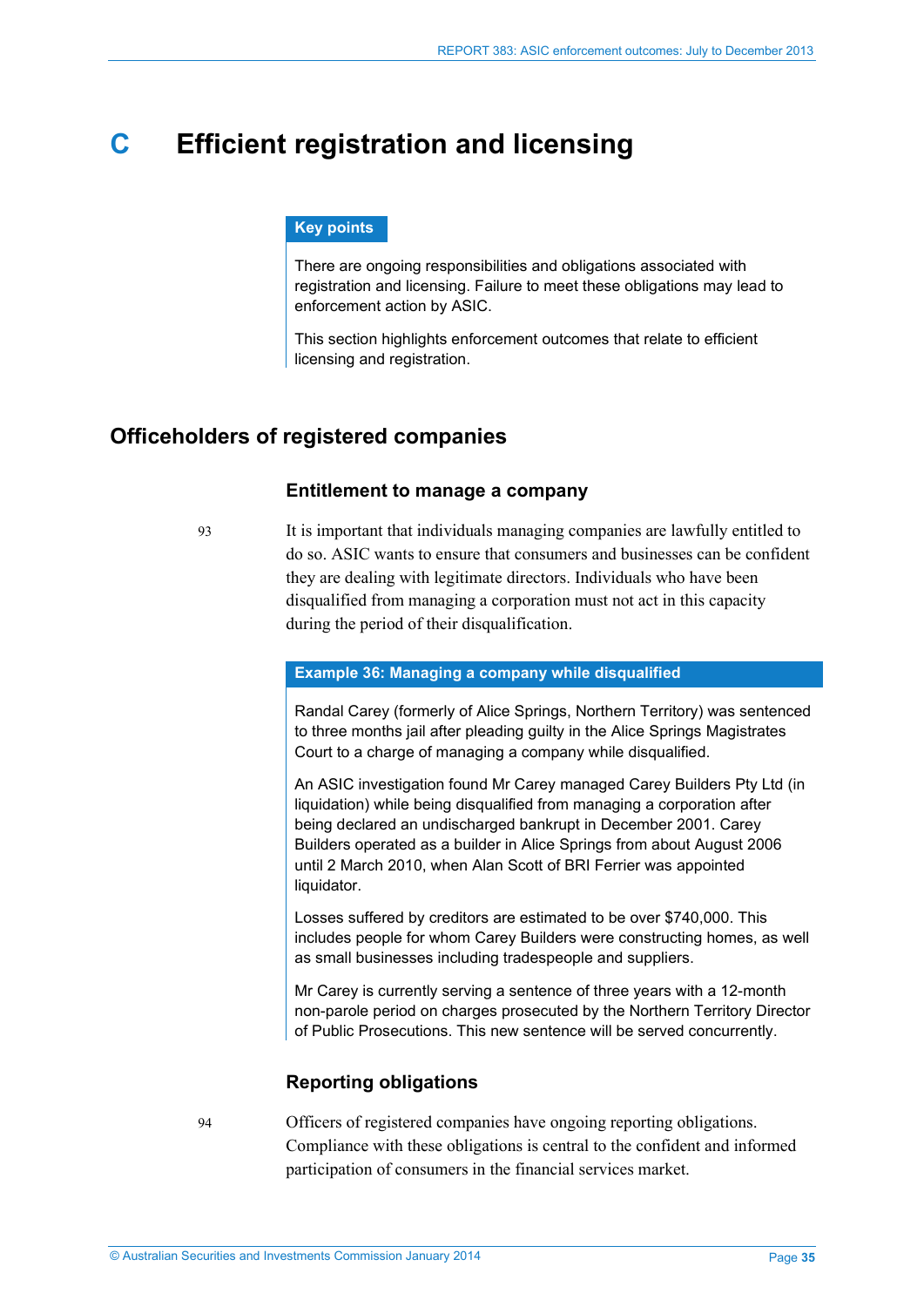95 ASIC views reporting deficiencies seriously and will take enforcement action to send a message to the market about the consequences of nonlodgement.

96 Under the Corporations Act, public companies must hold annual general meetings at least once in each calendar year and, within five months of the end of its financial year, provide members with annual reports and lodge annual reports with ASIC.

#### **Example 37: Failure to comply with reporting obligations**

A Western Australian mining company was convicted in the Perth Magistrates Court on 20 September 2013 of failing to lodge statutory reports, following an ASIC investigation. The company was fined \$18,000.

Black Earth Resources Ltd, a public company based in Malaga that mines landfill for organic resources, pleaded guilty to 12 charges of failing to:

- hold annual general meetings for the 2007–08, 2008–-09, 2009–10 and 2010–11 financial years;
- provide annual reports to members for the 2007–08, 2008–09, 2009–10 and 2010–11 financial years; and
- lodge annual reports with ASIC for the 2007–08, 2008–09, 2009–10 and 2010–11 financial years.

ASIC Commissioner Greg Tanzer said, 'This prosecution shows ASIC's determination to ensure investors and the public have accurate and timely information so they can make informed financial decisions.'

#### **Obligations relating to company registration**

97 Officeholders of registered companies are required to fulfil a number of 'housekeeping' obligations in connection with company registration. Some of these obligations continue even when a company is in external administration.

98 For example, a director must provide assistance to an external administrator who has been appointed to a company with which they were associated. As part of our liquidator assistance program, 176 directors were successfully prosecuted for summary offences concerning a failure to assist an external administrator.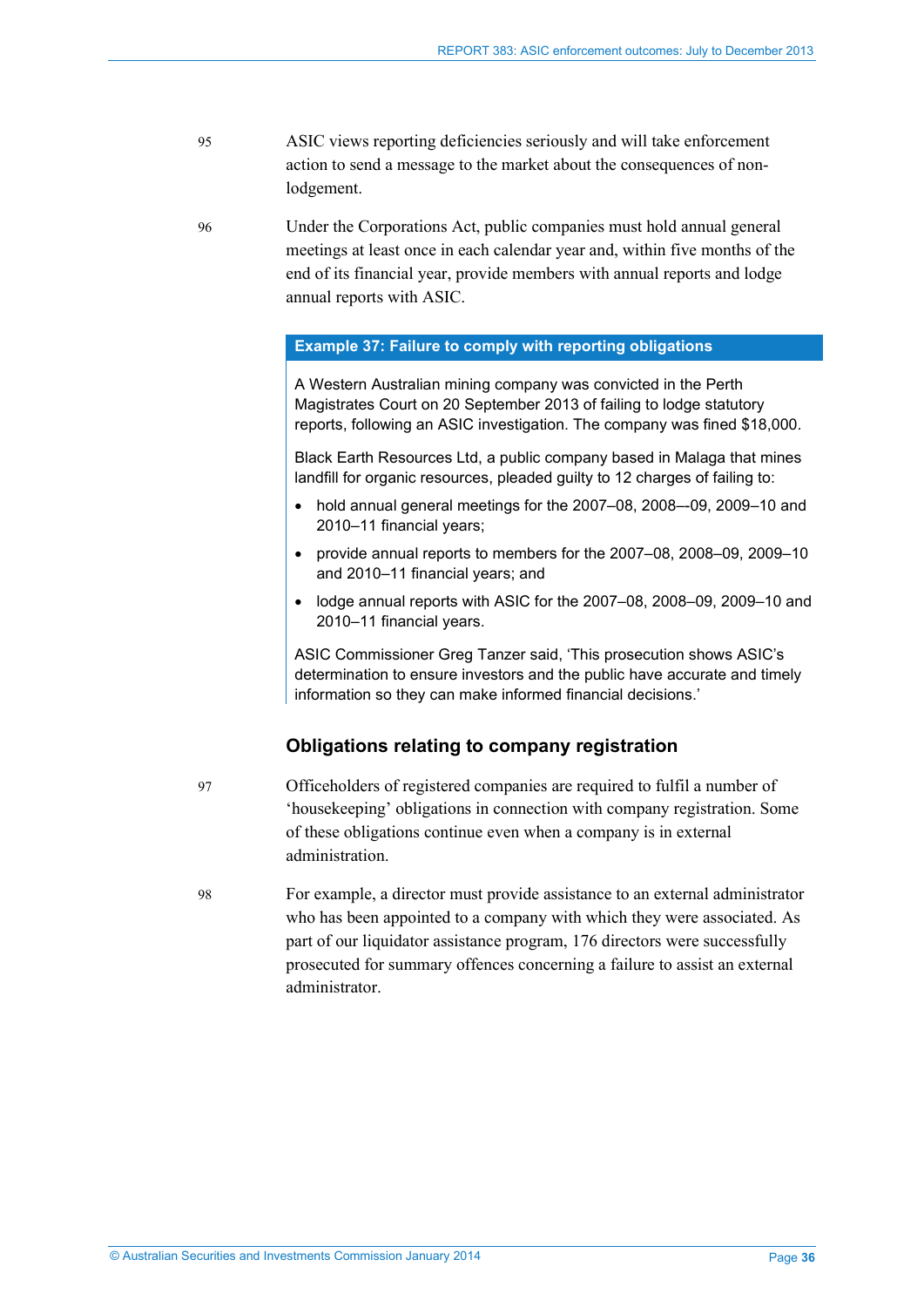## **Appendix 1: Statistics**

### **Table 1: Enforcement outcomes—1 July 2013 to 31 December 2013\***

<span id="page-36-1"></span><span id="page-36-0"></span>

| Area of enforcement                   | <b>Criminal</b> | <b>Civil</b>             | <b>Administrative</b><br>remedies | Enforceable undertakings/<br>negotiated outcomes | <b>Public warning</b><br>notice | <b>Total</b>   |
|---------------------------------------|-----------------|--------------------------|-----------------------------------|--------------------------------------------------|---------------------------------|----------------|
| <b>Market integrity</b>               | $\pmb{8}$       | $\overline{\phantom{0}}$ | 10                                | $\mathbf{3}$                                     | $\overline{\phantom{0}}$        | 21             |
| Insider trading                       | $\overline{7}$  |                          |                                   |                                                  |                                 | $\overline{7}$ |
| Market manipulation                   |                 |                          |                                   | 1                                                |                                 | $\overline{c}$ |
| Continuous disclosure                 |                 |                          | 3                                 |                                                  |                                 | $\mathsf 3$    |
| Market integrity rules                |                 |                          | $\overline{7}$                    |                                                  |                                 | $\overline{7}$ |
| Other market misconduct               |                 |                          |                                   | $\overline{2}$                                   |                                 | $\overline{c}$ |
| Corporate governance                  | $\overline{7}$  | $3\phantom{a}$           | $\mathbf{2}$                      | 1                                                | -                               | 13             |
| Action against directors              | $\overline{7}$  |                          |                                   |                                                  |                                 | 7              |
| Insolvency                            |                 | 1                        |                                   |                                                  |                                 |                |
| Action against liquidators            |                 | $\overline{2}$           | $\overline{c}$                    |                                                  |                                 | 4              |
| Action against auditors               |                 |                          |                                   | 1                                                |                                 |                |
| Other corporate governance misconduct |                 |                          |                                   |                                                  |                                 |                |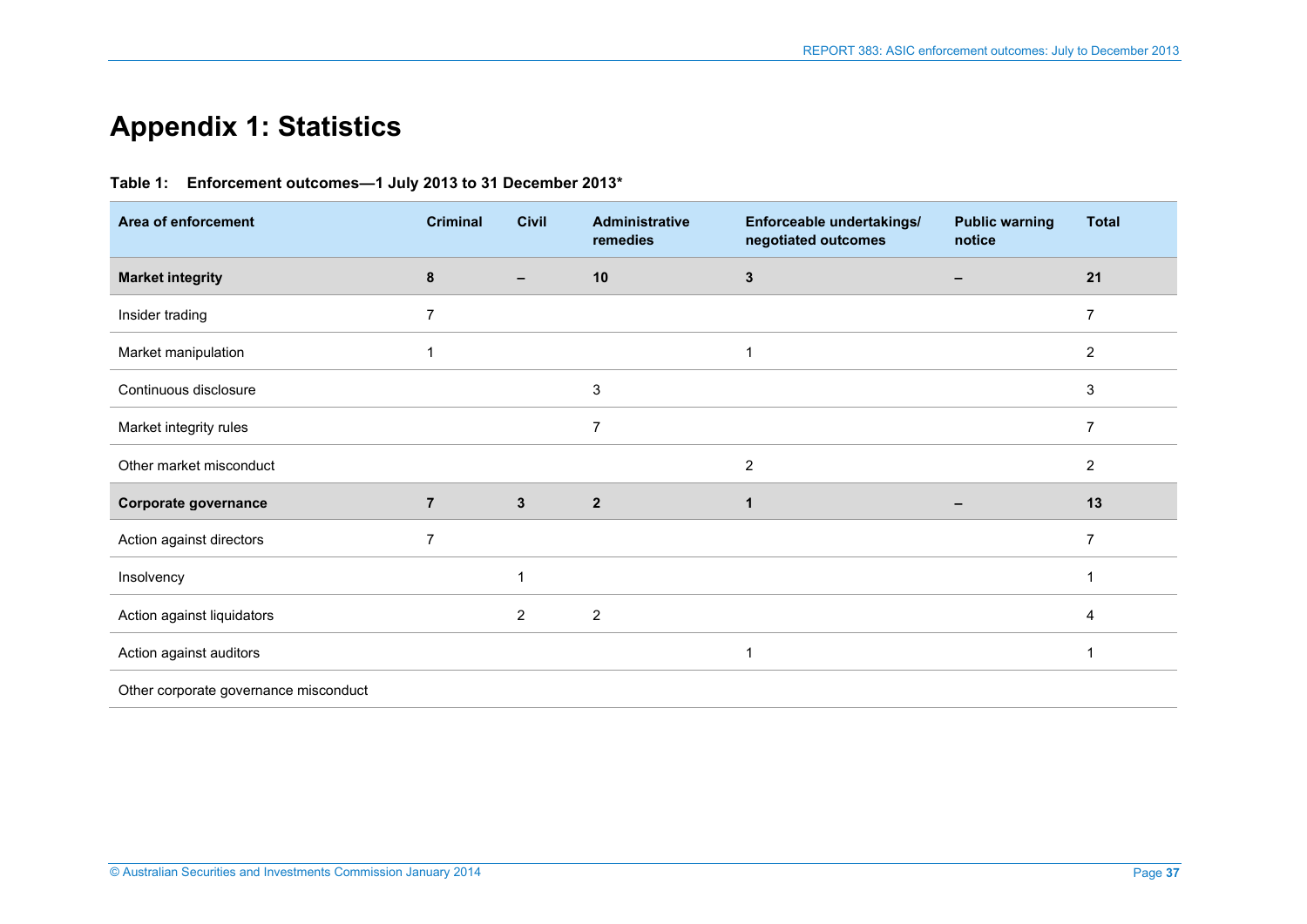| Area of enforcement                                                 | <b>Criminal</b>  | <b>Civil</b>   | <b>Administrative</b><br>remedies | Enforceable undertakings/<br>negotiated outcomes | <b>Public warning</b><br>notice | <b>Total</b> |
|---------------------------------------------------------------------|------------------|----------------|-----------------------------------|--------------------------------------------------|---------------------------------|--------------|
| <b>Financial services</b>                                           | 12               | $5\phantom{1}$ | 34                                | 23                                               | 4                               | 78           |
| Unlicensed conduct                                                  |                  |                |                                   |                                                  |                                 |              |
| Dishonest conduct, misleading statements,<br>unconscionable conduct | 4                |                | 6                                 | $\sqrt{5}$                                       | 1                               | 16           |
| Misappropriation, theft, fraud                                      | $5^{\wedge}$     |                | 5                                 |                                                  |                                 | 10           |
| Credit                                                              | $\boldsymbol{2}$ |                | 14#                               | $\boldsymbol{9}$                                 | $\mathbf{3}$                    | 28           |
| Other financial services misconduct                                 | 1                | 5              | 9                                 | 9                                                |                                 | 24           |
| <b>Subtotal</b>                                                     | 27               | 8              | 46                                | 27                                               | 4                               | $112$        |
| Small business compliance and deterrence                            | 186              |                | 42                                |                                                  |                                 | 228          |
| Action against directors                                            | 181              |                | $42**$                            |                                                  |                                 | 223          |
| Efficient registration and licensing                                | 5                |                |                                   |                                                  |                                 | $\,$ 5 $\,$  |
| <b>Total</b>                                                        | 213              | $8\phantom{1}$ | 88                                | 27                                               | 4                               | 340          |

\* Outcomes are presented per defendant

^ Includes one outcome currently under appeal

# Includes two outcomes currently under appeal

\*\* Includes 10 credit related outcomes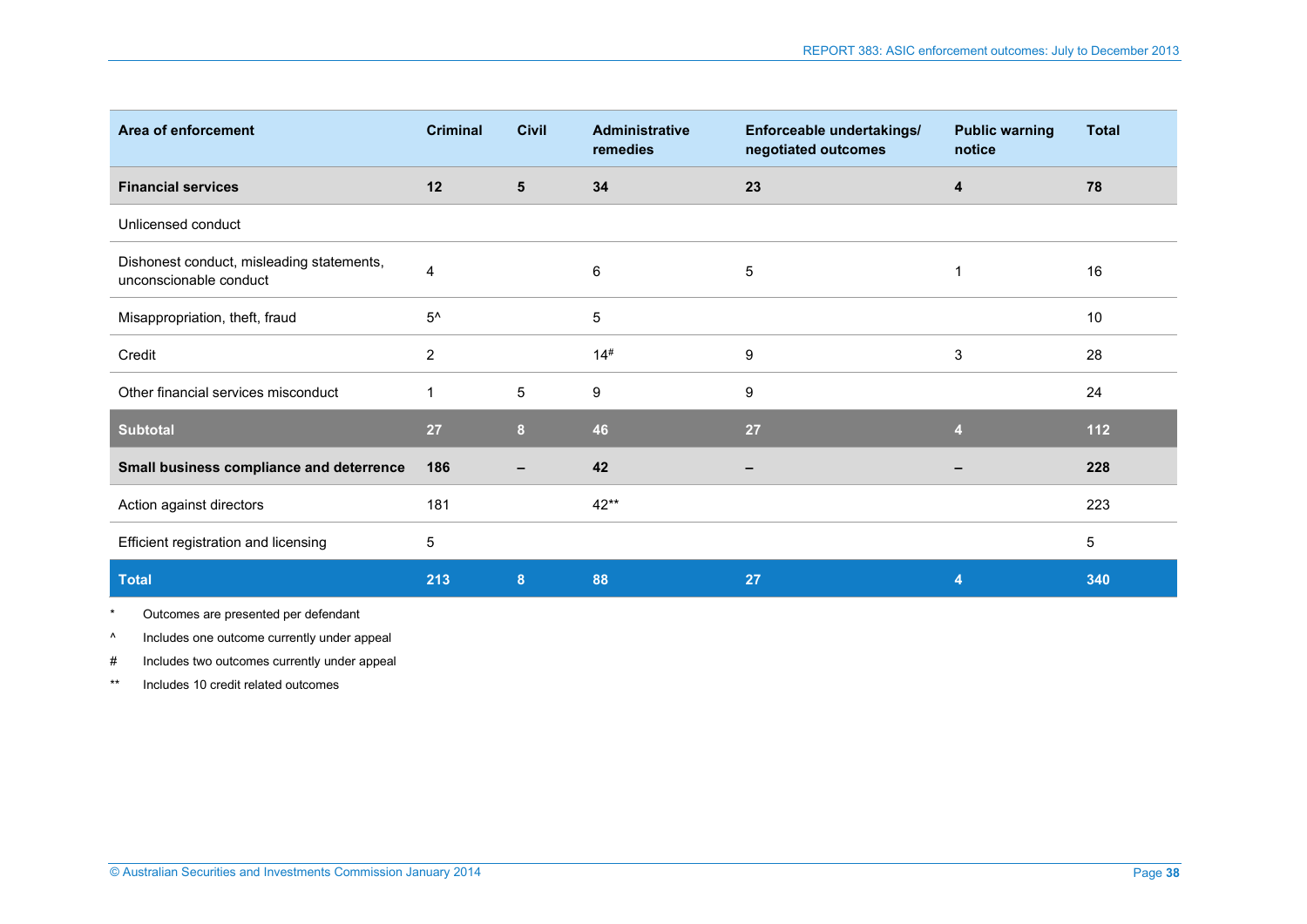## <span id="page-38-0"></span>**Table 2: Pending matters**

| Area of enforcement                                              | <b>Criminal</b> | <b>Civil</b>   |
|------------------------------------------------------------------|-----------------|----------------|
| <b>Market integrity</b>                                          | 15              | $\mathbf{2}$   |
| Insider trading                                                  | 11              | 1              |
| Market manipulation                                              | 3               |                |
| Continuous disclosure                                            |                 |                |
| Market integrity rules                                           |                 |                |
| Other market misconduct                                          | 1               | 1              |
| Corporate governance                                             | $\overline{7}$  | 5              |
| Action against directors                                         | 5               | 5              |
| Insolvency                                                       | 1               |                |
| Action against liquidators                                       |                 |                |
| Action against auditors                                          |                 |                |
| Other corporate governance misconduct                            | 1               |                |
| <b>Financial services</b>                                        | 15              | 16             |
| Unlicensed conduct                                               | 1               | $\overline{2}$ |
| Dishonest conduct, misleading statements, unconscionable conduct | 8               | 4              |
| Misappropriation, theft, fraud                                   | 5               |                |
| Credit                                                           | 1               | $\overline{4}$ |
| Other financial services misconduct                              |                 | 6              |
| Small business compliance and deterrence                         | 74              |                |
| Action against directors                                         | 74              |                |
| Efficient registration and licensing                             |                 |                |
| <b>Total</b>                                                     | 111             | 23             |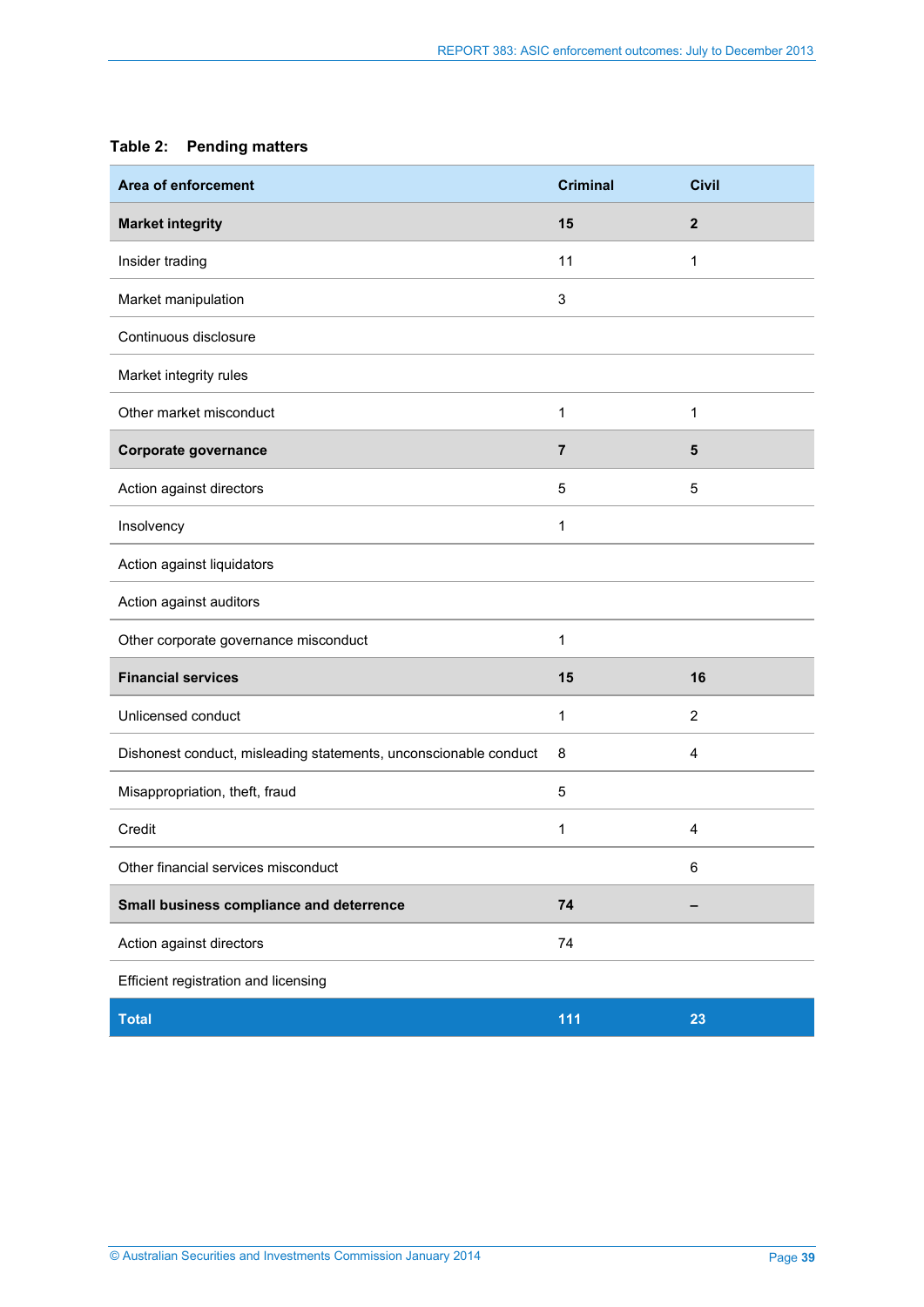## <span id="page-39-0"></span>**Explanation**

99 [Table 1](#page-36-1) lists enforcement outcomes achieved during the relevant period. 'Enforcement outcome' refers to any formal action taken to secure compliance, about which we have made a public announcement, and also 'small business compliance and deterrence' formal findings, which we do not generally announce. This includes court determinations (criminal and civil), administrative remedies and the acceptance of enforceable undertakings. It also includes outcomes where a defendant has pleaded guilty, or agreed to plead guilty, to the charges against them but has yet to be sentenced. However, it does not include the many less formal processes we undertake to secure compliance with the law once a breach has been identified. For example, it does not include negotiating a change in compliance processes after receiving a breach notification from a licensee.

100 'Pending matters' in [Table 2](#page-38-0) refers to publicly announced enforcement matters that have yet to result in a formal outcome, such as the imposition of an administrative remedy, court ordered penalty or sentence. These include, in the case of criminal matters, matters where charges have been laid but are yet to be heard and, in the case of civil matters, where the filing of an action has been announced but remains undetermined. All of the matters in this table were pending as at 30 June 2013, although they may have been announced or filed before 1 January 2013. Where a matter falls within the 'small business compliance and deterrence' area, a public announcement may not have been made about the matter in this table. This table provides a good indication of the number of matters that we are pursuing at any one time.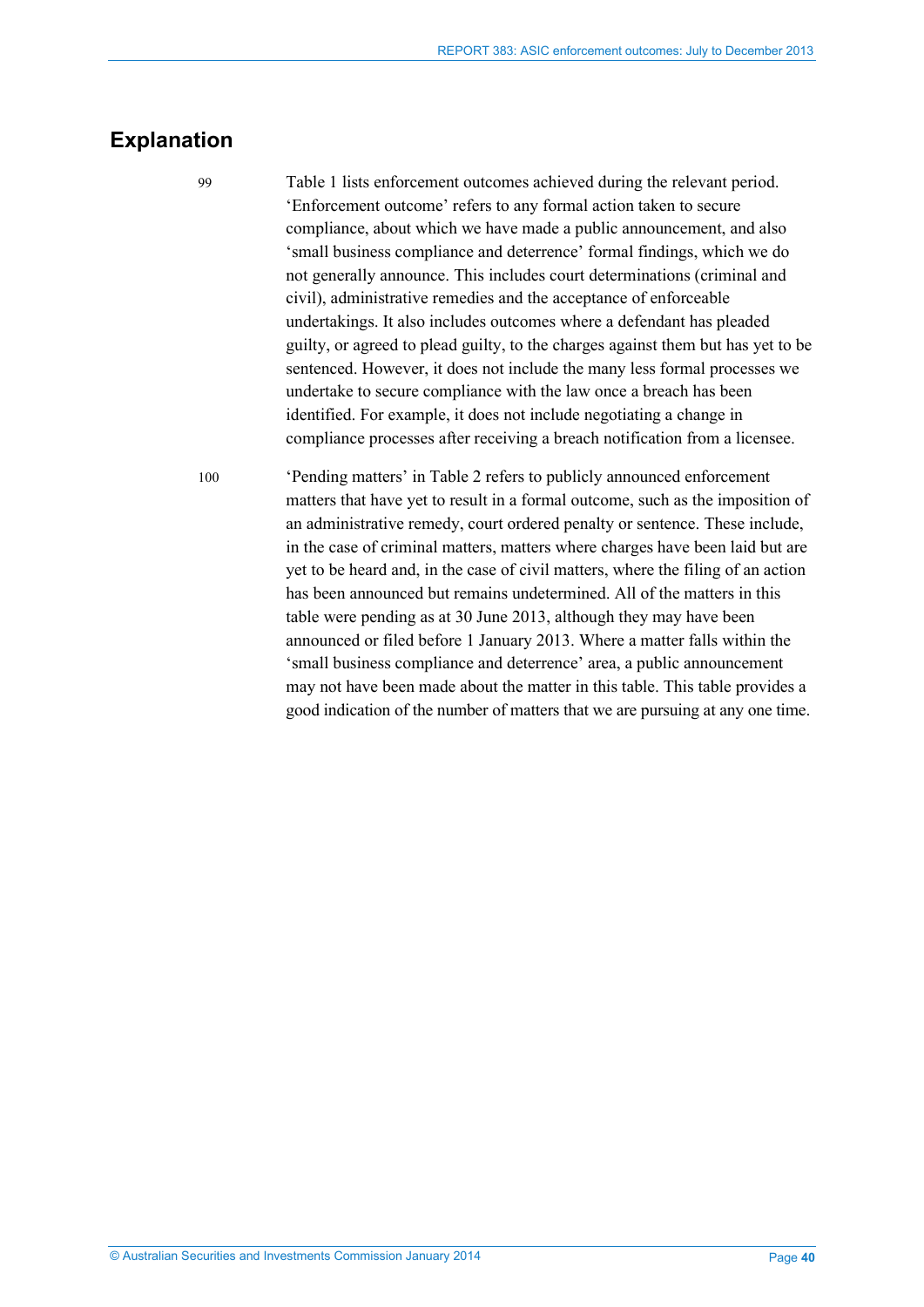<span id="page-40-0"></span>

| Area of enforcement                   | <b>Criminal</b> | <b>Civil</b> | <b>Administrative</b><br>remedies | Enforceable undertakings/<br>negotiated outcomes | <b>Public warning</b><br>notice | <b>Total</b> |
|---------------------------------------|-----------------|--------------|-----------------------------------|--------------------------------------------------|---------------------------------|--------------|
| <b>Market integrity</b>               | 23              | $\mathbf{1}$ | 29                                | 4                                                |                                 | 57           |
| Insider trading                       | 21              |              |                                   |                                                  |                                 | 21           |
| Market manipulation                   | $\overline{c}$  |              |                                   | 1                                                |                                 | 4            |
| Continuous disclosure                 |                 | 1            | 10                                | 1                                                |                                 | 12           |
| Market integrity rules                |                 |              | 18                                |                                                  |                                 | 18           |
| Other market misconduct               |                 |              |                                   | $\overline{2}$                                   |                                 | $\mathbf{2}$ |
| Corporate governance                  | 16              | 8            | $\overline{7}$                    | 12                                               | $\mathbf 1$                     | 44           |
| Action against directors              | 16              | 4            | $\overline{2}$                    | $\overline{2}$                                   | $\overline{1}$                  | 25           |
| Insolvency                            |                 | 1            | $\mathbf 1$                       |                                                  |                                 | $\mathbf 2$  |
| Action against liquidators            |                 | 3            | 4                                 | 4                                                |                                 | 11           |
| Action against auditors               |                 |              |                                   | $\,6\,$                                          |                                 | 6            |
| Other corporate governance misconduct |                 |              |                                   |                                                  |                                 |              |

#### **Table 3: Aggregate enforcement outcomes—1 January 2012 to 31 December 2013**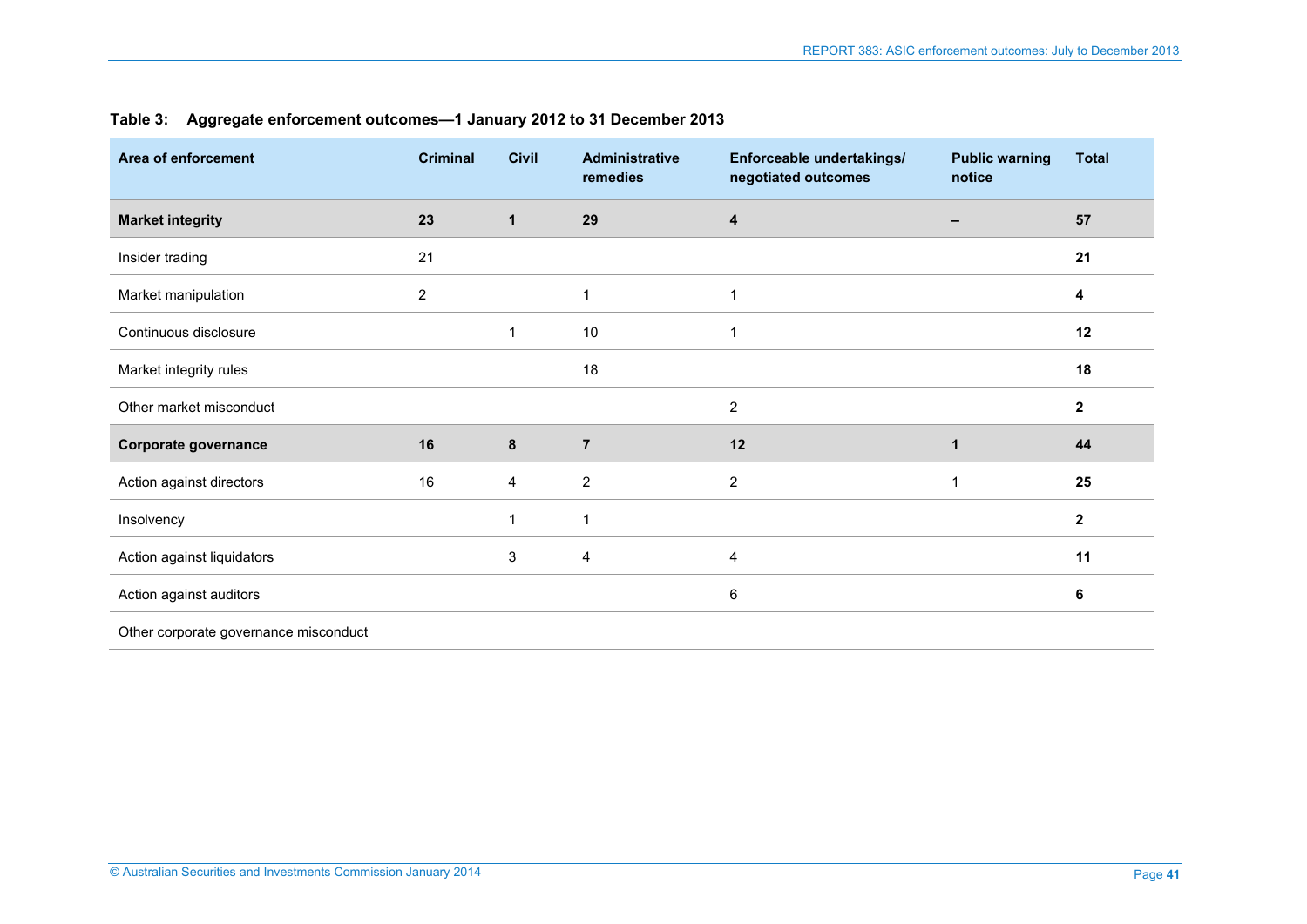| Area of enforcement                                                 | <b>Criminal</b> | <b>Civil</b>   | <b>Administrative</b><br>remedies | Enforceable undertakings/<br>negotiated outcomes | <b>Public warning</b><br>notice | <b>Total</b> |
|---------------------------------------------------------------------|-----------------|----------------|-----------------------------------|--------------------------------------------------|---------------------------------|--------------|
| <b>Financial services</b>                                           | 35              | 39             | 114                               | 62                                               | ${\bf 5}$                       | 255          |
| Unlicensed conduct                                                  |                 | 4              |                                   |                                                  |                                 | 4            |
| Dishonest conduct, misleading statements,<br>unconscionable conduct | 20              | 26             | 24                                | 14                                               | 1                               | 85           |
| Misappropriation, theft, fraud                                      | 9               | $\mathbf 1$    | 14                                |                                                  |                                 | 24           |
| Credit                                                              | 5               | 3              | 48                                | 19                                               | $\ensuremath{\mathsf{3}}$       | 78           |
| Other financial services misconduct                                 |                 | 5              | 28                                | 29                                               | 1                               | 64           |
| <b>Subtotal</b>                                                     | 74              | 48             | 150                               | 78                                               | $6\phantom{1}$                  | 356          |
| Small business compliance and<br>deterrence                         | 962             | $\overline{2}$ | 129                               |                                                  |                                 | 1093         |
| Action against directors                                            | 936             |                | 126                               |                                                  |                                 | 1062         |
| Efficient registration and licensing                                | 26              | 2              | 3                                 |                                                  |                                 | 31           |
| <b>Total</b>                                                        | 1036            | 50             | 279                               | 78                                               | 6                               | 1449         |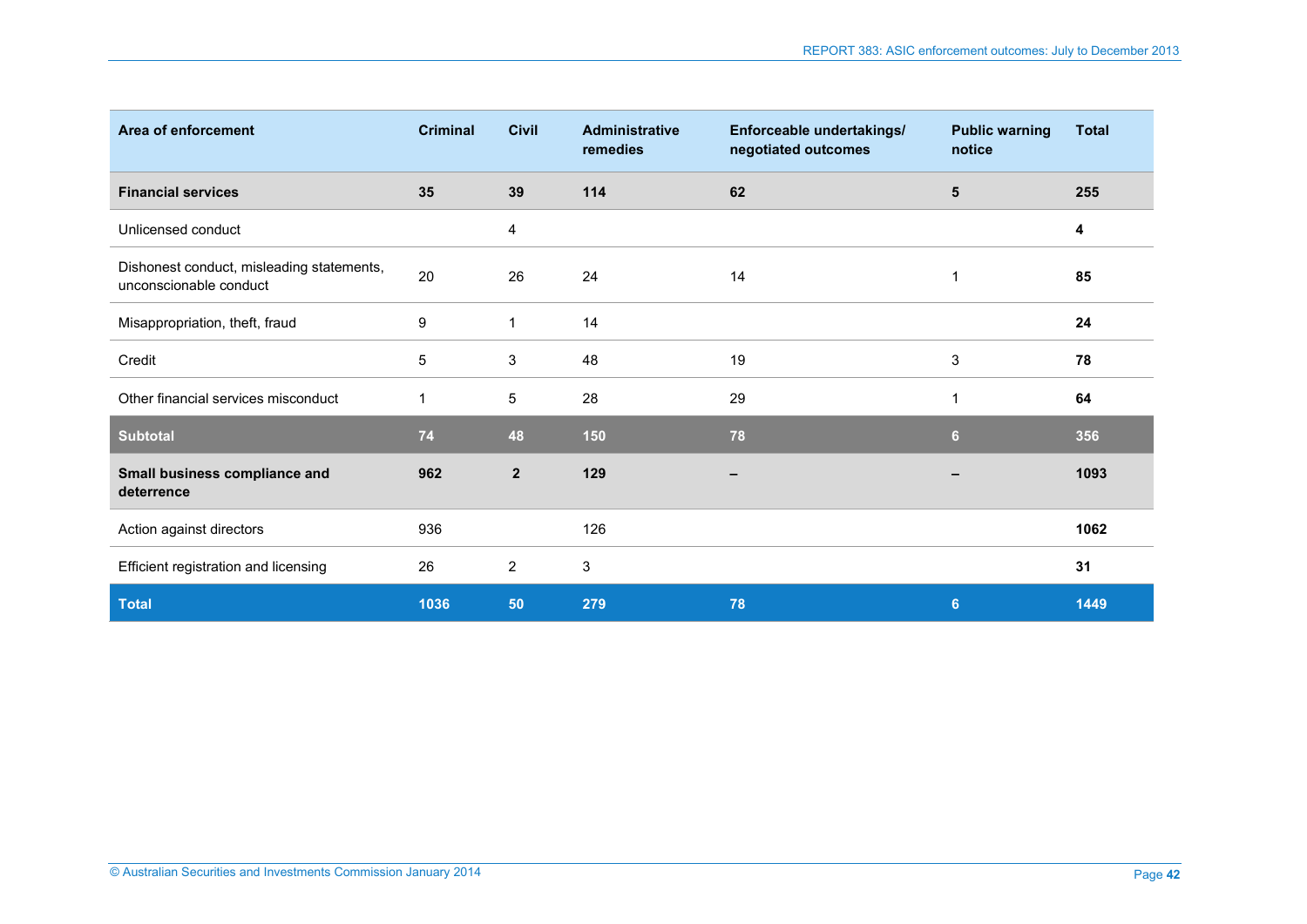# <span id="page-42-0"></span>**Appendix 2: Schedule of media releases**

| Media Release (by area of enforcement)                                                  | <b>Date</b> | Link            |
|-----------------------------------------------------------------------------------------|-------------|-----------------|
| <b>Market integrity</b>                                                                 |             |                 |
| Credit Suisse Equities (Australia) Limited pays \$95,000<br>infringement notice penalty | 12/07/2013  | 13-173MR        |
| UBS Securities Australia Ltd pays \$30,000 infringement notice<br>penalty               | 17/07/2013  | 13-180MR        |
| Euroz Securities Limited pays \$35,000 infringement notice penalty                      | 19/07/2013  | 13-186MR        |
| Instinet Australia Pty Limited pays \$130,000 infringement notice<br>penalty            | 8/08/2013   | 13-208MR        |
| Former Royal Bank of Canada employee jailed for insider trading                         | 8/08/2013   | 13-209MR        |
| Former analyst convicted of insider trading                                             | 16/08/2013  | 13-217MR        |
| Former Gunns chairman convicted of insider trading                                      | 23/08/2013  | 13-226MR        |
| ZYL Ltd fined for continuous disclosure breaches                                        | 20/09/2013  | 13-262MR        |
| Central Asia Resources Limited fined for continuous disclosure<br>breach                | 14/10/2013  | <u>13-274MR</u> |
| UBS Securities Australia Ltd pays \$50,000 infringement notice<br>penalty               | 22/10/2013  | 13-287MR        |
| Two men plead guilty to insider trading                                                 | 29/10/2013  | <u>13-295MR</u> |
| Queensland man jailed for market manipulation                                           | 13/11/2013  | 13-309MR        |
| Former CEO pleads guilty to insider trading                                             | 26/11/2013  | 13-317MR        |
| Stone Resources Australia Limited fined for continuous disclosure<br>breach             | 3/12/2013   | 13-323MR        |
| Third man convicted in insider trading investigation                                    | 10/12/2013  | <u>13-333MR</u> |
| Macquarie Bank Limited pays \$175,000 infringement notice<br>penalty                    | 17/12/2013  | 13-343MR        |
| CommSec and Ausiex enter into enforceable undertaking with<br><b>ASIC</b>               | 17/12/2013  | 13-344MR        |
| ASIC accepts enforceable undertaking from National Australia<br><b>Bank</b>             | 23/12/2013  | <u>13-365MR</u> |
| ASIC accepts enforceable undertaking from UBS                                           | 23/12/2013  | 13-366M         |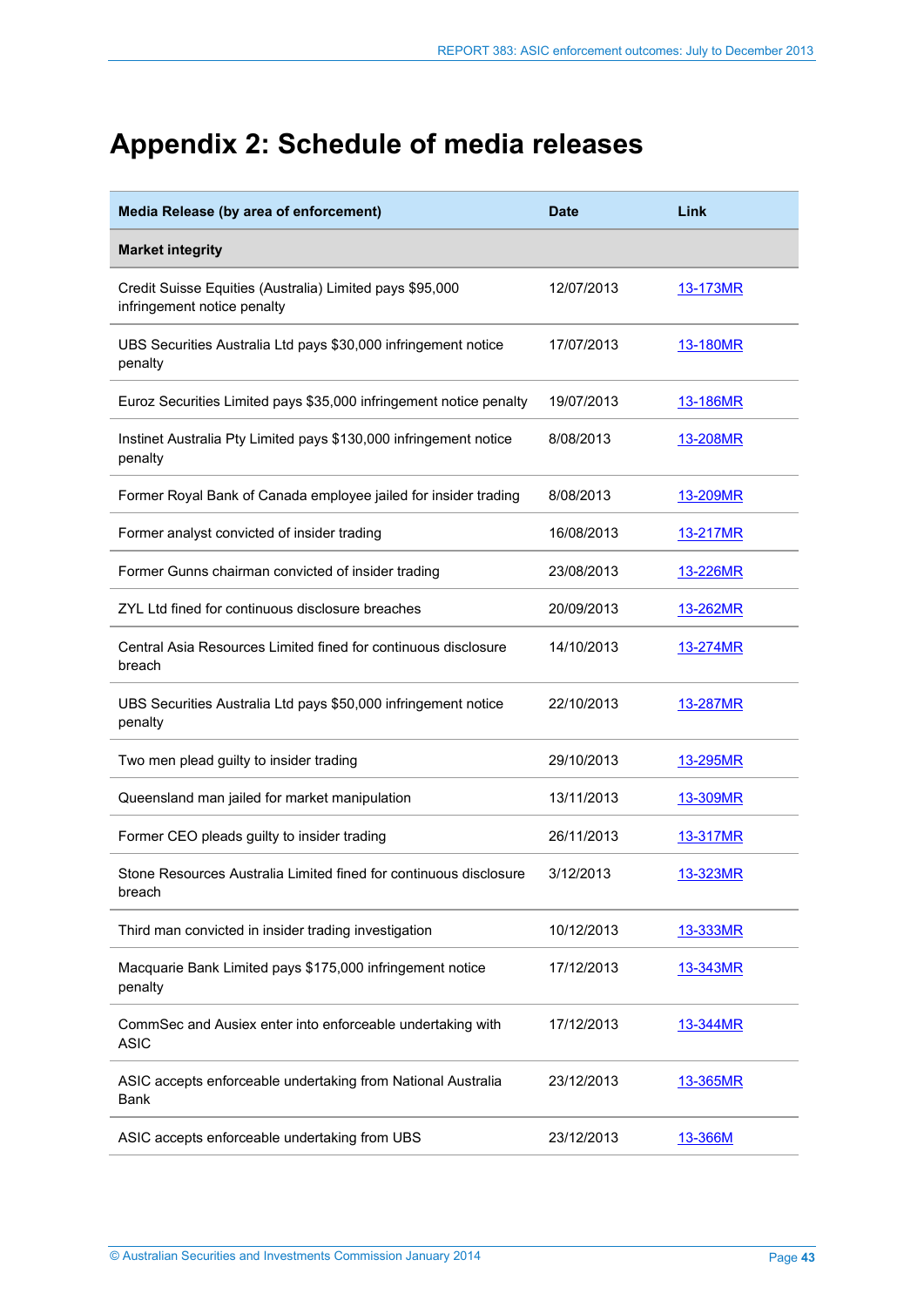| Media Release (by area of enforcement)                                                                                | <b>Date</b> | Link            |
|-----------------------------------------------------------------------------------------------------------------------|-------------|-----------------|
| Corporate governance                                                                                                  |             |                 |
| ASIC winds up Apex Derivatives Pty Ltd                                                                                | 9/07/2013   | 13-168MR        |
| Former Alice Springs builder sentenced to jail                                                                        | 11/07/2013  | 13-172MR        |
| ASIC to remove liquidator from industry                                                                               | 23/08/2013  | 13-227MR        |
| Federal Court indicates Melbourne liquidator should be banned for<br>5 years                                          | 30/08/2013  | 13-239MR        |
| Hotel entrepreneur convicted                                                                                          | 18/09/2013  | 13-260MR        |
| Former Wintech Group MD pleads guilty                                                                                 | 14/10/2013  | 13-275MR        |
| ASIC accepts enforceable undertaking from Wangarrata auditor                                                          | 15/10/2013  | 13-278MR        |
| Former investment manager pleads guilty to making false<br>statements                                                 | 29/10/2013  | 13-293MR        |
| ASIC to remove liquidator from industry                                                                               | 12/11/2013  | 13-308MR        |
| Former financial controller sentenced for falsifying company books                                                    | 22/11/2013  | 13-315MR        |
| ASIC enforces liquidator's fiduciary duties                                                                           | 9/12/2013   | 13-332MR        |
| Former Gold Coast businessman pleads guilty to charges of<br>creating a phantom company director and obstructing ASIC | 20/12/2013  | 13-356MR        |
| Former director sentenced to jail for \$820,000 theft                                                                 | 23/12/2013  | 13-364MR        |
| <b>Financial services</b>                                                                                             |             |                 |
| BT to refund customers after review of fees disclosed and charged                                                     | 1/07/2013   | 13-159MR        |
| False identities used in ASIC insurance 'tombstoning' case                                                            | 4/07/2013   | 13-163MR        |
| Permanent ban for insurance broker                                                                                    | 8/07/2013   | 13-166MR        |
| ASIC permanently bans Sydney financial adviser convicted of<br>fraud                                                  | 8/07/2013   | <u>13-167MR</u> |
| ASIC permanently bans Victorian insurance claims manager                                                              | 10/07/2013  | 13-169MR        |
| ASIC bans Perth finance broker for falsifying documents                                                               | 11/07/2013  | 13-170MR        |
| ASIC concerns see CBA and HSBC change advertising                                                                     | 16/07/2013  | <u>13-176MR</u> |
| ASIC permanently bans former Bell Potter adviser after dishonest<br>conduct conviction                                | 16/07/2013  | <u>13-175MR</u> |
| Professional Investment Services enters into monitoring program                                                       | 17/07/2013  | <u>13-178MR</u> |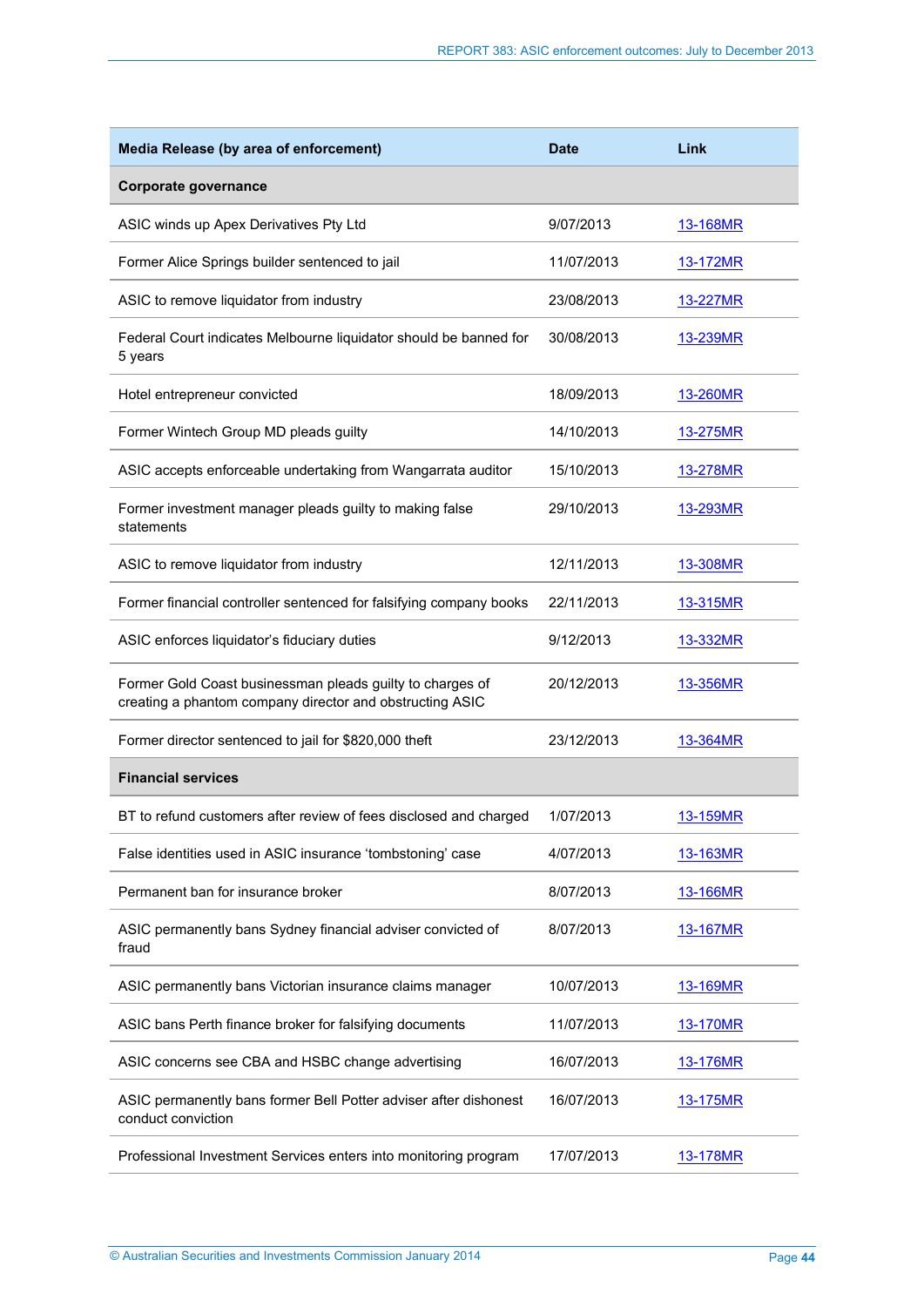| Media Release (by area of enforcement)                                                                                      | <b>Date</b> | Link            |
|-----------------------------------------------------------------------------------------------------------------------------|-------------|-----------------|
| ASIC concerns prompt Woolworths to change insurance ads                                                                     | 17/07/2013  | <u>13-177MR</u> |
| Lender to refund consumers and pay financial penalty following<br>interest rate errors                                      | 24/07/2013  | 13-190MR        |
| ASIC acts on rent to buy advertisements                                                                                     | 26/07/2013  | 13-193MR        |
| Credit licensee updates its licensing structure                                                                             | 26/07/2013  | 13-192MR        |
| ASIC cancels licence of Australian Public Trustees Limited                                                                  | 30/07/2013  | 13-194MR        |
| ASIC cancels securities dealer's licence                                                                                    | 31/07/2013  | <u>13-198MR</u> |
| ASIC permanently bans insurance broker                                                                                      | 5/08/2013   | 13-202MR        |
| Former insurance broker sentenced to jail for \$660,000 theft for<br>online love                                            | 9/08/2013   | 13-210MR        |
| ASIC successful in appeal against Storm settlement deal                                                                     | 12/08/2013  | 13-214MR        |
| ASIC permanently bans Queensland financial adviser                                                                          | 16/08/2013  | 13-216MR        |
| CUA honours discounts on home loans after misleading ad<br>campaign                                                         | 19/08/2013  | 13-218MR        |
| ASIC removes mortgage broker from industry                                                                                  | 21/08/2013  | 13-225MR        |
| Former Wealthsure financial adviser pleads guilty to criminal<br>charges                                                    | 21/08/2013  | <u>13-221MR</u> |
| ASIC imposes additional licence conditions on Roco Forex                                                                    | 26/08/2013  | 13-229MR        |
| ASIC surveillance prompts brokerage to stop new margin loans                                                                | 27/08/2013  | 13-232MR        |
| Former financial adviser pleads guilty to dishonest conduct                                                                 | 27/08/2013  | 13-234MR        |
| ASIC review prompts car financiers to refund more than<br>\$15 million                                                      | 28/08/2013  | 13-231MR        |
| ASIC takes action against rental company's franchisees                                                                      | 28/08/2013  | 13-235MR        |
| ASIC accepts enforceable undertaking from Wealthsure Pty Ltd,<br>Wealthsure Financial Services Pty Ltd and their former CEO | 2/09/2013   | <u>13-240MR</u> |
| ASIC issues interim stop orders on Trilogy Funds Management<br>Limited schemes                                              | 02/09/2013  | 13-242MR        |
| ASIC removes Mobile Rentals' franchisees from industry                                                                      | 3/09/2013   | <u>13-245MR</u> |
| ASIC concerns prompt banks to change promotional materials                                                                  | 4/09/2013   | 13-246MR        |
| ASIC bans Wickham Securities chairman Brad Sherwin                                                                          | 4/09/2013   | <u>13-247MR</u> |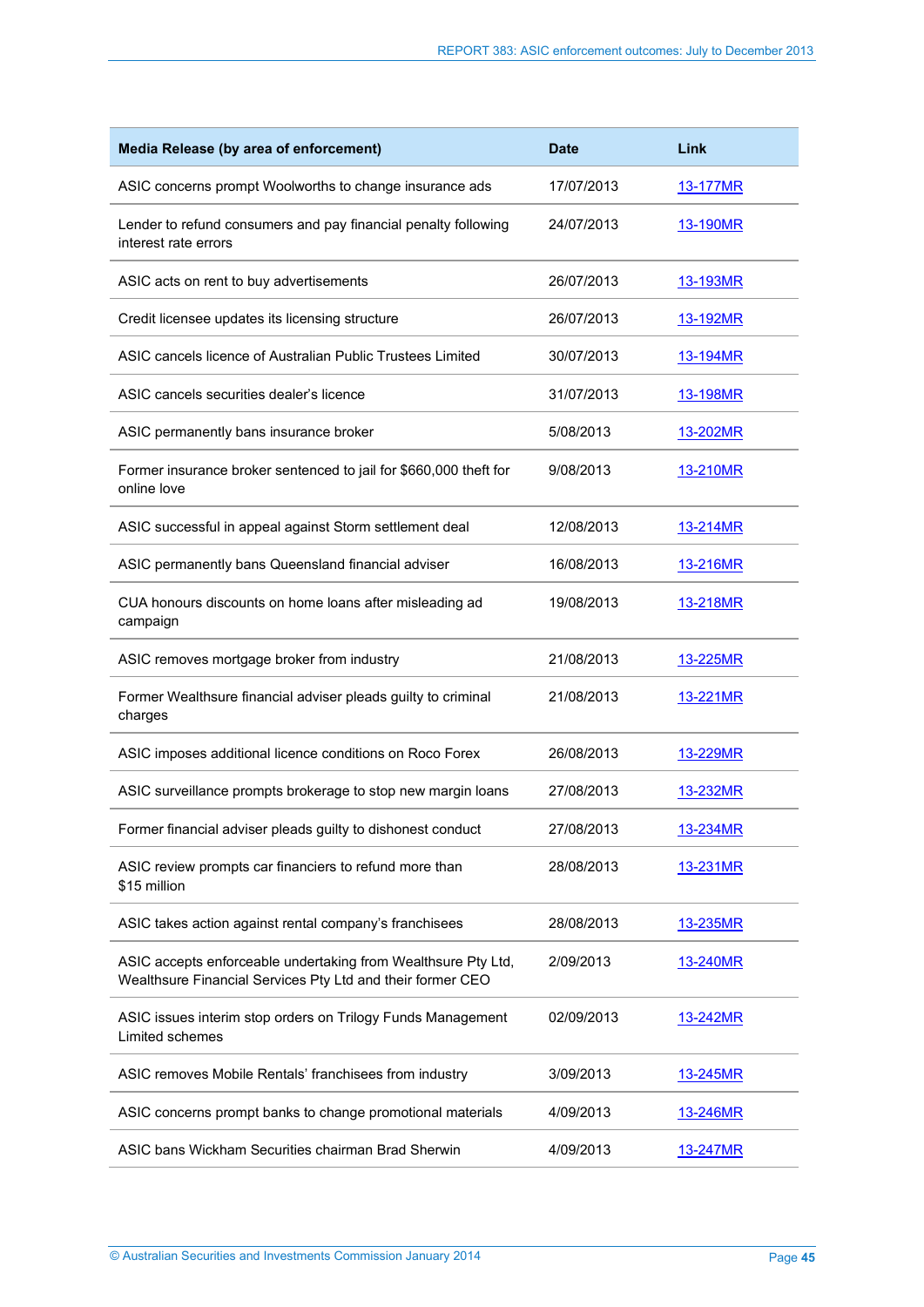| Media Release (by area of enforcement)                                                  | <b>Date</b> | Link            |
|-----------------------------------------------------------------------------------------|-------------|-----------------|
| ASIC concerns prompt Anne Street Partners to change their<br>financial advice practices | 5/09/2013   | 13-248MR        |
| Former Dollarforce director jailed and accountant convicted                             | 6/09/2013   | <u>13-252MR</u> |
| ASIC imposes licence condition on Moneywise Securities                                  | 17/09/2013  | 13-259MR        |
| ASIC accepts enforceable undertaking from Melbourne adviser                             | 24/09/2013  | 13-264MR        |
| ASIC review prompts Spring Financial Group into enforceable<br>undertaking              | 24/09/2013  | 13-263MR        |
| Court orders surrender of LM founder's passport, freezes assets                         | 27/09/2013  | 13-266MR        |
| Sonray director pleads guilty to seven charges after \$46 million<br>collapse           | 2/10/2013   | <u>13-267MR</u> |
| ASIC cancels the licences of Chambers Investment Planners Pty<br>Ltd                    | 3/10/2013   | 13-269MR        |
| ASIC accepts enforceable undertaking from Queensland credit<br>provider                 | 9/10/2013   | 13-270MR        |
| Accountant involved in Dollarforce collapse sentenced                                   | 11/10/2013  | 13-271MR        |
| ASIC bans businessman 'Aussie Rob'                                                      | 17/10/2013  | 13-282MR        |
| Small amount lender pays infringement notice penalty for 'Free'<br>loan offer           | 21/10/2013  | 13-284MR        |
| ASIC action sees Indigenous consumers released from contracts                           | 24/10/2013  | 13-288MR        |
| Former Bell Potter adviser jailed for dishonest conduct after Crown<br>appeal           | 25/10/2013  | 13-290MR        |
| ASIC concerns result in changes to online advertising by Insure<br>247                  | 28/10/2013  | 13-291MR        |
| Rental goods provider pays \$27,500 penalty, enters into<br>enforceable undertaking     | 29/10/2013  | 13-301MR        |
| ASIC bans Melbourne mortgage broker                                                     | 7/11/2013   | 13-305MR        |
| Former Woodville North mortgage broker convicted                                        | 8/11/2013   | 13-306MR        |
| ASIC permanently bans former mortgage broker                                            | 11/11/2013  | 13-337MR        |
| ASIC permanently bans jailed financial services director                                | 12/11/2013  | <u>13-307MR</u> |
| Prime Trust directors found to have breached duties                                     | 12/11/2013  | 13-339MR        |
| Former WA mortgage broker removed from the industry                                     | 18/11/2013  | 13-312MR        |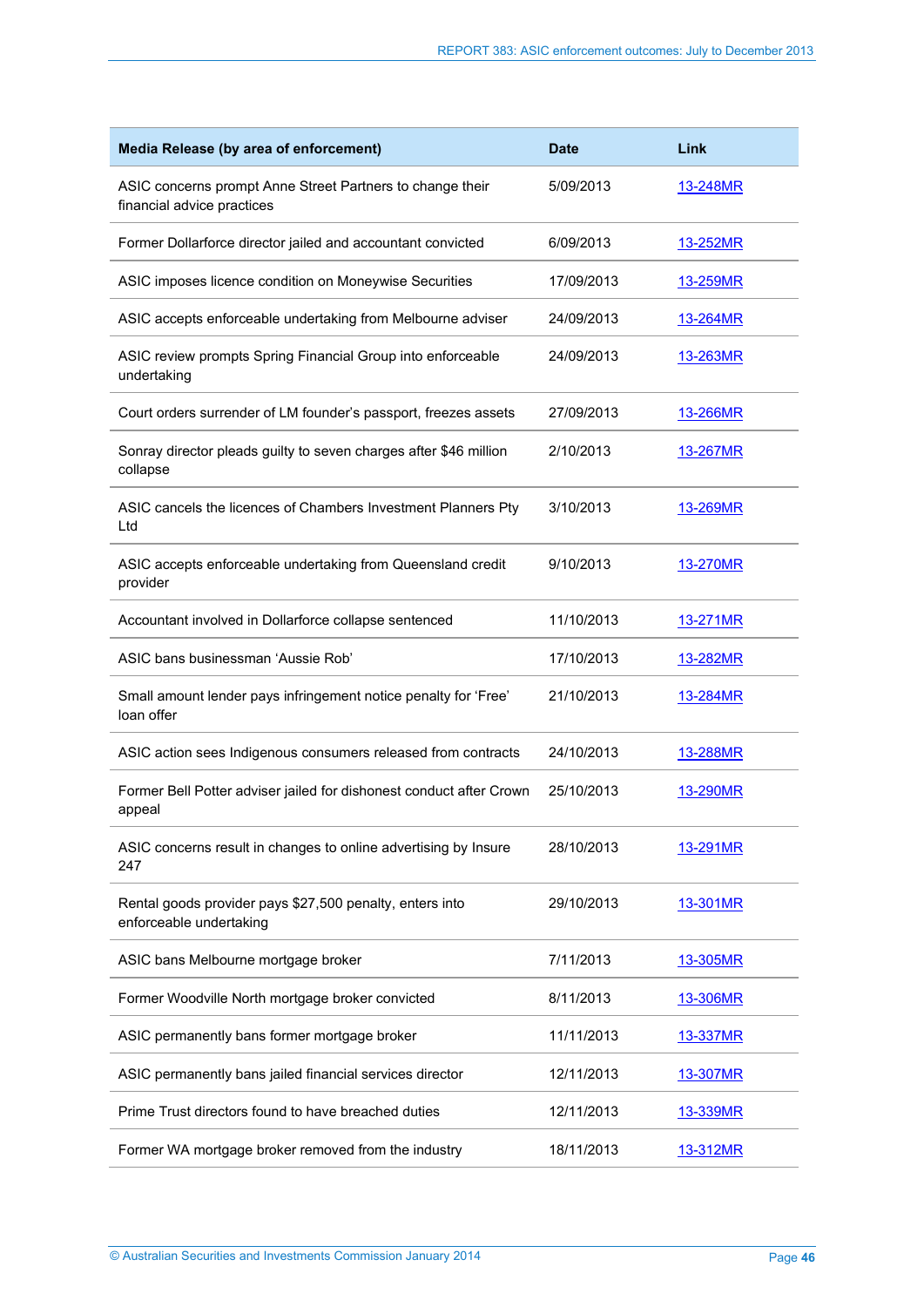| Media Release (by area of enforcement)                                                     | <b>Date</b> | Link     |
|--------------------------------------------------------------------------------------------|-------------|----------|
| Sydney adviser removed from financial services                                             | 18/11/2013  | 13-313MR |
| Former financial adviser convicted and ordered to pay back money                           | 28/11/2013  | 13-321MR |
| ASIC removes bankrupt financial adviser from industry                                      | 2/12/2013   | 13-322MR |
| ASIC imposes condition on Award Mortgage Solutions' credit<br>licence                      | 5/12/2013   | 13-326MR |
| ASIC concerns prompt MyRate to change website                                              | 9/12/2013   | 13-329MR |
| Former mortgage broker convicted of falsifying home loan<br>applications                   | 11/12/2013  | 13-335MR |
| ASIC permanently bans Sydney credit brokers                                                | 11/12/2013  | 13-336MR |
| Former financial adviser pleads guilty to \$5.9 million fraud                              | 17/12/2013  | 13-346MR |
| Dollarforce director permanently banned                                                    | 18/12/2013  | 13-348MR |
| SMSF Property Capital pays penalty for ads promoting 'ASIC<br>approved' financial products | 18/12/2013  | 13-351MR |
| Court winds up Tasmanian debenture firm                                                    | 18/12/2013  | 13-352MR |
| Solar panel company pays \$27,500 penalty, enters into<br>enforceable undertaking          | 19/12/2013  | 13-353MR |
| ASIC obtains court orders against Queensland financial adviser                             | 19/12/2013  | 13-354MR |
| Former currency trader jailed                                                              | 23/12/2013  | 13-360MR |
| ASIC permanently bans former CEO of Wickett Investments<br>following \$660,000 fraud       | 23/12/2013  | 13-361MR |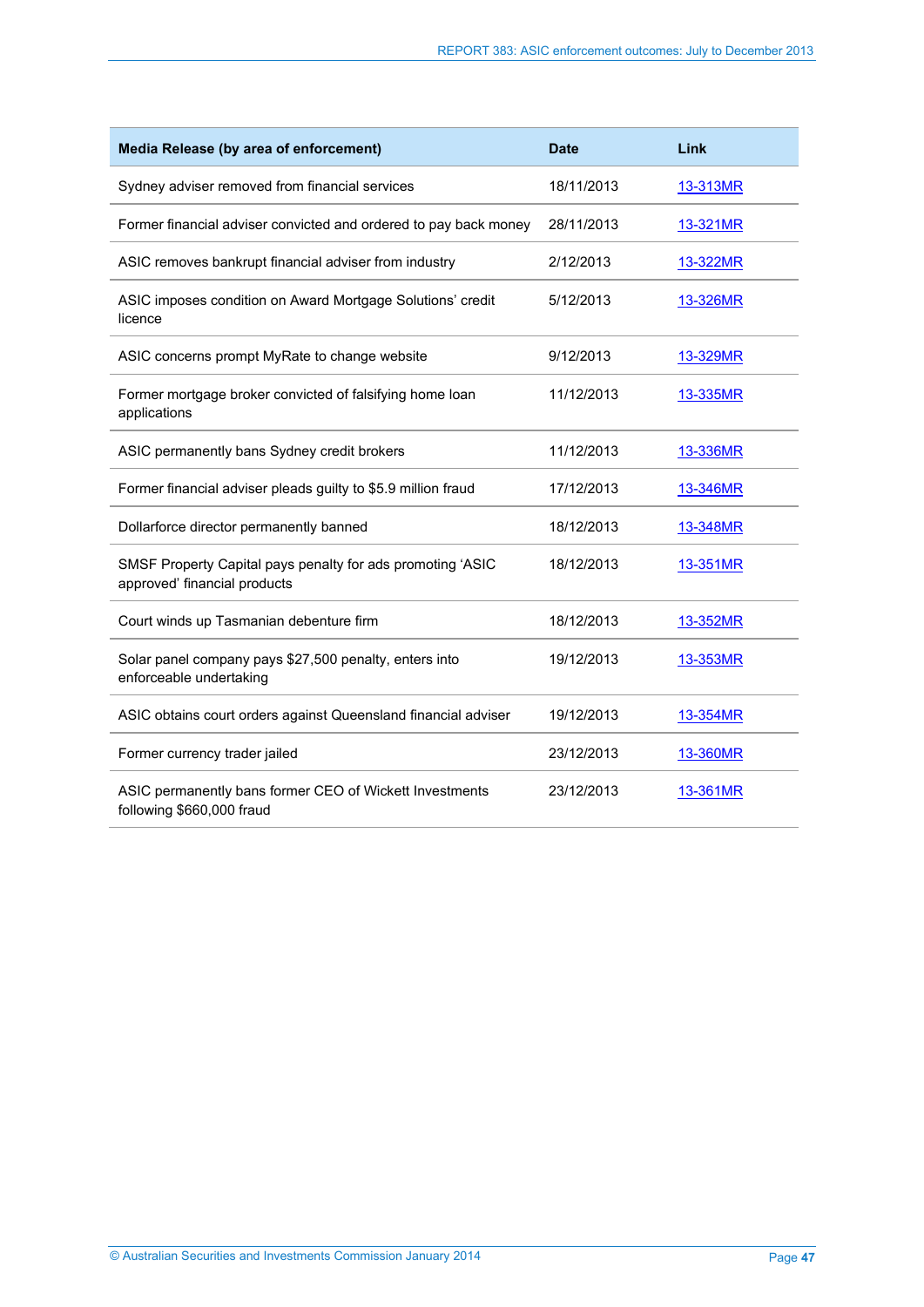# <span id="page-47-0"></span>**Key terms**

| Term                                      | <b>Meaning in this document</b>                                                                                                                                                                                                          |
|-------------------------------------------|------------------------------------------------------------------------------------------------------------------------------------------------------------------------------------------------------------------------------------------|
| 13-173MR (for<br>example)                 | An ASIC media release (in this example numbered 13-173)                                                                                                                                                                                  |
| AFS licence                               | An Australian financial services licence under s913B of the<br>Corporations Act that authorises a person who carries on<br>a financial services business to provide financial services<br>Note: This is a definition contained in s761A. |
| AFS licensee                              | A person who holds an AFS licence under s913B of the<br><b>Corporations Act</b>                                                                                                                                                          |
|                                           | Note: This is a definition contained in s761A.                                                                                                                                                                                           |
| <b>APCHL</b>                              | Australian Property Custodian Holdings Ltd                                                                                                                                                                                               |
| APT                                       | Australian Public Trustees Limited                                                                                                                                                                                                       |
| <b>APY lands</b>                          | Anangu Pitjantjatjara Yankunytjatjara lands                                                                                                                                                                                              |
| ASIC Act                                  | Australian Securities and Investments Commission Act<br>2001                                                                                                                                                                             |
| ASP                                       | Anne Street Partners Financial Services Pty Ltd                                                                                                                                                                                          |
| ASX                                       | ASX Limited or the exchange market operated by ASX<br>Limited                                                                                                                                                                            |
| Ausiex                                    | Australian Investment Exchange Ltd                                                                                                                                                                                                       |
| Australian auditing<br>standards          | Standards issued by the Auditing and Assurance Board<br>under s336 of the Corporations Act                                                                                                                                               |
| <b>BBSW</b>                               | Australian Bank Bill Swap Rate                                                                                                                                                                                                           |
| CALDB                                     | Companies Auditors and Liquidators Disciplinary Board                                                                                                                                                                                    |
| CBA                                       | Commonwealth Bank of Australia                                                                                                                                                                                                           |
| CommSec                                   | <b>Commonwealth Securities Ltd</b>                                                                                                                                                                                                       |
| <b>Corporations Act</b>                   | Corporations Act 2001, including regulations made for the<br>purposes of that Act                                                                                                                                                        |
| credit activity (or<br>credit activities) | Has the meaning given in s6 of the National Credit Act                                                                                                                                                                                   |
| credit licence                            | An Australian credit licence under s35 of the National<br>Credit Act that authorises a licensee to engage in<br>particular credit activities                                                                                             |
| credit licensee                           | A person who holds a credit licence under s35 of the<br><b>National Credit Act</b>                                                                                                                                                       |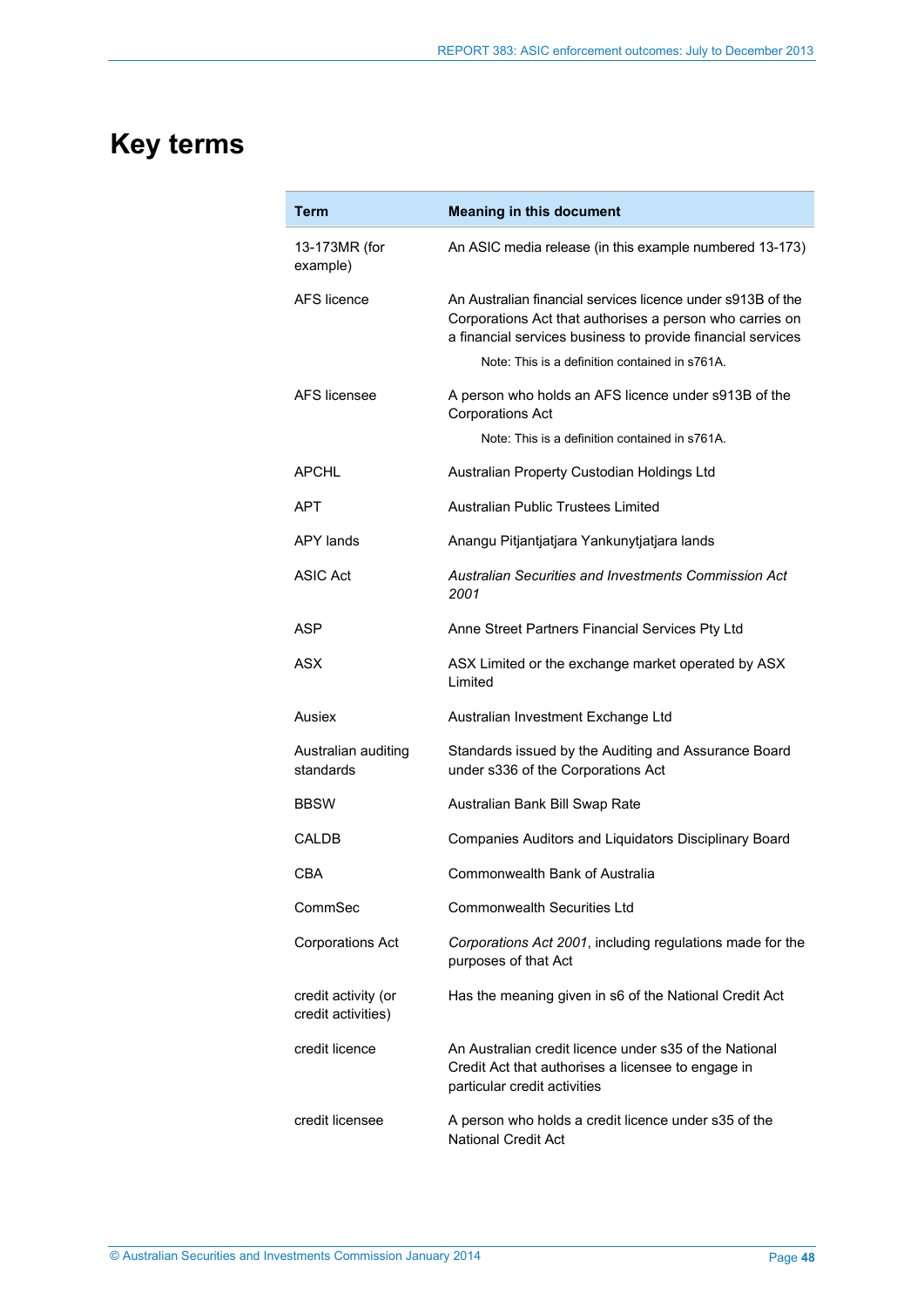| <b>Term</b>                     | <b>Meaning in this document</b>                                                                      |
|---------------------------------|------------------------------------------------------------------------------------------------------|
| enforcement outcome             | Any formal action to secure compliance, about which<br>ASIC has made a public announcement           |
| financial service               | Has the meaning given in Div 4 of Pt 7.1 of the<br><b>Corporations Act</b>                           |
| market integrity rules          | Rules made by ASIC, under s798G of the Corporations<br>Act, for trading on domestic licensed markets |
| <b>National Credit Act</b>      | <b>National Consumer Credit Protection Act 2009</b>                                                  |
| <b>Prime Trust</b>              | Prime Retirement and Aged Care Property Trust                                                        |
| relevant period                 | 1 July 2013 to 31 December 2013                                                                      |
| <b>REP 360 (for</b><br>example) | An ASIC report (in this example numbered 281)                                                        |
| <b>RBC</b>                      | Royal Bank of Canada                                                                                 |
| RG 100 (for example)            | An ASIC regulatory guide (in this example numbered 100)                                              |
| s798G (for example)             | A section of the Corporations Act (in this example<br>numbered 798G), unless otherwise specified     |
| <b>SMSF</b>                     | Self-managed superannuation fund                                                                     |
| tombstoning                     | The practice of submitting insurance applications in the<br>names of dead or fictitious people       |
| <b>Wealthsure FS</b>            | Wealthsure Financial Services Pty Ltd                                                                |
| <b>YBR</b>                      | Yellow Brick Road Finance Pty Ltd                                                                    |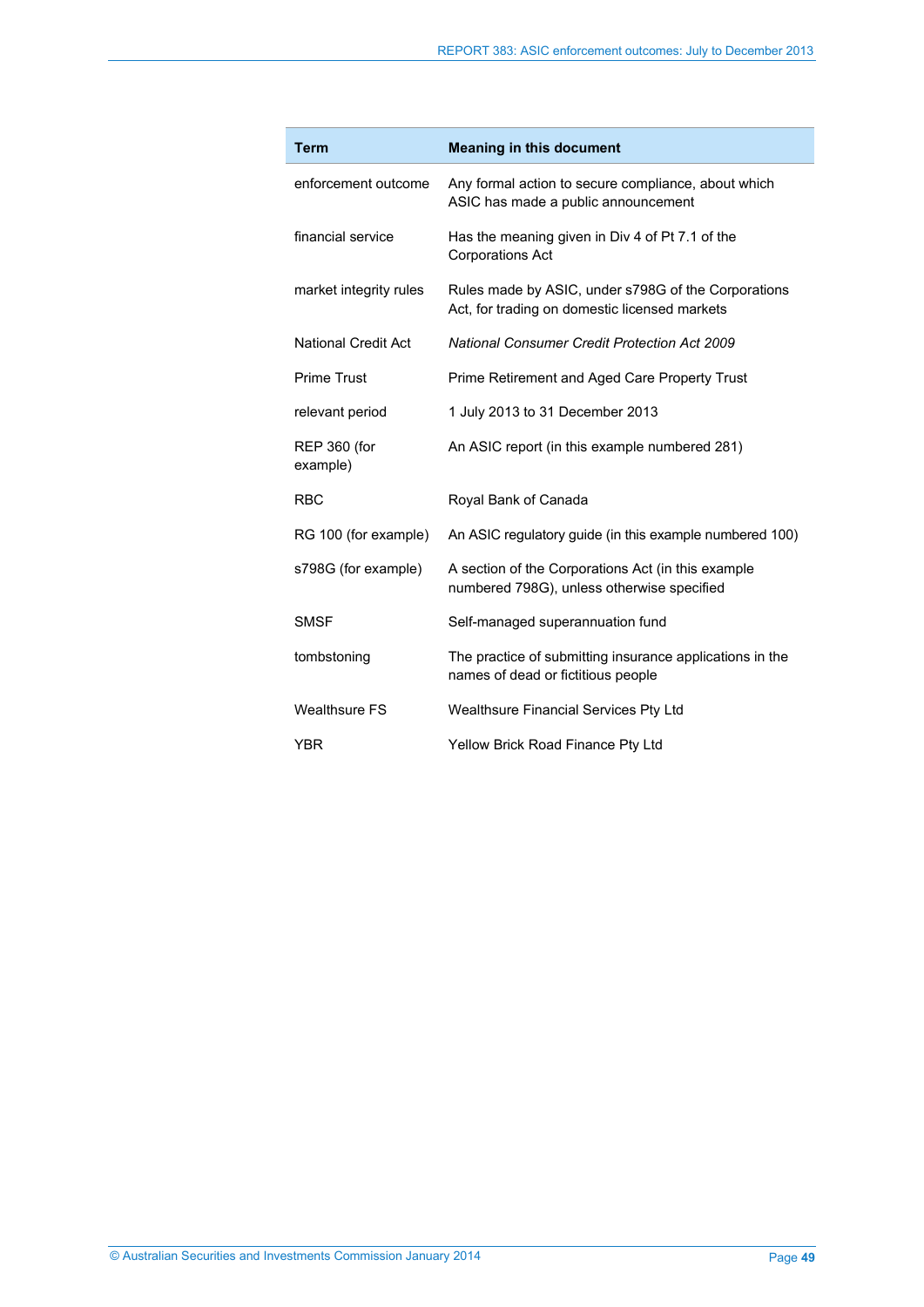## <span id="page-49-0"></span>**Related information**

### **Headnotes**

ASIC's strategic priorities, banning, credit activity, enforceable undertaking, enforcement outcome, financial service, gatekeepers, infringement notice, misleading or deceptive advertising

## **Regulatory guides**

RG 78 *Breach reporting by AFS licensees*

RG 100 *Enforceable undertakings* 

RG 234 *Advertising financial products and services (including credit): Good practice guidance*

## **Legislation**

ASIC Act

Corporations Act, s912B, 915B(3)(b), 1043A(1), 1308(2)

National Credit Act, s54, 55, 80

### **Consultation papers and reports**

CP 216 *Advice on self-managed superannuation funds: Specific disclosure requirements and SMSF costs*

REP 281 *ASIC enforcement outcomes: July to December 2011*

REP 299 *ASIC enforcement outcomes: January to June 2012*

REP 336 *ASIC enforcement outcomes: July to December 2012*

REP 360 *ASIC enforcement outcomes: January to June 2013*

### **Media releases**

13-122MR *ASIC settles in Storm Financial proceedings*

13-294MR *Update on Trio investigation*

13-345MR *ASIC lodges fourth submission to Senate Inquiry*